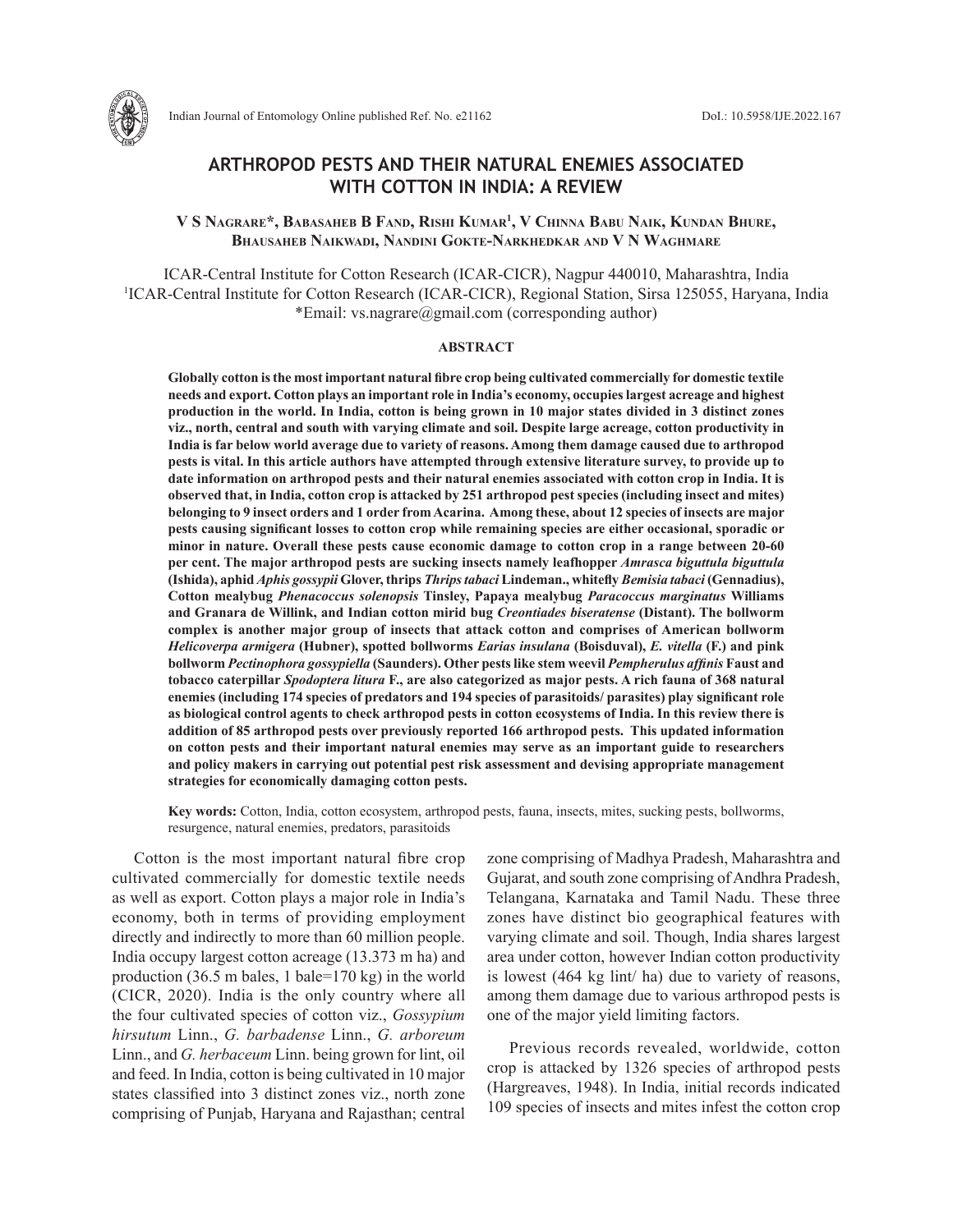(Nangpal, 1948). Later, this number increased to a total of 166 species (Khan and Rao, 1960). These pests were reported attacking cotton crop at different stages of growth causing losses ranging between 50-60% (Puri et al., 1999). There is gap of almost 60 years since 1960 (Khan and Rao 1960) on the updating of arthropod associated with cotton in India. Since then updated information on new records of pests on cotton is seriously lacking. The major insect pests documented in above reports include: i. Bollworm complex comprising of American bollworm *Helicoverpa armigera* (Hubner), spotted bollworms *Earias insulana* (Boisduval), *E. vittella* (F.) and pink bollworm *Pectinophora gossypiella* (Saunders); and ii. Sucking pest complex consisting of leafhopper (*Amrasca biguttula biguttula*  Ishida), aphids (*Aphis gossypii* Glover), thrips (*Thrips tabaci* Lindeman) and whitefly (*Bemesia tabaci*  Gennadius). With the introduction of genetically modified cotton, popularly known as 'Bt cotton' in 2002 for bollworm control, Indian cotton ecosystem experienced a phenomenal change in its pest profile. There have been frequent pest resurgences of already existing pests as well as few recent invasions which were hitherto not reported to be the pests of cotton. In this review, an attempt has been made through an extensive review of literature to provide an up-to-date information on pest fauna associated with cotton in India. Additionally, a comprehensive list of diverse natural enemy complex including both predators and parasitoids that are prevalent in Indian cotton ecosystem have been provided as a ready reckoner for researchers, extension workers and policy makers in assessing the potential pest risks and formulating effective management strategies for various insect pests in cotton.

#### **Arthropod pests**

The information updated through extensive literature survey revealed that the number of pests (including insects and mites) attacking cotton crop in India has been increased to 251 from earlier report of 166 species (Table 1). These 251 species documented here belonged to 9 different insect orders and one order from Acarina. The reported insect pest species attacking cotton crop have been categorised broadly in two groups; one group included sucking pests and another group included chewing, biting and borer insects. Among sucking pests, insect order Hemiptera contributed 72 species belonging to 18 families viz., Aleyrodidae (1), Aphididae (2), Capsidae (3), Cercopidae (2), Cerococcidae (1), Cicadellidae (8), Coccidae (3), Coreidae (8), Diaspididae (1), Eurybrachidae (1), Fulgoridae (2), Lygaeidae (8), Membracidae (2), Miridae (9),

Monophlebidae (1), Pentatomidae (5), Pseudococcideae (11) and Pyrrhocoridae (4). It was followed by 4 species of Thysanoptera belonging to a single family Thripidae. Among chewing, biting and borers insects; insect order Coleoptera contributed 41 species from 11 families which comprised of Anthribidae (1), Bostrichidae (1), Bruchidae (1), Buprestidae (1), Cerambycidae (1), Curculionidae (25), Chrysomelidae (2), Galeracidae (1), Meloidae (4), Scarabaeidae (2), Tenebrionidae (2); order Lepidoptera contributed 60 species from 12 different families Arctiidae (6), Cassidae (1), Cosmopterigidae (1), Crambidae (2), Erebidae (2), Gelechiidae (1), Lymantriidae (5), Lyonetiidae (1), Noctuidae (35), Oracilariidae (1), Pyralidae (3), Tineidae (2); order Orthoptera included 33 species from 05 families viz., Acridiidae (20), Gryllaeridae (1), Gryllidae (10), Pyrogomorphidae (1), Tettigoniidae (1); order Hymenoptera comprised of 9 species from single family Formicidae while order Isoptera had 6 species from family Termitidae. Order Diptera contributed 5 species from four families Agromyzidae (1), Cecidomyiidae (1), Chloropidae (1) and Sarcophagidae (2). The order Dermaptera contributed only 3 species from families Anisolabididae (2) and Forficulidae (1) (Table 1). In mite pests, the only Order Acarina of mites contributed 18 species from six different families viz., Eriophyidae (3), Erythraeidae (1), Phytoseiidae (2), Tarsonemidae (1), Tenuipalpidae (1) and Tetranychidae (10) (Table 1). Over the previously reported 166 arthropod pest species (Khan and Rao 1960) there is addition of 85 arthropod pests in this review.

Among the 251 arthropods species, 12 species of insects are major pests causing significant losses to cotton crop while remaining species are occasional, sporadic or minor in nature. The sucking insect pests (leafhopper, aphid, thrips, whitefly, cotton mealybug, papaya mealybug and Indian cotton mirid bug), the bollworm complex (American bollworm, spotted bollworms and pink bollworm) and the other pests like stem weevil *Pempherulus affinis* Faust and tobacco caterpillar *Spodoptera litura* Fabricius are the major pests of cotton in India. These arthropod pests cause yield losses ranging from 20-60 %. Current status of these pests is given in later part of this article. The relative proportion of insect species from different orders is presented in Fig. 1.

### **Natural enemies**

Interestingly, a rich fauna of 368 natural enemies have been recorded on various insect pests of cotton from different cotton growing zones of India (Table 2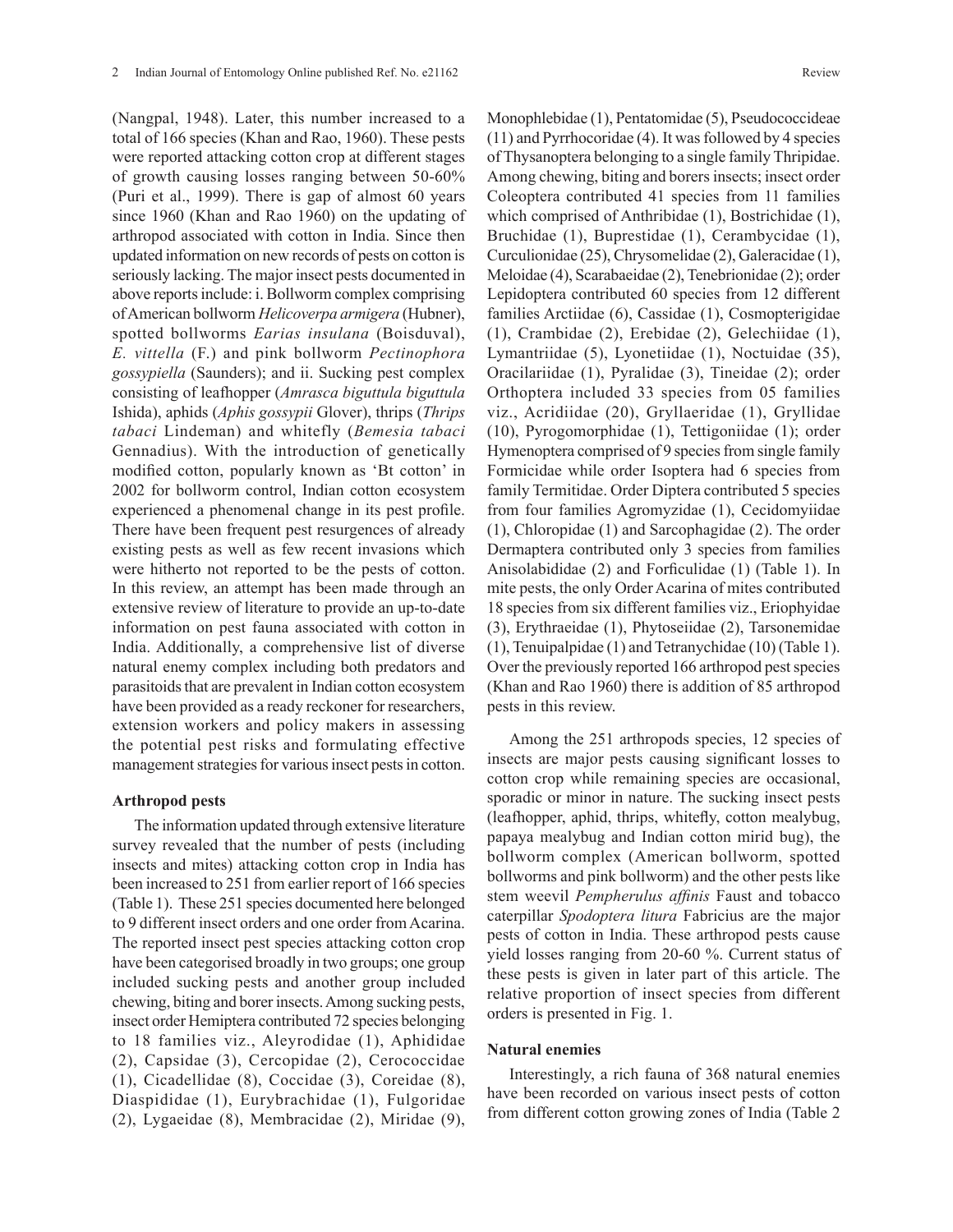

proportion from ten different orders recorded on cotton ecosystems of India

and 3). These natural enemies are key component of cotton ecosystem and are playing a vital role in natural suppression of insect pests therein. Thus, looking at the ecosystems of indian conduction ecosystems of indian conduction  $\epsilon$ vast diversity of predators and parasitic fauna associated with pests of cotton ecosystem, there is a great potential for implementation of environment friendly biological control of cotton insect pests.

### **Predators**

The predatory fauna appetizing on various cotton insect pests comprised of 174 species (Table 2). Predators from insect order Coleoptera contributed 23 species mainly from Coccinellidae (22) and Staphylinidae (1); order Neuroptera contributed 9 species from Crysopidae (8) and Hemerobidae (1); order Diptera contributed 14 species from Asilidae (1), Cecidomyiidae (1), Chamaemyiidae (3), Drosophilidae (1) and Syrphidae  $(8)$ ; order Hemiptera contributed 20 species from families Anthocoridae (4), Geocoridae (4), Miridae (2), Pentatomidae (1), Pyrrhocoridae (1), Reduviidae (8); order Lepidoptera contributed 3 species from Lycaenidae (1), Noctuidae (2); Mantodea contributed 3 species from Mantidea; order Hymenoptera contributed 16 species from Aphelinidae (1), Formicidae (3), Scoliidae (1), Sphecidae (8), Vespidiae (3); order Odonata contributed 4 species from Libellulidae (4); Araneae contributed 76 species (44.25%) from Araneidae (11), Clubionidae (2), Dictynidae (1), Eutichuridae (1), Gnaphosidae (1), Lycosidae (6), Oxyopidae (19), Parassidae (1), Pisauridae (1), Salticidae (14), Sparassidae (1), Tetragnathidae (5), Theridiidae (3), Thomisidae (9), Uloboridae (1); Mite order Acarina contributed 5 species of predatory mites

from two families Phytoseiidae (4) and Pyemotidae (1). The relative proportion of predatory species from different orders is presented in Fig. 2.



ble in natural proportion (%) from ten different orders recorded in cotton Fig. 2. Number of predatory arthropod species and its relative ecosystems of India

### **Parasitoids/ Parasite**

There are total 194 different species of parasitoids associated with insect pests of cotton ecosystems in India (Table 3). The Hymenoptera, a single insect order contributed 163 species which accounts for about 83.85% of the total parasitic fauna. The Hymenopteran parasitic families included Aphelinidae (13), Braconidae (53), Chalcidae (21), Elasmidae (5), Encyrtidae (31), Eulophidae (9), Eurytomidae (1), Ichneumonidae (14), Mymaridae (2), Pteromalidae (3), Scelionidae (2), Thysanidae (1) and Trichogrammatidae (8) (Fig. 3).



family of order Hymenoptera Fig. 3. Distribution of number of species in each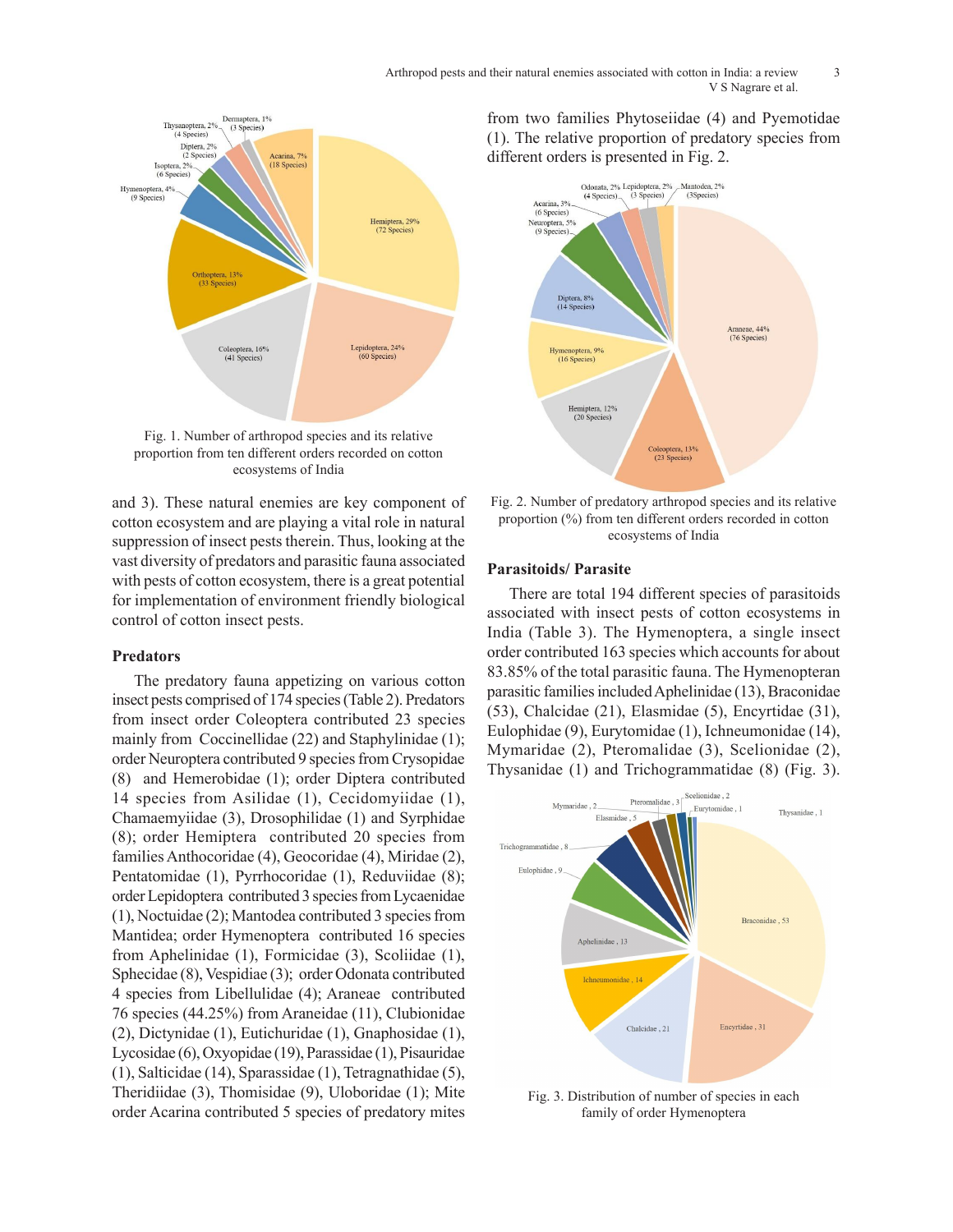Another insect order Diptera contributed remaining 30 species (15.63%) from two families Chloropidae (1) and Tachinidae (29). Only one parasite from Acarina belonging to family Pyemotidae has been reported (Table 3). The relative proportion of parasitoid species from different orders is presented in Fig. 4.



Fig. 4. Number of parasitoids species and their relative proportion from three orders recorded in  $\epsilon_0$ cotton ecosystems of India

### **Present status of major pests**

#### **Sucking insects**

### 1. Leafhopper *Amrasca biguttula biguttula* (Ishida)

Leafhopper *Amrasca biguttula biguttula* (Ishida) is one of the most important pests of cotton in India (Pruthi, 1940; Husain, 1937; Shivanna et al., 2009; Murugesan and Kavitha, 2010). Leafhopper is a major and regular pest feed on the sap of mesophyll and vascular tissues through cell rupture and cause phytotoxic symptoms known as causes 'hopperburn' consequently leading to reduction in crop vitality and cotton yield loss up to 30%. The pest is distributed in all the three cotton growing zones and is a regular pest. It is a polyphagous insect pest of Asia and Southeast Asian countries. Genetic divergence analysis of leafhopper population across India confirmed the presence of single species. North India populations were dominated by single haplotype while, the south and central Indian populations show dispersion of different haplotypes across the region (Kranthi et al., 2017).

### 2. Aphid *Aphis gossypii* Glover

Aphid has been reported as a major pest of cotton causing significant damage to the cotton crop. This species has been reported as a vector of Polerovirus infecting cotton in India (Mukherjee et al., 2012). Nagrare et al. (2019) studied the temperature effects on phenology of *A. gossypii* and reported that temperatures between 22 - 27°C favoured its optimum development. Further, they estimated through fitting of non-linear models to temperature dependent development data, the lower and upper thresholds temperatures of 6.24°C and 34°C, respectively for *A. gossypii* development.

#### 3. Thrips *Thrips tabaci* Lindeman

Thrips lacerate the tissue and de-sap the plants from the upper and lower surfaces of leaves, resulting in silvery or brown necrotic spots. Infested plants demonstrate hampered growth, loss of vigor. Leaves turned into wrinkled and distorted, curl upward with white shiny patches, resulting in dropping of squares, delayed crop maturity and reduction in yield. Tobacco streak virus disease transmitted by *T. tabaci* has been recorded in central and south zone of India (Bhat et al., 2002; Jagtap et al., 2012).

#### 4. Whitefly *Bemisia tabaci* (Gennadius)

Whitefly is a major pest occurring in all the three cotton growing zones of India, but it is the most important sucking pest in North Indian cotton growing states of Punjab, Haryana and Rajasthan by virtue of its capability to transmit cotton leaf curl virus disease (CLCuD), especially in hirsutum cotton. Several outbreaks of whitefly were reported in India (Basu, 1986; Jayaraj et al., 1986) but the recent one was witnessed during 2015 in north India (Kranthi, 2015b). *Bemisia tabaci* is a vector of begomoviruses (family *Geminiviridae*). *Bemisia tabaci* is reported to transmit 111 viruses (Tiwari et al., 2013). Whitefly causes direct damage by sucking phloem sap from plant tissues, while indirect damage through the excretion of sticky honeydew which promotes a fungal sooty mould that interfere in photosynthesis in leaves and deteriorate the quality of cotton.

### 5. Cotton mealybug *Phenacoccus solenopsis* Tinsley

Widespread outbreak of invasive species of mealybug occurred on cotton in India during 2007 which caused economic damage, thereby reducing yields up to 50% in affected cotton fields (Nagrare et al*.,* 2009). The infestation was recorded in nine major cotton growing states of India. Infestation of cotton mealybug at most of the places in north and central zones was high during 2007 and 2008 but it was reduced to a minor pest from 2009 onwards. *Phenacoccus solenopsis* suck sap from all parts of the plant, resulting stem distortion,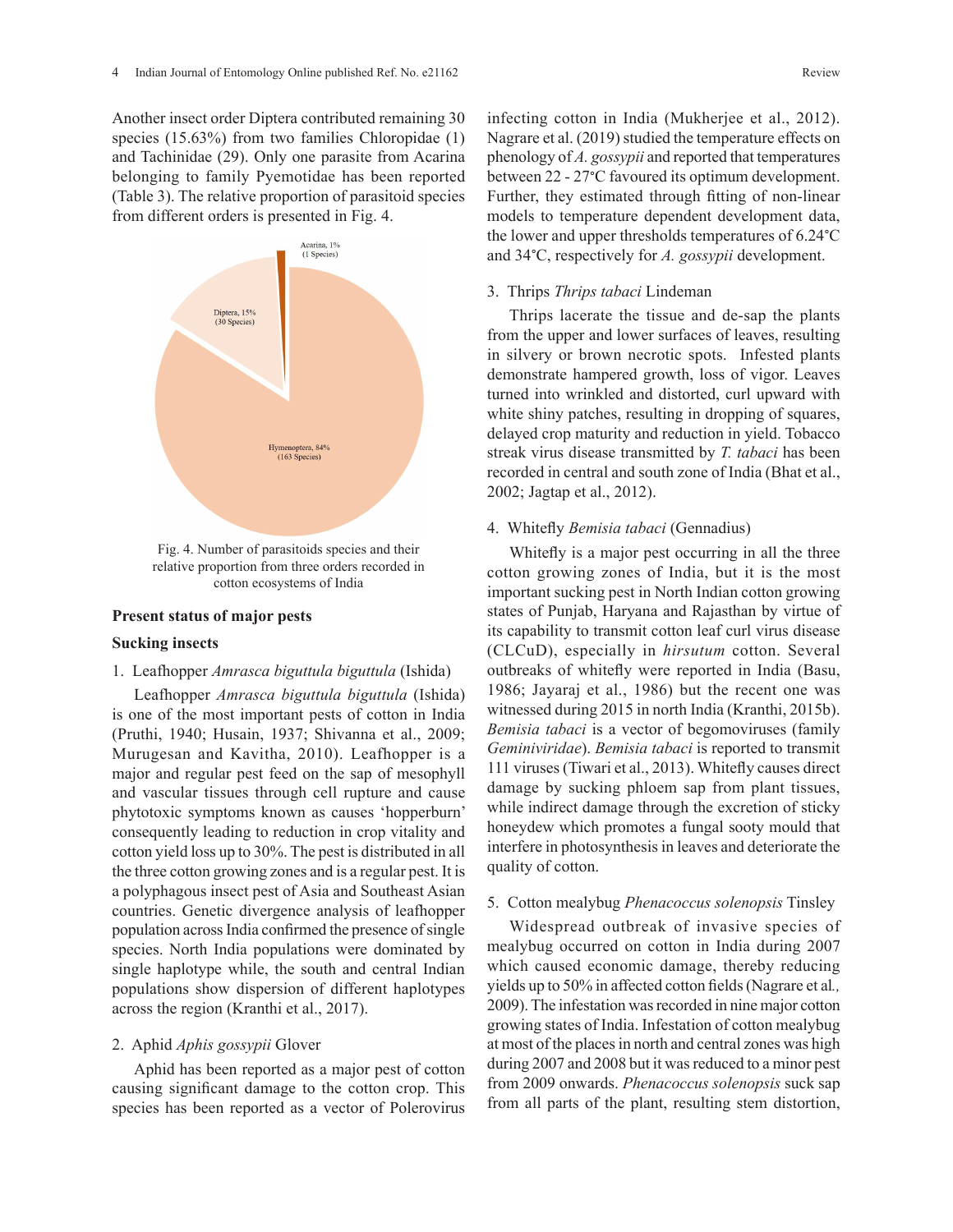twisting and bushiness of the affected portion and death of plant in severe infestation. Since its invasion in India, *P. solenopsis* is the most extensively studied insect pest of cotton so far with respect to various aspects like host range and infestations levels (Tanwar et al., 2007; Jhala et al., 2008; Nagrare et al., 2009; Fand et al., 2010; Venilla et al., 2011), important biological control agents including predators and parasitoids (Tanwar et al., 2008; Rishi et al., 2009; Fand et al., 2010b, c; Fand et al., 2011; Suroshe et al., 2013) and potential geographic distribution, temperature dependent biology, within plant distribution (Rishi et al., 2013) and climate change impact on future invasiveness (Fand et al., 2014a, b, c). A detailed account of this mealybug with a major focus on its origin and distribution, biosystematics, bioecology, host range, management options and its potential threat under future climate change has been reviewed by Fand and Suroshe (2015).

### 6. Papaya mealybug *Paracoccus marginatus* Williams and Granara de Willink

Papaya mealybug was recorded in a severe form for the first time on cotton in Coimbatore in 2008-09, infestation leads to drying of the sympodial branches (Dhara Jothi et al., 2009). The mealybug also found in other districts like Erode, Tirupur, Salem, Namakkal and Karur districts of Tamil Nadu (Tanwar et al., 2010). The pest is now seen in traces.

# 7. Indian cotton mirid bug *Creontiades biseratense*  (Distant)

Infestation of Indian cotton mirid bug was observed in Karnataka (Patil et al., 2006). An epidemic form in Coimbatore on cotton during 2006 (Surulivelu and Dhara Jothi, 2007) led to significant reduction in seed cotton yield of Bt cotton. The pest feeds on the flower bud result in oozing out of yellow fluid from the buds and staining of this yellow fluid on the inner surface of the bracts. Cotton mirid bug is a major pest restricted to Tamil Nadu and Karnataka states of South Zone.

### **Cotton bollworms**

# 8. American bollworm *Helicoverpa armigera* (Hubner)

It is considered as a major and most notorious and obnoxious pest of cotton in Indian sub-continent. Heavy infestation of American bollworm witnessed during 1995-2000 in view of the injudicious use of insecticides, especially synthetic pyrethroids that led to problems of insecticide resistance. Subsequently, after 2000, with the introduction new technologies like Bt-cotton, new chemistry insecticide, etc. (Kranthi and Russell, 2009),

*H. armigera* infestation reduced significantly and in the last two decade it hardly ever exceeded economic threshold levels in majority of the cotton growing regions on Bt cotton of India. However, infestation of *H. armigera* observed on non-Bt cotton. The pest feed on squares/ bolls and results in yield loss up to 40% in non-Bt cotton.

# 9. Spotted bollworms *Earias insulana* (Boisduvel)

Spotted bollworm *Earias vittella* (Fabricius) and spiny bollworm *E. insulana* (Boisduvel), (Lepidoptera: Noctuidae) are the major pests of cotton in India. *Earias vittella* is seen in Central and South India while *E. insulana* is predominant species in North India. At present both these species are under control on Bt cotton (Rishi et al., 2019). Larvae of the pests initially bore into terminal shoot that dry and wither away when the larvae bore into the pre-squaring plants. As like *H. armigera*, *Earias* spp hardly exceeded economic threshold level on Bt cotton, however, seen to damage non Bt cotton.

### 10. Pink bollworm *Pectinophora gossypiella* (Saunders)

Pink bollworm *Pectinophora gossypiella* (Saunders) (Lepidoptera: Gelechiidae) is destructive pest of cotton in India. Larvae mainly feed on developing cotton seeds. Quality of lint deteriorated due to the presence of larvae and lint get stained by the pest. Up to 61.9 per cent loss in seed cotton yield, 47.10 per cent loss in oil content and 59.20 per cent loss in normal opening of bolls was reported (Patil, 2003). Presently, Bt technology is unable to protect cotton crop from *P. gossypiella* due to development of resistance against Cry1Ac and Cry 2Ab toxins in India. Widespread infestation of pink bollworm on Bt cotton was reported from major cotton growing Indian states like Gujarat, Maharashtra, Andhra Pradesh, Telangana, Karnataka and Madhya Pradesh starting from 2015 onwards (Kranthi, 2015; Naik et al., 2018, 2020, Fand et al., 2019). The pest also seen infesting Bt cotton during 2018-2019 and 2019-2020 in north zone especially in Jind district of Haryana (Rishi et al., 2020).

# **Other insects**

# 11. Tobacco caterpillar *Spodoptera litura* Fabricius

During eighties to late nineties, Tobacco caterpillar, *Spodoptera litura* Fabricius (Lepidoptera: Noctuidae) was one of the economically important polyphagous pests of cotton which exhibited high resistance levels when pyrethroids were first introduced in India in 1982 (Ramakrishnan et al., 1984; Kranthi et al*.,* 2002). The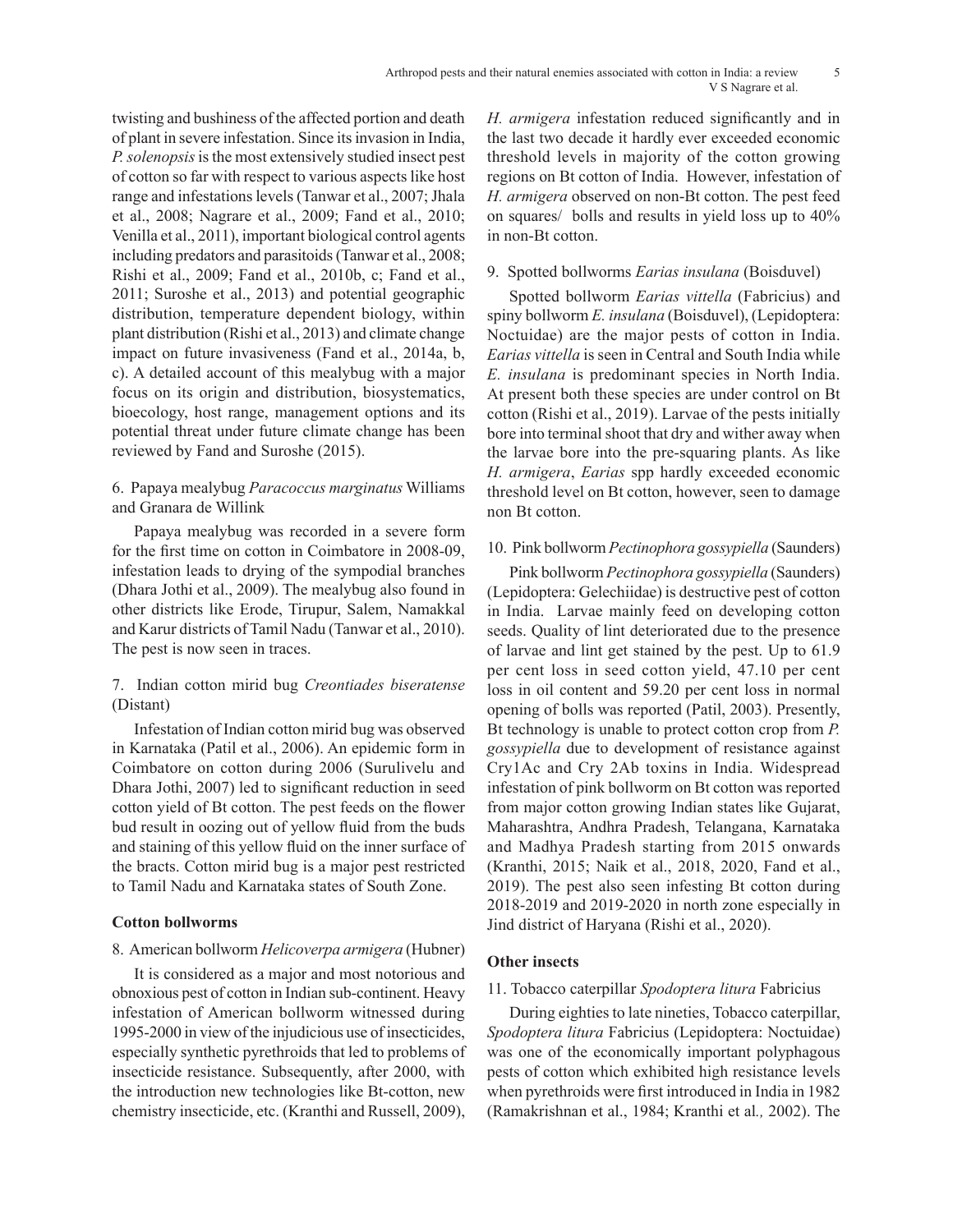pest was severe in most parts of Andhra Pradesh (Armes et al., 1997).

#### 12. Stem Weevil *Pempherulus affinis* Faust

Stem weevil *Pempherulus affinis* Faust (Coleoptera: Curculionidae), is an endemic pest in some parts of south India, particularly Tamil Nadu, causes 65.8% plant mortality, 72.0% reduction in boll production and 78.9% reduction in yield of seed cotton (Parameswaran and Chelliah 1984). Grub tunnel the stem which damages the vascular tissues. Infested plant gets killed in the course of time either due to blockage of plant nutrients or break down at the gall region due to strong winds. The pest is mostly prevalent in irrigated tracks.

### **CONCLUSIONS**

Over the period of time, Indian cotton ecosystem has witnessed a sea change in its cultivation practices and pest profile. In the context of climate change and introduction of Bt cotton for commercial cultivation, the cotton crop has experienced very frequent invasions of some new insect pests as well as resurgence of already existing insect pest. There is gap of almost 60 years since 1960 on the updating of arthropods associated with cotton in India. Our efforts to provide an updated list of insect pests and natural enemy fauna associated with cotton brought to the forefront an important information that presently the cotton crop in India is attacked by 251 arthropod pest species (including insect and mites) belonging to 9 different insect orders and 1 acarina. Among these species, about 12 species of insects are major pests during last two decades causing overall losses to the tune of 20-60% to cotton crop while remaining species are occasional, sporadic or minor in nature. A rich fauna of 368 natural enemies (174 predators and 194 parasitoids/ parasites) found to play a significant role in regulation of arthropod pests of cotton in India, indicating a great potential for conservation and promotion of eco-friendly biological control in cotton ecosystem.

#### **ACKNOWLEDGEMENTS**

The authors thankfully acknowledge the guidance and facilities provided by The Head Crop Protection Division and The Director, CICR is duly acknowledged.

Funding- Not applicable since it is review article.

Conflicts of interest/ Competing interests: It is declared that there is no conflict of interest of any financial and personal relationships with other people or organizations that could inappropriately influence present work

Ethics approval: The present investigations do not involve Human Participants and/ or Animals in the experiments; hence prior consent is not applicable.

Consent to participate: All authors consented for to be author of the article.

Consent for publication: All authors consented for publication of the article.

Availability of data and material: Not applicable

Code availability: Not applicable.

Authors' contributions: All authors contributed equally.

#### **REFERENCES**

- Abbas M, Afzal M. 1945. Cotton jassid (*Empoasca devastans* Dist) in the Punjab, VI. Species found on the cotton plant in Punjab. Indian Journal of Agricultural Sciences 15(3): 119-124.
- Aggarwal N, Neetan 2014. Predatory Efficiency of *Cheilomenes sexmaculata* (Fabricius) and *Chrysoperla zastrowi sillemi* (Esben – Petersen) on Cotton Mealy Bug, *Phenacoccus solenopsis*  Tinsley under Laboratory Conditions. Acta Phytopathologica et Entomologica Hungarica 49 (1): 73-81.
- Ahmad T, Ullah G. 1939. Ecological studies on the spotted bollworms of cotton and their parasites. I. The preimaginal development and viability of *Earias fabia* and *Microbracon lefroyi* under different conditions of temperature and humidity. Indian Journal of Entomology 1: 17-47.
- Ananthakrishnan T, Raman K, Sanjayan K. 1982. Comparative growth rate, fecundity and behavioural diversity of the dusky cotton bug, *Oxycarenus hyalinipennis* Costa (Hemiptera: Lygaeidae) on certain Malvaceous host plants. Proceedings of the Indian National Science Academy. Part B: Biological sciences 48 (5): 577-584.
- Armes N J, Wightman J A, Jadhav D R, Ranga Rao G V. 1997. Status of insecticide resistance in *Spodoptera litura* in Andhra Pradesh, India. Pesticide Science 50: 240-248.
- Arora R, Dhawan A K, Jindal V. 2007. Ecological basis for the outbreak of tobacco caterpillar *Spodoptera litura* on cotton. Indian Journal of Ecology 34(1):88-89.
- Arora R,Jindal V, Rathore P, Kumar R, Singh V, Baja L. 2005. Integrated Pest Management of Cotton in Punjab, Punjab Agricultural University Regional Station. Faridkot-151203, India.
- Atwal A S, Dhaliwal G S. 1997. Agricultural pests of South Asia and their Management. Kalyani Publishers, New Delhi.
- Ayyar P N K. 1941. The Biology and distribution of the parasites of the Cotton Stem Weevil, *Pemphere affinis* Fst. in South India. Paper read at the Second Conference of Scientific Research Workers on Cotton in India, 1941.
- Ayyar T V R. 1930. Contribution of our knowledge of South Indian Coccidae (scales and Mealybugs). Bulletin of Imperial Agricultural Research Institute, Pusa 197: 1-73.
- Ayyar T V R. 1932. Insects attacking cotton plant in India. Madras Agriculture Department Bulletin 28: 1-28.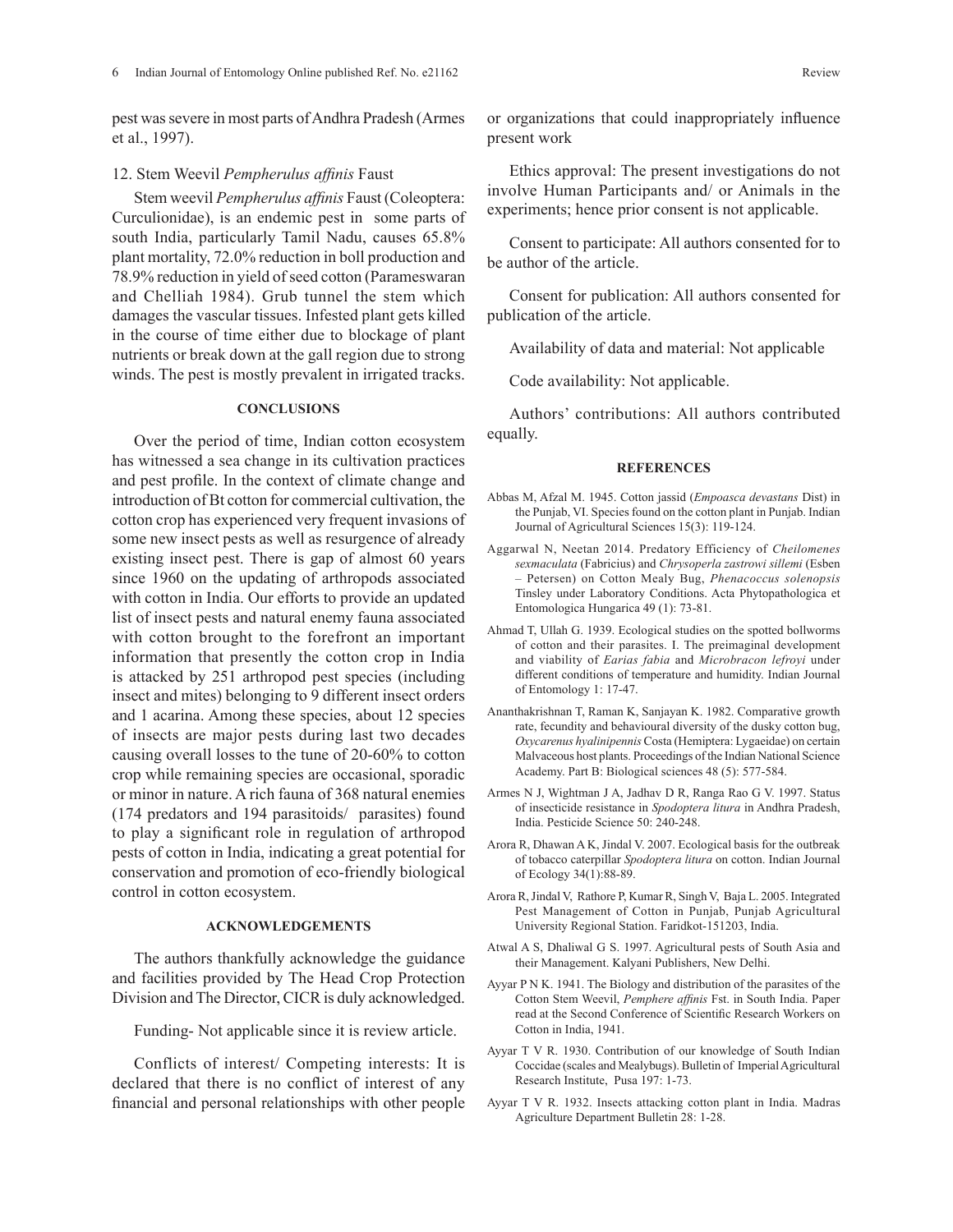- Ballal C R, Akbar S A, Yamada K, Wachkoo A A, Varshney R. 2018. Annotated catalogue of the flower bugs from India (Heteroptera: Anthocoridae, Lasiochilidae). Acta Entomologica 58(1): 207–226.
- Ballard E. 1920. A Note on *Heliothis* (Chloridea) *obsolete* Fb., as a pest of cotton. Agriculture Journal of India 4: 462-464.
- Ballard E. 1923. *Platyedra gossypiella* in South India. Memoirs of the Department of Agriculture, Indian Entomology Service 7:171–193.
- Basarkar C D, Nikam P K. 2013. Longevity, fecundity and sex-ratio of *Goryphus nursei* (Cam.) (Hymenoptera, Ichneumoidae), a solitary parasitoid of *Earis vittella* Stoll (Lepidoptera, Arctiidae). Journal of applied Entomology 93 (2): 213-216
- Basu A K. 1986. Resurgence of whitefly in cotton and strategies for its management. In *"Resurgence of sucking pests".* Proc. Natl. Symp*.*  (S. Jayaraj. Ed.), Tamil Nadu Agricultural University. Coimbalore 129-133.
- Beevi S P, Balasubramanian M. 1992. Relative Safety of Buprofezin and Insecticides to *Encarsia shafeei* a parasite of cotton whitefly *Bemisia tabaci* Genn. Journal of Blological Control 6 (2): 59-63.
- Bharathi K, Muthukrishnan N. 2017. Survey and Records of Mealy Bugs Species on Cotton and Alternate Host of Key Mealy Bug *Phenacoccus solenopsis* Tinsley and its Natural Enemies Complex in Major Cotton Growing Areas of South Tamil Nadu, India. International Journal of Current Microbiology and Applied Science 6 (12): 1047-1054.
- Bhardwaj J R, Ganguli J L, Khan H H, Sahu R. 2017. Bionomics of the rice meal moth, *Corcyra cephalonica* (Stainton) reared under laboratory condition on different diets. Journal of Entomology & Zoology Studies 5(5): 722-727.
- Bhat A I, Jain R K, Chaudhary V, Krishna Reddy M, Ramaiah M, Chattannavar S N, Varma A. 2002. Sequence conservation in the coat protein gene of Tobacco streak virus isolates causing necrosis disease in cotton, mungbean, sunflower and sunn-hemp in India. Indian Journal of Biotechnology 1: 350-356.
- Brar K S, Sekhon B S, Singh J, Shenhmar M, Singh J. 2002. Biocontrol based management of cotton bollworms in the Punjab. Journal of Blological Control 16(2): 121-124.
- CABI EPPO, 2007. *Eutetranychus orientalis*. (Distribution map). In: Distribution Maps of Plant Pests, Wallingford, UK: CABI. Map 688.
- Chakraborty D, Korat D M. 2009. Feeding efficiency of Green lacewing, *Chrysoperla carnea* (Stephens) on different species of aphids. Karnataka Journal of Agricultural Science 23 (5): 793-794.
- Chakraborty P, Prabhu S T, Balikai R A, Udikeri S S. 2015. Biology of cotton flower bud maggot, *Dasineura gossypii* Fletcher – An emerging pest on Bt cotton in Karnataka, India. Journal of Experimental Zoology, India 18 (1): 143-146.
- Channabasava, Borad P K. 2019. Incidence of termites in Bt cotton in relation to weather parameters. Journal of Entomology & Zoology Studies 7(3): 863-867.
- Channabasavanna G P, Puttarudriah M. 1959. *Hemitarsomemus latus* Banks, a potential pest of cotton in Mysore. Science & Culture 25(5): 322-323.
- Channabasavanna G. P. 1966. A contribution to the knowledge of Indian eriophyid mites (Eriophyoidea, Trombidiformes, Acarina). University Agriculture Science Bulletin, Bangalore*,* 153.
- Chant D A. 1960. Descriptions of five new species of mites from India (Acarina Phytoseiidae, Aceosejidae). Canadian Entomology 92(1): 58–65.
- Cherian M C, Kylasam M S. 1941. Preliminary Notes on The Parasites of the spotted and the Pink bollworms of cotton in Coimbatore.

Paper Presented at the Second Conference of Scientific Research Workers on Cotton in India, 1941. Available at https:/ / www.ias. ac.in/ article/ fulltext/ secb/ 014/ 06/ 0517-0528. (accessed on 8 April 2020).

- Cherian M C. 1938. Mite (Acarina) pets of crops in south India and methods for their control. Agriculture and Live-Stock India 8 (5): 537-540
- CICR, 2010. Annual Report 2009-10, ICAR-Central Institute for Cotton Research, Nagpur India.
- CICR, 2018. Annual Report 2017-18, Central Institute for Cotton Research, Nagpur India.
- CICR, 2020. Annual Report 2020, ICAR-Central Institute for Cotton Research, Nagpur India.
- Dastur R H, Asana R D, Sawhney K, Sikka S M, Vasudeva R S, Khan Q, Rao V P, Seth B L. 1960. Cotton in India- A Monograph. Published by Indian Central Cotton Committee, Bombay, 339.
- David B V, Ramamurthy V V. 2017. Element of Economic Entomology. 8<sup>th</sup> Edition.
- Deshpande B P, Nadkarny N T. 1936. The spotted bollworms of cotton (*Earias fabia* Stoll. and *Earias insulana* Boisd.) in South Gujarat, Bombay Presidency. Scientific Monograph No 10: Report on Investigation financed by the Indian Central Cotton Committee (1923-1931), India.
- Dhara Jothi B, Prakash A H., Venkatesan R, Gnana P J. 2018. Tea Mosquito Bug *Helopeltis theivora* Waterhouse (Hemiptera: Miridae): A New Pest on Cotton. Cotton Research Journal 9 (1&2): 61-63.
- Dhara Jothi B, Surulivelu T, Gopalakrishnan N, Amutha M, Manjula T R, Kumaran N. 2009. Natural occurrence of *Spalgis* sp. (Lepidoptera: Lycaenidae) as predator on mealybug *Paracoccus marginatus*  Williams and Granara de Willink on cotton. CICR Newsletter 25, 4.
- Dhara Jothi B, Surulivelu T, Gopalakrishnan N, Manjula T R. 2009. Occurrence of papaya mealybug, *Paracoccus marginatus* Williams and Granara de Willink (Hemiptera: Pseudococcidae), on cotton. Journal of Biological Control 23(3): 321-323.
- Dhawan A K, Aneja A, Saini S. 2009. First record of *Phenococcus solenopsis* Tinsely (Homoptera: Pseudococcidae) on cotton in Punjab. Journal of Insect Science 22(3): 309-310.
- Dhawan A K, Singh J, Sidhu A S. 1980. *Maconellicoccus* sp. attacking *Gossypium arboreum* cotton in Punjab. Science & Culture 46: 258.
- Dhawan A K. 2016. Integrated Pest Management in Cotton. *In* Integrated Pest Management in the Tropics (Ed. Dharam P. Abrol), New India Publishing Agency, New Delhi (India) 499-575.
- Dhobi C B, Bharpoda T M, Borad P K. 2014. First record of *Paracoccus marginatus* Williams and Granara de Willink and *Rastrococcus iceryoides* (Green) on Bt cotton (*Gossypium hirsutum* L.) in Gujarat. Insect Environment 20(1): 6-7.
- Dumaniya S G, Patel M B, Siddhapara M R, Kapadiya I B. 2015. Feeding potential of lady bird beetle, *Cryptolaemus montrouzieri* (Mulsant) on cotton mealybug, *Phenacoccus solenopsis* (Tinsley). Journal of Cotton Research & Development 29 (2): 311-314.
- Dutt G R, Patel M S. 1943. The cotton bollworms (*Earias fabia* Stoll, *Platyedra gossypiella* Saund. and *Heliothis obsoleta* Fabr.) in the central provinces and Berar. Indian Journal of Agriculture Science 13: 1-17.
- Fand B B, Naik V C N, Nagrare V S, Narkhedkar N G, Waghmare V N. 2019. Management of Fall armyworm *Spodoptera frugiperda* Smith in Cotton (Marathi). Agrowon, 25 September 2019.
- Fand B B, Gautam R D, Suroshe S S. 2010. Comparative biology of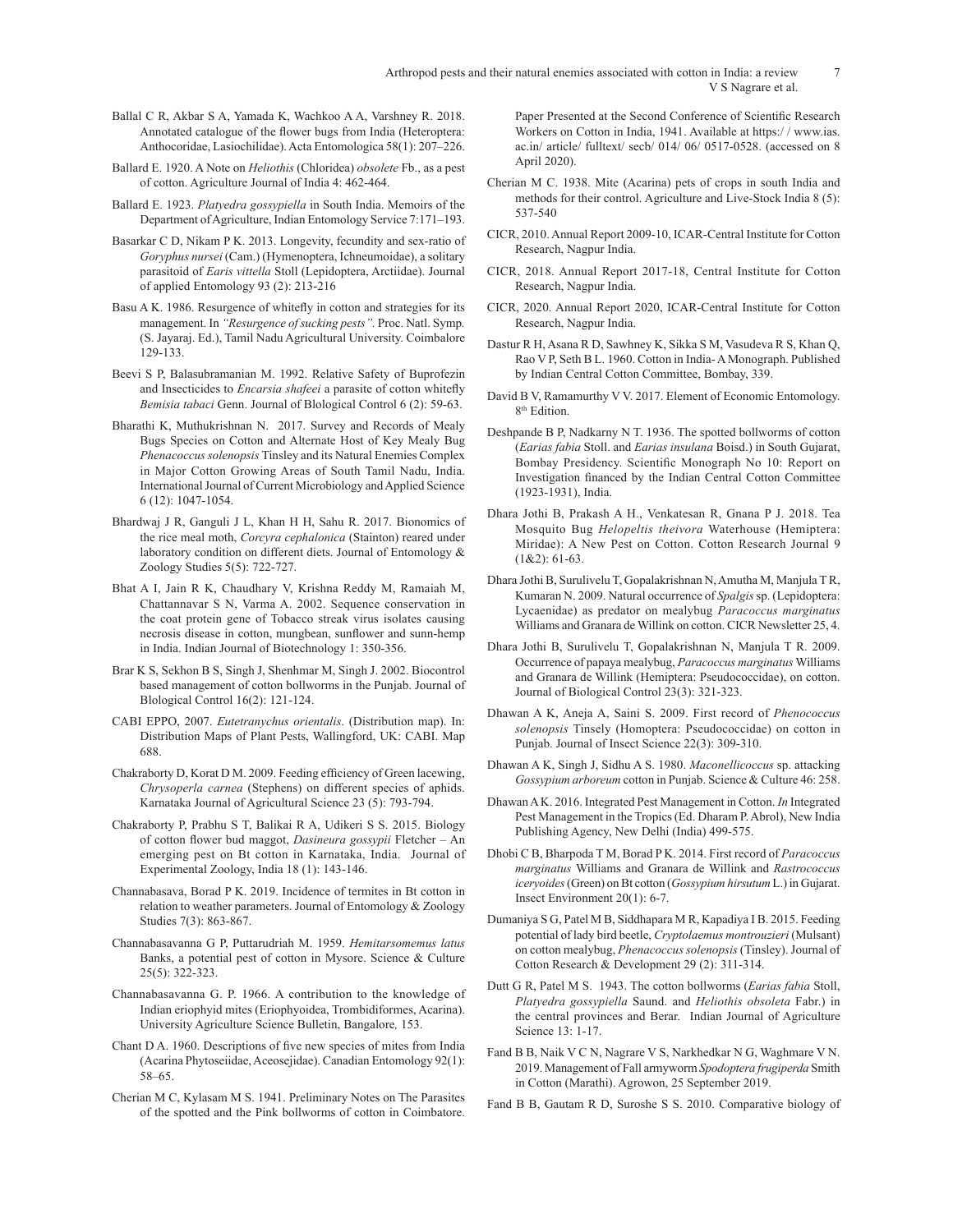four coccinellid predators of solenopsis mealybug, *Phenacoccus solenopsis* Tinsley (Hemiptera: Pseudococcidae). Journal of Biological Control 24 (1): 35–41.

- Fand B B, Gautam R D, Suroshe S S. 2011. Suitability of various stages of mealybug, *Phenacoccus solenopsis* (Homoptera: Pseudococcidae) for development and survival of the solitary endoparasitoid *Aenasius bambawalei* (Hymenoptera: Encyrtidae), Biocontrol Science and Technology 21: 51-55.
- Fand B B, Nagrare V S, Gawande S P, Nagrale D T, Naikwadi B V, Deshmukh V, Narkhedkar N G, Waghmare V N. 2019. Widespread infestation of Pink bollworm, *Pectinophora gossypiella* (Saunders) (Lepidoptera: Gelechidae) on Bt cotton in Central India: a new threat and concerns for cotton production. Phytoparasitica, https:/ / doi.org/ 10.1007/ s12600-019-00738.
- Fand B B, Suroshe S S. 2015. The invasive mealybug *Phenacoccus solenopsis* Tinsley, a threat to tropical and subtropical agricultural and horticultural production systems - a review. Crop Protection 69: 34-43.
- Fand B B, Tonnang H E Z, Kumar M, Kamble A L, Bal S K. 2014a. A temperature-based phenology model for predicting development, survival and population growth potential of the mealybug, *Phenacoccus solenopsis* Tinsley (Hemiptera: Pseudococcidae). Crop Protection 55: 98-108.
- Fand B B, Tonnang H E Z, Kumar Mahesh, Bal S K, Singh N P, Rao D V K N, Kamble A L, Nangare D D, Minhas P S. 2014b. Predicting the impact of climate change on regional and seasonal abundance of the mealybug *Phenacoccus solenopsis* Tinsley (Hemiptera: Pseudococcidae) using temperature-driven phenology model linked to GIS. Ecological Modelling 288: 62-78.
- Fand B B, Kumar M, Kamble A L. 2014c. Predicting the potential geographic distribution of cotton mealybug *Phenacoccus solenopsis* in India based on MAXENT ecological niche model. Journal of Environment & Biology 35(5): 973-82.
- Fand B B. 2009. PhD Thesis on ecological studies on mealybug, *Phenacoccus solenopsis* Tinsley (Hemiptera: Pseudococcidae), selected coccinellids and an Encyrtid Parasitoid. IARI New Delhi.
- Fletcher T B. 1914. Some South Indian insects and other animals of importance considered especially from an economic point of view. Printed by the Superintendent, Government press, Madras. 565p.
- Fletcher T B. 1919. Second hundred notes on Indian insects. Bulletin, Agricultural Research Institute, Pusa*,* 89: 1-102.
- Gautam S, Singh A K, Gautam D. 2009. Comparative life table analysis of chrysopids reared on *Phenacoccus solenopsis* Tinsley in laboratory. Journal of Biological Control 23(4): 393-402.
- Gupta A, Poorani J. 2008. New distribution and host records of Chalcidoidea (Insecta: Hymenoptera) from various parts of India*,*  Check List 4(4): 410-414.
- Gupta S K. 1975. Mites of the genus *Amblyseius* (Acarina: Phytoseiidae) from India with descriptions of eight new species. International Journal of Acarology 1(2): 26-45.
- Gupta S K. 1977. New species and records of *Typhlodromus* and *Phytoseius* from eastern India (Acarina: Phytoseiidae). Indian Journal of Acarology 2: 1-11.
- Gupta S K. 1985. Handbook: Plant Mites of India. Zoological Survey of India, Kolkata*.*
- Gupta S K. 1987. A taxonomic review of oriental phytoseiidae with keys to genera and species. Records of the Zoological Survey of India. Miscellaneous Publication Occasional Paper No. 95.
- Gupta V K, Tikar D T. 1967. Indian species of *Scambus* Hartig (Hymenoptera: Ichneumonidae), Oriental Insects 1(3-4): 215-237.

Hampson G F. 1896. Fauna of British India- Lepidoptera. London. 4: 360.

- Hargreaves H. 1948. List of recorded cotton insects of the world. Common Wealth Institute of Entomology, London, 50pp.
- Hayat M. 2009. Description of a new species of *Aenasius* Walker (Hymenoptera: Encyrtidae), parasitoid of mealybug, *Phenacoccus solenopsis* Tinsley (Homoptera: Pseudococcidae). Biosystematica 3: 21-25.
- Husain M A, Trehan K N, Verma P N. 1936. Studies on *Bemisia gossypiperla* M & L. III. Seasonal activities of *Bemisia gossypiperla* M & L (the whitefly of cotton) in Punjab. Indian Journal of Agriculture Science 6 (4): 893-903.
- Husain M A, Trehan K N. 1933. Observations on the life history, bionomics and control of the whitefly of cotton (*Bemisia gossypiperla* M & L). The Indian Journal of Agricultural Sciences 3 (5): 701-753.
- Husain M A. 1931. A preliminary note on the whitefly of cotton in the Punjab. Agriculture Journal of India 25 (6): 507-526
- Husain M A. 1937. The cotton jassid. Indian Central Cotton Committee 1st Commence Scientific Research Wrkrs. Cotton India, Cotton Entomology, 66-73
- Jagmohan 2001. Natural enemies of insect pests recorded from Punjab. Biological control contributed paper PAU, Ludhiana, pp1
- Jagtap G P, Jadhava T H, Utpala D. 2012. Host range and transmission of Tobacco streak virus (TSV) causing cotton mosaic disease. Scientific Journal of Veterinary Advances 1(1): 22-27.
- Jayaraj S, RangarajanA V, Murugesan S, Santharamj G,Jayaraghavan S V, Thangaraj D. 1986. Studies on the outbreak of whitefly, *Bemisia tabaci* (Gennadius) on cotton in Tamil Nadu. In Jayaraj S. (Ed.) Resurgence of sucking pests. Proceedings of National Symposium. Coimbatore, India, Tamil Nadu Agricultural University. pp 225-240.
- Jeyaparvathi S, Baskaran S, Bakavathiappan G. 2013. Population Dynamics of spiders in selected cotton fields of Virudhunagar district, Tamil Nadu, India. Munis Entomology & Zoology 8 (2): 560-570.
- Jhala R C, Bharpoda T M, Patel M G. 2008. Phenacoccus solenopsisTinsley (Hemiptera: Pseudococcidae), the mealy bug species recorded first time on cotton and its alternate host plants in Gujarat, India. Uttar Pradesh Journal of Zoology 28(3): 403-406.
- Jhala R C, Solanki R F, Bharpoda T M, Patel M G. 2009. Occurrence of Hymenopterous Parasitoids *Aenasius bambawalei* Hayat and *Promuscidea unfaciativentris Girault* on Cotton Mealybugs *Phenacoccus solenopsis* Tinsley in Gujarat. Insect Environment 14 (4): 164-165
- Jhaveri T N. 1921. Notes on cotton wooly mite (*Eriophyes gossypii*). Report of the Proceedings of forth. Entomological Meeting Pusa, 96-97.
- Jose V T, Shah A H, Patel C B. 1989. Feeding potentiality of some important predators of spider mite, *Tetranychus macfarlanei*, a pest of cotton. In: Progress in Acarology (Eds. G. P. Channa Basavanna & C. A. Viraktamath), Oxford IBH Pub. House, New Delhi, 2: 357-360.
- Jose V T, Shah A H. 1989. Carryover of spider mite, *Tetranychus macfarlanei* through alternate host plants in cotton growing areas of south and central Gujarat, India. In: Channabasavanna G P, Viraktamath C A, editors. Progress in Acarology. New Delhi: Oxford & IBH Publishing p 29-31.
- Joshi B C, Yadav D N. 1990. Biology and feeding potential of *Mallada boninensis* (Okamoto), a Chrysopid Predator of Whitefly *Bel1lisia tabaci* Gennadius. Journal of Biological Control 4(I): 18-21.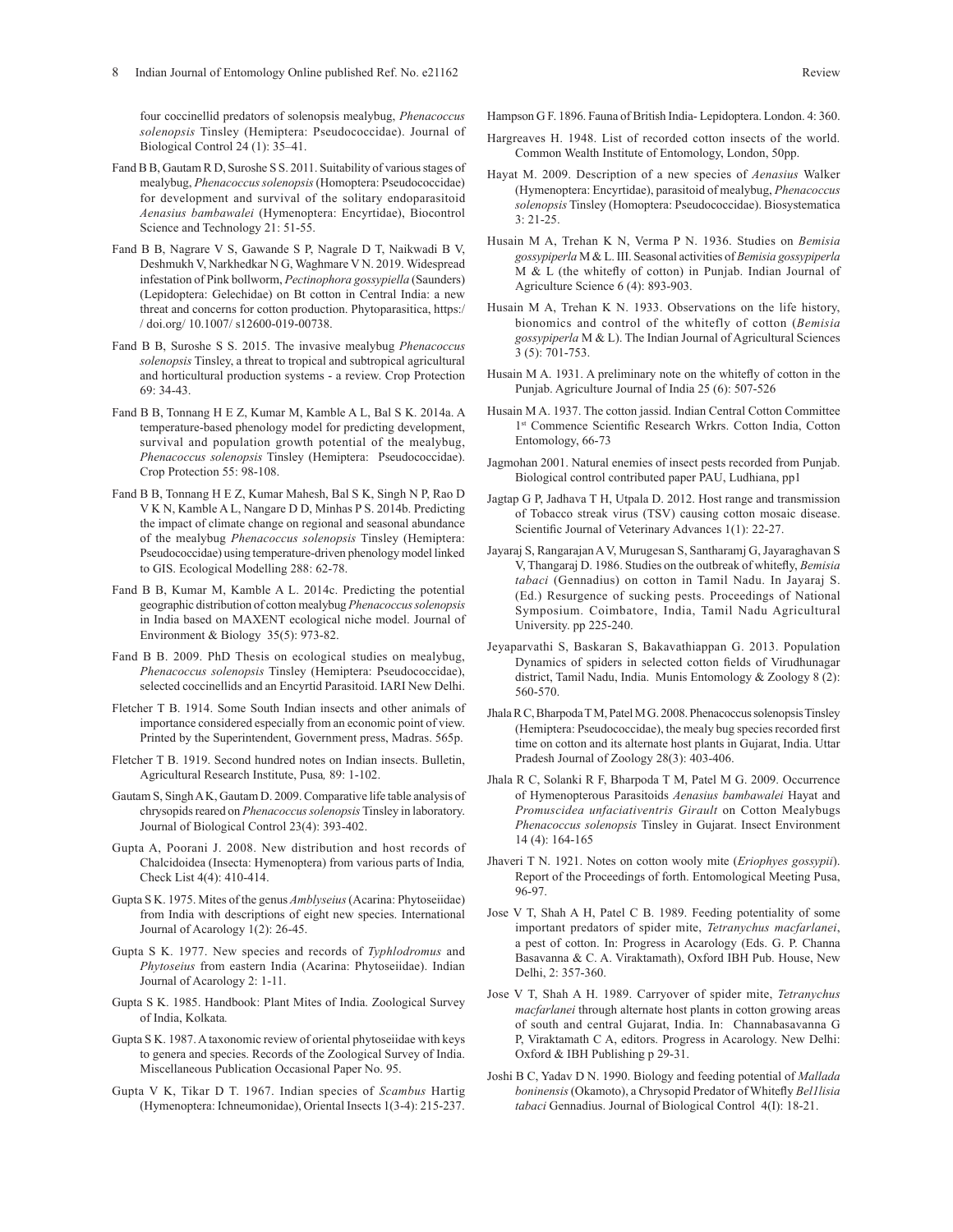- Arthropod pests and their natural enemies associated with cotton in India: a review 9 V S Nagrare et al.
- Kataria R, Kumar D. 2012. Occurrence and infestation level of sucking pests: Aphids on various host plants in agricultural fields of Vadodara, Gujarat (India). International Journal of Scientific & Research Publications 2(7): 1-6.
- Kedar S C, Saini R K, Ram P. 2011. Record of coccinellid predators associated with solenopsis mealybug, *Phenacoccus solenopsis*  Tinsley (Hemiptera: Pseudococcidae) from Haryana. Journal of Entomological Research 35(3): 245-246
- Khan A R. 1940. Important insect predators of India. Page 67-74. Available at https:/ / www.ias.ac.in/ article/ fulltext/ secb/ 012/ 03/ 0067-0074. (Accessed on 8 April 2020).
- Khan Q, Rao V P. 1960. Insects and mites. In: Cotton in India: a monograph, Vol 2. Indian Central Cotton Committee, Bombay, pp. 217-301, 474 p
- Khan M Q. 1956. Cotton semilooper, *Anomis flava* Fb., in Hyderabad State. Indian Journal of Entomology 18(4): 461-462.
- Kiranmai K, Sammaiah C H. 2018. Diversity of soil arthropod community in Bt and Non-Bt cotton fields of Karimnagar District Telangana. "IOSR Journal of Agriculture & Veterinary Science 11(12): 1-4.
- Kotikal Y K, Math M. 2016. Insect and non-insect pests associated with Drumstick, *Moringa oleifera* (Lamk.). Journal of Global Biosciences, 5(4): 3902-3916.
- Kranthi K R, Jadhav D R, Kranthi S, Wanjari R R, Ali S, Russell D. 2002. Insecticide resistance in five major insect pests of cotton in India. Crop Protection 21: 449-460.
- Kranthi K R, Russell D. 2009. Changing trends in Cotton Pest Management. Peshin R, Dhawan A K (eds.). Integrated pest management: Innovation-development process, C Springer Science Business. pp 499-541
- Kranthi K R. 2015a. Pink bollworm strikes Bt-Cotton. Cotton Statistics & News. Cotton Association of India. 1st December 2015.
- Kranthi K R. 2015b. Whitefly –the black story. Cotton Statistics & News. Cotton Association of India. No. 23, 8th September, 2015
- Kranthi S, Ghodke A B, Raghavendra K P, Mandle M, Nandanwar R, Satija U, Pareek R K, Desai H, Udikeri S S, Dhara Jothi B, Bheemanna M H, Monga D, Kranthi K R. 2017. Mitochondria COI-based genetic diversity of the cotton leafhopper *Amrasca biguttula biguttula* (Ishida) populations from India, Mitochondrial DNA Part A, DOI: 10.1080/ 24701394.2016.1275595.
- Krishnamoorthy A, Mani M. 1989. Studies on the biology and rearing of an indigenous parasitoid *Eriborus argenteopilosus* Cam. (Hym., Ichneumonidae). Journal of Biological Control 3(2): 80-82.
- Rishi Kumar, Monga D, Nitharwal M. 2010. *Spodoptera exigua* An emerging pest of cotton. CICR Newsletter, Central Institute for Cotton Research, Nagpur, July - September 2010 26(3): 1-8
- Lal K B, Singh C. 1953. The cotton leaf roller, *Sylepta derogata Fabr*. (i) Relative incidence on *Hirsutum cottons*, (ii) Control. Indian Cotton Growing Review 7(2): 77
- Laxman P, Samatha Ch, Sammaiah Ch. 2014a. Study on infestation of sucking insect pests on Bt-Cotton and non Bt- Cotton fields in Warangal Telangana. International Journal of Advanced Biological Research 4(2): 172-177.
- Laxman P, Samatha Ch, Thirupati U, Sammaiah Ch. 2014b. Study on defoliator pests in Bt- Cotton and non Bt-Cotton Fields in Warangal, Andhra Pradesh, India. International Journal of Pharmacy & Biological Sciences 4(1): 150-156.
- Lefroy H M. 1906. Pests of the cotton plant. In Indian Insect pests, Office of the Superintendent of Government Printing Calcutta, India, 1-318.
- Mahalakshmi R, Jeyaparvathi S. 2014. Diversity of spider fauna in the cotton field of Thailakulam, Virudhunagar District, Tamil Nadu, India. The Journal of Zoology Studies 1(1): 12-18.
- Maheswariah B M, Puttarudriah M. 1956. Insect pests of cotton in Mysore. Mysore Agriculture Journal 31: 220-226.
- Mandal S K, Dey A, Hazra A K. 2007. Pictorial Handbook on Indian short-horned grasshopper pests (Acridoidea: Orthoptera):1-57. (Published by the Director, Zoological Survey of India, Kolkata).
- Marrlatt C L. 1918. The origin of the pink bollworm. Science 48(1239): 309-312.
- Misra C S, Lambda S K. 1929. The cotton whitefly *(Bemisia gossypiperda*  n. sp.). Bulletin of Agriculture Research Institute Pusa 196: 1-7.
- Misra C S. 1913. The red spider on Jute (*Tetranychus bioculatus* Wood-Mason). Agriculture Journal of India 8 (4): 309-316.
- Misra C S. 1920. Some pests of cotton in North Bihar. Reports of Proceedings of third Entomology Meeting, Pusa, Calcutta, 547-561.
- Misra C S. 1921. *Oxycarenus laetus,* the dusky cotton bug. Reports of Proceedings of forth Entomology Meeting, Pusa, 84-92.
- Mitra B, Roy S, Imam I, Ghosh M. 2015. A review of the hover flies (Syrphidae: Diptera) from India. International Journal of Fauna & Biological Studies 2(3): 61-73.
- Mohan S, Monga D, Kumar R, Nagrare V, Gokte-Narkhedkar N, Vennila S, Tanwar R K, Sharma O P, Bhagat S, Agarwal M, Chattopadhyay C, Kumar R, Birah A, Amaresan N, Singh A, Sushil S N, Asre R, Kapoor K S, Jeyakumar P, Satyagopal K. 2014. Integrated Pest Management Package for Cotton. p. 84.
- Mohapatra L N. 2004. Natural enemies of insect pests of cotton in Orissa. Journal of Biological Control l8: 195-197.
- Muesebeck C F W. 1956. Some braconid parasites of the bollworm (*Pectinophora gossypiella* Saund.). Bollettino del Laboratorio di zoologia generale e agraria della R. Scuola superiore d'agricoltura in Portici 33: 55-58.
- Mukherjee A K, Chahande P R, Meshram M K, Kranthi K R. 2012. First report of *Polerovirus* of he family *Luteoviridae* infecting cotton in India. New Disease Reports 25, 22. (http:/ / dx.doi.org/ 10.5197/ j.2044-0588.2012.025.022)
- Murugesan N, Kavitha A. 2010. Host plant resistance in cotton accessions to the leafhopper, *Amrasca devastans* (Distant). Journal of Biopesticides 3(3): 526-533.
- Nagrare V S, Fand B B, Naikwadi B V, Deshmukh V. 2019. Potential risk of establishment and survival of cotton aphid *Aphis gossypii*  in India based on simulation of temperature-dependent phenology model. International Journal of Pest Management*.* https:/ / doi. org/ 10.1080/ 09670874. 2019.1649739
- Nagrare V S, Kranthi S, Biradar V K, Zade N N, Sangode V, Kakde G, Shukla R M, Shivare D, Khadi B M, Kranthi K R. 2009. Widespread infestation of the exotic mealybug species, *Phenacoccus solenopsis* (Tinsley) (Hemiptera: Pseudococcidae), on cotton in India. Bulletin of Entomological Research 99: 537–541.
- Nagrare V S, Kranthi S, Rishi Kumar, Dhara Jothi B, Amutha M, Deshmukh A J, Bisane K D, Kranthi K R. 2011. Compendium of Cotton Mealybugs. Central Institute for Cotton Research, Nagpur, P 42.
- Nagrare V S, Rishi Kumar, Amutha M, Dhara Jothi B, Kranthi S. 2014b. Role of Arthopods Biodiversity in containing cotton infesting mealybugs. In: Book of Abstracts, 6th Meeting of the Asian Cotton Research & Development Network, Dhaka, Bangladesh, June 18-20, 2014.
- Nagrare V S, Rishi Kumar, Dhara Jothi B. 2014a. A record of five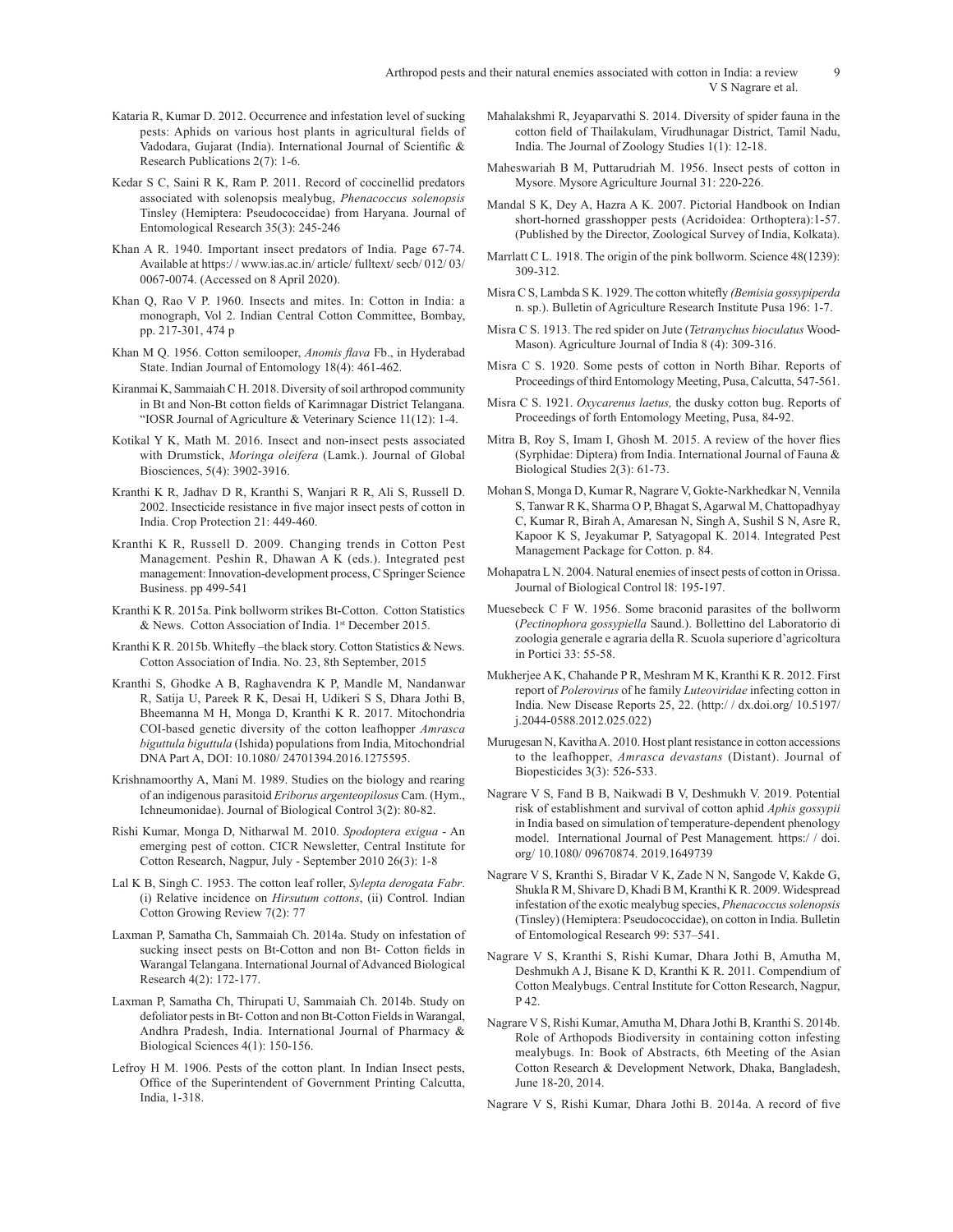mealybug species as minor pests of cotton in India. Journal of Entomology & Zoology Studies 2(4): 110-114.

- Nagrare V S, Naikwadi B, Bhoyar P. 2015. Parasitoid *Pseudoleptomastix mexicana* parasitizes *Paracoccus marginatus* in Central India. CICR Newsletter, 4(3), March. 2015.
- Nagrare V S., Deshmukh V, Naikwadi B, Bhoyar P, Khadakkar S. 2015. Spider diversity in transgenic and non-transgenic cotton in rainfed agro ecosystem of central India. Research Journal of Biotechnology 10(12): 76-84
- Naik V C B, Kranthi S, Gharade S, Kumbhare S, Nagrare V S, Singh L R K. 2018. Endoparasitoid: *Bracon Lefroyi* (Dudgeon & Gough) of Pink Bollworm *Pectinophora Gossypiella* (Saunders) on cotton. Indian Journal of Entomology 80(2): 361-366.
- Naik V C B, Kumbhare S, Kranthi S, Satija U, Kranthi K R. 2018. Field evolved-resistance of Pink bollworm *Pectinophora gossypiella*  (Saunders) (Lepidoptera: Gelechiidae) to transgenic *Bt*-cotton expressing Cry1Ac and Cry2Ab in India. Pest Management Science Doi: 10.1002/ ps.5038.
- Naik V C B, Nagrare V S, Subbireddy K B, Kumbhare S, Wawdhane P, Prabhulinga T. 2019. Management of Cotton Pink bollworm *Pectinophora Gossypiella* (Saunders) with *Trichogramma Bactrae* and *T. Brasiliensis*. Indian Journal of Entomology 81(4): 744-748
- Naik V C B, Pusadkar P P, Waghmare S T, Raghavendra K P, Kranthi S, Kumbhare S, Nagrare V S, Rishi Kumar, Prabhulinga T, Gokte-Narkhedkar N, Waghmare V N. 2020. Evidence for population expansion of Cotton pink bollworm *Pectinophora gossypiella* (Saunders) (Lepidoptera: Gelechiidae) in India. Scientific Reports 10: 4740. https:/ / doi.org/ 10.1038/ s41598-020-61389-1
- Naik V C B, Naga h, Giri N H, Kumbare S, Kranthi S, Kumar N. 2019. New Report of *Oxycetonia versicolor* Fabricius, as a pest on cotton from central India. National Academy of Science Letters 42(5): 387–390.
- Nair M R G K. 1975. Insects and mites of crops in India, Indian Council of Agricultural Research New Delhi, p 408.
- Nalini T,Manickavasagam S. 2011. Records of Encyrtidae (Hymenoptera: Chalcidoidea) parasitoids on mealybugs (Hemiptera: Pseudococcidae) from Tamil Nadu, India. Encyrtidae parasitoids on Pseudococcidae. Check List 7(4): 510-515.
- Nangpal H D. 1948. Insect pests of cotton in India, Indian Central Cotton Committee p 1-51.
- Narayanan E S, Kaur R B. 1960. Two new species of the genus *Typhlodromus* Scheuten from India (Acarina: Phytoseiidae). Proceedings of Indian Academy of Sciences 51B:1-8.
- Narayanan E S, Subba Rao B R, Chacko M J. 1959. Aholcus euproctiscidis mani (Scelionidae: Hymenoptera), an egg parasite of euproctis lunata Walker. Proceedings of the Indian Academy of Sciences, Section B 49 (1): 74-81.
- Naresh J S, Balan J S, 1984. Observations on *Pyroderces simplex* Walsingham (Lepidoptera: Momphidae) in Haryana. Indian Journal of Entomology 46(3): 368-370.
- Nasir M M. 1947. *Crysopa cymbele* Banks and its two new varieties. Indian Journal of Entomology 8(1):119-120.
- Natarajan K, Seshadri V. 1988. Abundance of natural enemies of cotton insects under intercropping system. Journal of Biological Control  $2(1): 3-5.$
- Natarajan K. 1990. Natural enemies of *Bemisia tabaci* Gennadius and effect of insecticides on their activity. Journal of Biological Control 4 (2): 86-88.
- Nimbalkar S A. 2007. Integrated pest management in cotton. *In*

Entomology: Novel Approaches (Edited by P. C. Jain, M. C. Bhargava), New India Publishing, 550 p.

- Nisha R, Kennedy J S. 2017. Life cycle of the parasitoid *Acerophagus papaya* Noyes and Schauff on papaya mealybug *Paracoccus marginatus* Williams and Granara de Willink *vis-a-vis* local adaptation with coevolutionary "Arms Race". Journal of Entomology & Zoology Studies 5(3): 1711-1719.
- Omkar P A. 2001. Prey preference of a ladybeetle, *Micraspis discolour* (Fabricius). Entomon 26(2): 195-197.
- Omkar, Pervez A. 2002. Ecology of aphidophagous Ladybird Beetle, *Coccinella Septempunctata* (Coleoptera: Coccinellidae): A Review. Journal of Aphidology 16: 175-201.
- Parameswaran S, Chelliah S. 1984. Damage potential and control of cotton stem weevil, *Pempherulus affinis.* Tropical Pest Management 30(2): 121-124.
- Pardeshi M K, Kumar D, Bhattacharyya A K. 2010. Termite (Insecta: Isoptera) fauna of some agricultural crops of Vadodara, Gujarat (India). Records of the Zoological Survey of India 110(1): 47-59.
- Patel J C, Patel R C. 1971. Studies on the biology of Chelonus heliopae Gupta, an egg - larval parasite of *Spodoptera litura* (F.). Indian Journal of Entomology 33: 50 - 54.
- Patel R M, Vyas H N, Patel G R, Desai S S. 1963. First record of cotton stem borer (*Alcidodes* near *affaber)* on indo American cottons in Gujarat state. Indian Cotton Growing Review 17: 245-246.
- Patil B V, Bheemanna M, Patil S B, Udikeri S S, Hosmani A. 2006. Record of mirid bug, *Creontiades biseratense* (Distant.) on cotton from Karnataka, India. Insect Environment 11: 176-177.
- Patil S B. 2003. Studies on management of cotton pink bollworm *Pectionophora gossypiella* (Saunders) (Lepidoptera: Gelechiidae). Ph.D. Thesis submitted to University of Agricultural Sciences, Dharwad, Karnataka, (India).
- Pawar A D, Prasad J, Asre R, Singh R. 1983. Introduction of exotic parasitoid, *Chelonus blackburni* Cameron in India for the control of cotton bollworms. Indian Journal of Entomology 45(4): 436-439.
- Pillai K G, Krishnamoorthy A, Visalakshy P N G. 2009. First report of hyperparasitoids of *Anagyrus dactylopii* (Howard) from India. Journal of Biological Control 23(2):193-194.
- Ponnuswami M K, Ramaswamy A. 1975. Grubs of ash weevil *Myllocerus maculosus* Desb. on cotton and their control organised in Sulur near Coimbatore. Plant Protection Bulletin, India 23(2): 28-29.
- Pramanik L M, Basu A C. 1975. Observations on *Lymantria ampla* Walker (Lymantriidae: Lepidoptera) Infesting Cotton. Indian Journal of Entomology 37(2):213-214.
- Prasad S N. 1956. Bionomics of *Oxycarenus latus* Kirby (Dusky cotton bug). Bihar Academy of Agricultural Science Proceedings 5: 47-61.
- Prema M S, Ganapathy N, Renukadevi P, Mohankumar S, Kennedy J S. 2018. Efficacy of different botanical extracts on *Thrips palmi* in cotton. Journal of Pharmacognosy & Phytochemistry 7(2): 2824-2829.
- Pruthi H S, Mani M S. 1940. Biological notes on Indian parasitic chalcidoidea. Miscellaneous Bulletins of the Council on Agricultural Research in India 30: 1-44.
- Pruthi H S. 1922. Morphology and biology of the red cotton bug (*Dysdercus cingulatus* Fbr.)*.* Journal and Proceedings of Asiatic Society, Bengal 17(4): 148-149.
- Pruthi H S. 1940. Descriptions of some new species of *Empoasca* Walsh (*Eupterygidae, Jassoidea*) from North India. Indian Journal of Entomology 2(1): 1-10.
- Puri S N, Murthy K S, Sharma O P. 1999. Integrated Pest Management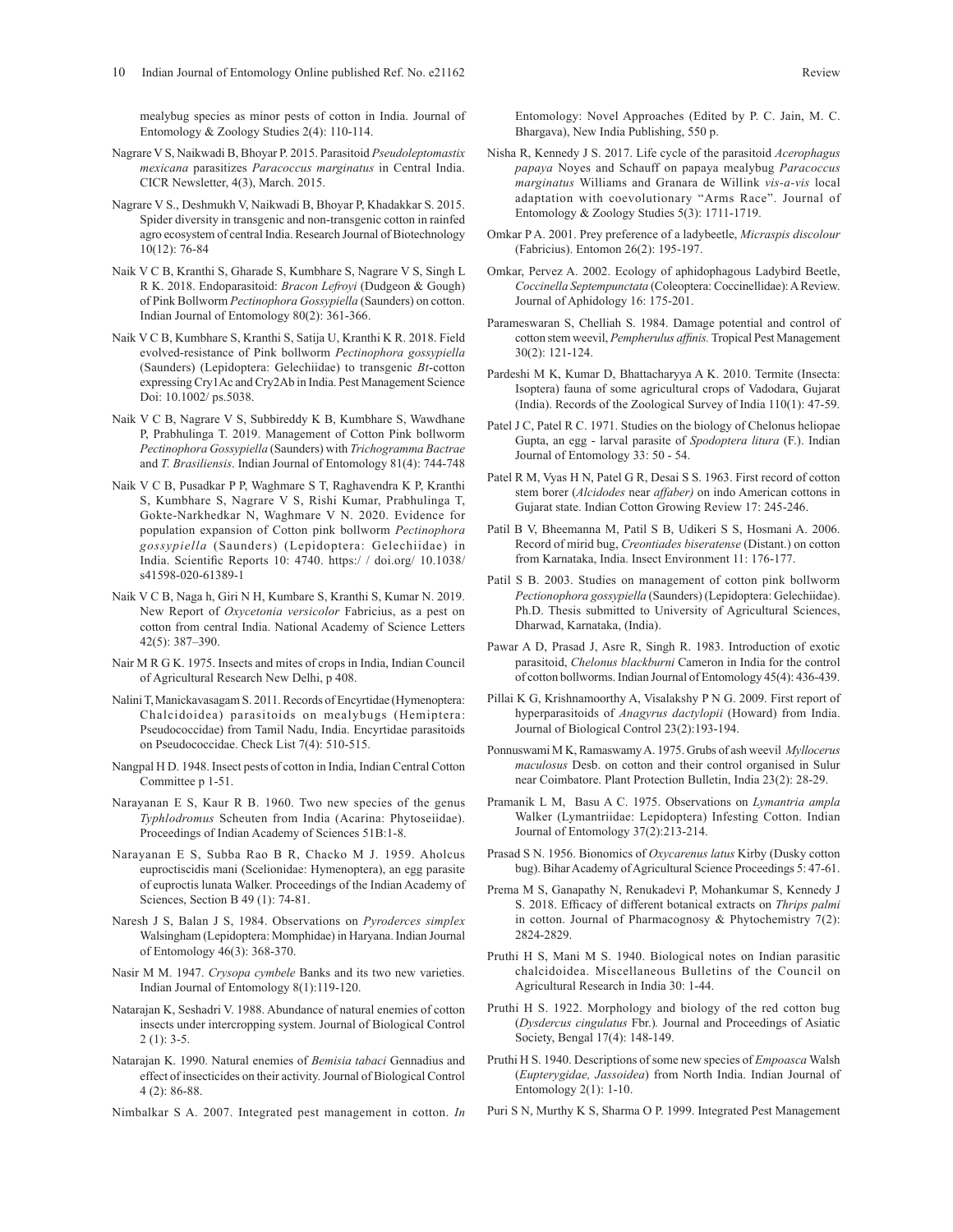Arthropod pests and their natural enemies associated with cotton in India: a review 11 V S Nagrare et al.

for Sustainable Cotton Production. In: Handbook of Cotton in India. Basu A K, Narayanan S S, Krishna Iyer K R and Rajendran T P (Eds). Indian Society for Cotton Improvement, Mumbai. pp. 223-255.

- Puttarudriah M. 1958. A dangerous potential pest of cotton. Indian Cotton Growing Review 12: 406-407.
- Qadri A H. 1933. *Rhogas aligharensi* sp.n. (a pink bollworm parasite). Current Science 2, 209.
- Rajeswaran J, Duraimurugan P, Shanmugam P S. 2005. Role of spiders in agriculture and horticulture ecosystem. Journal of Food, Agriculture & Environment 3(3&4): 147-152.
- Ram P, Chopra N P. 1988. Population dynamics of Dusky cotton bug, *Oxycarenus hyalipennis* Costa on cotton. Indian Journal Entomology 50(2): 161-164.
- Ram P, Saini R K, Vijaya. 2009. Preliminary studies on field parasitisation and biology of Solenopsis mealybug parasitoid, *Aenasius bambawalei* Hayat (Encrytidae: Hymenoptera). Journal of Cotton Research & Development 23(2): 313-315.
- Ram P, Saini R K. 2010. Biological control of solenopsis mealybug, *Phenacoccus solenopsis* Tinsley on cotton: a typical example of fortuitous biological control. Journal of Biological Control 24(2): 104-109.
- Ramakrishnan N, Saxena V S, Dhingra S. 1984. Insecticide resistance in the population of *Spodoptera litura* (Fab.) in Andhra Pradesh. Pesticides 18: 23-27.
- Ramchandra Rao Y. 1924. A note on a new cotton bollworm *Rabila frontalis* Walker. Report of the Fifth Entomological Meeting, 1923, Pusa, 56-57.
- Rao V P, Mahadeva A M. 1964. A new record of a tachinid parasitizing spotted bollworms in India. Technical Bulletin Commonwealth Institute of Biological Control 4: 62.
- Rawat R R, Modi B N. 1969. Studies on *Nephus regularis* (Coleoptera: Coccinellidae) as a Predator of the Striped Mealybug in Madhya Pradesh (India). Annals of the Entomological Society of America 62(5): 953- 956.
- Rishi Kumar, Nagrare V S, Nitharwal M, Swami D, Prasad Y G. 2013. Within-plant distribution of an invasive mealybug, *Phenacoccus solenopsis*, and associated losses in cotton. Phytoparasitica, DOI 10.1007/ s12600-013-0361-6.
- Rishi Kumar, Choudhary A, Kumar S, Shivangi. 2019. Frequency of alleles conferring resistance to Bt cotton in North Zone population of the spotted bollworm *Earias insulana* (Boisduval). African Entomology 27(1): 58-65.
- Rishi Kumar, Kranthi K R, Monga D, Jat S L. 2009. Natural parasitization of *Phenacoccus solenopsis* Tinsley (Hemiptera: Pseudococcidae) on cotton by *Aenasius bambawalei* Hayat (Hymenoptera: Encyrtidae). Journal Biological Control 23(4): 457-460.
- Rishi Kumar, Kranthi S, Nagrare V S, Monga D, Kranthi K R, Rao N, Singh A. 2019. Insecticidal activity of botanical oils and other neem-based derivatives against whitefly, *Bemisia tabaci* (Gennadius) (Homoptera: Aleyrodidae) on cotton. International Journal of Tropical Insect Science https:// doi.org/ 10.1007/ s42690-019-00027-4.
- Rishi Kumar, Monga D, Naik V C B, Singh P, Waghmare V N. 2020. Incipient infestations and threat of pink bollworm *Pectinophora gossypiella* (Saunders) on Bollgard-II cotton in north cotton growing zone of India. Current Science 118(9): 1454-1456.
- Routray S, Hari Prasad K V, Dey D. 2016. Effect of *Aphis craccivora*  Koch. reared on different host plants on the biology of *Cheilomenes sexmaculata* (Fabricius). Journal of Biological Control 30(1): 19-24.
- Saha J L, Mitra B. 2016. Insects associated with Bt and non-Bt cotton plants in Tripura. Journal of Entomology & Zoology Studies 4(6): 331-334.
- Sahayaraj K, Muthu Kumar S, Enkegaard A. 2016. Response of the reduviid bug, *Rhynocoris marginatus* (Heteroptera: Reduviidae) to six different species of cotton pests. European Journal of Entomology 113: 29-36.
- Sahayaraj K. 2004. Indian Insect Predators in Biological Control, Daya Publishing House, New Delhi.
- Sammaiah C, Laxman P, Samatha C. 2012. Study on infestation of cotton insect stainers on Bt-cotton and non Bt-cotton in Warangal, Andhra Pradesh. International Journal of Environmental Sciences 3(3): 1155-1160.
- Sangha K S, Shera P S, Sharma S, Kaur R. 2018. Natural enemies of whitefly *Bemisia tabaci* (Gennadius) on cotton in Punjab, India. Journal of Biological Control 32(4): 270-274.
- Sankar C, Marimuthu R, Saravanan P, Jeyakumar P, Tanwar R K, Sathyakumar S, Bambawale O M, Ramamurthy V V, Barik A. 2011. Predators and parasitoids of cotton mealybug, *Phenacoccus solenopsis* Tinsley (Hemiptera: Pseudococcidae) in Perambalur district of Tamil Nadu. Journal of Biological Control 25(3): 242- 245.
- Sathe T V, Mithari P. 2015. Occurrence and hosts for a destructive *Thrips tabaci* Lind. (Thysanoptera: Thripidae). International Journal of Recent Scientific Research 6(4): 2670-2672.
- Saunders W W. 1843. Description of a species of moth destructive to the cotton crop in India. Transactions Entomological Society London 3: 284-285.
- Saxena K N. 1965. Control of the orientation and feeding behaviour of Red cotton Bug. *Dysdercus koenigii* (F.) by chemical constituents of plants. Proceedings of XII<sup>th</sup> International Congress of Entomology, London pp. 294.
- Saxena Y P, Yadav A. 1982. Feeding Behaviour and Occurence of *Dysdercus Similis* Freeman. (Hemiptera, Pyrrhocoridae). Deutsche Entomologische Zeitschrift 29(1-3): 49-50
- Sebastian P A, Sudhikumar AV, Davis S. 2004. Reproductive behaviour and biology of *Oxyopes chitrae* Tikader (Araneae: Oxyopidae) occurring on cotton. Zoos' Print Journal 19(5): 1477-1480.
- Sekhon B S, Varma G C. 1983. Parasitoids of *Pectinophora gossypiella*  (Lepidoptera, Gelechiidae) and *Earias* Spp. (Lepidoptera, Noctuidae*)* in the Punjab. Entomophaga 28 (1): 45-54.
- Sen P C. 1924. The red cotton bug (*Dysdercus cingulatus* Fbr.). Bengal Agriculture Journal 4(2): 40.
- Sharma H C, Pampapathy G. 2006. Influence of transgenic cotton on the relative abundance and damage by target and non-target insect pests under different protection regimes in India. Crop Protection 25: 800-813.
- Shashank P R, Thomas A, Ramamurthy V V. 2015. DNA barcoding and phylogenetic relationships of *Spodoptera litura* and *S. exigua*  (Lepidoptera: Noctuidae). Florida Entomologist 98(1): 223-228.
- Shelker U C, Ayyappan R. 2007. Exploring the Bt Cotton potential for the management of Semilooper complex, *Anomis flava* Fab. and *Tarache nitidula* Fab. Department of Entomology, Tamil Nadu Agricultural University, Coimbatore, India.
- Shinde A A, Dadmal S M, Gajbe N D, Mane V A. 2017. Seasonal occurrence and diversity of arthropods in Bt cotton ecosystem under Akola conditions of Maharashtra. Journal of Entomology & Zoology Studies 5(5): 1614-1619.
- Shivanna B K, Nagaraja D N, Manjunatha M, Gayathridevi S, Pradeep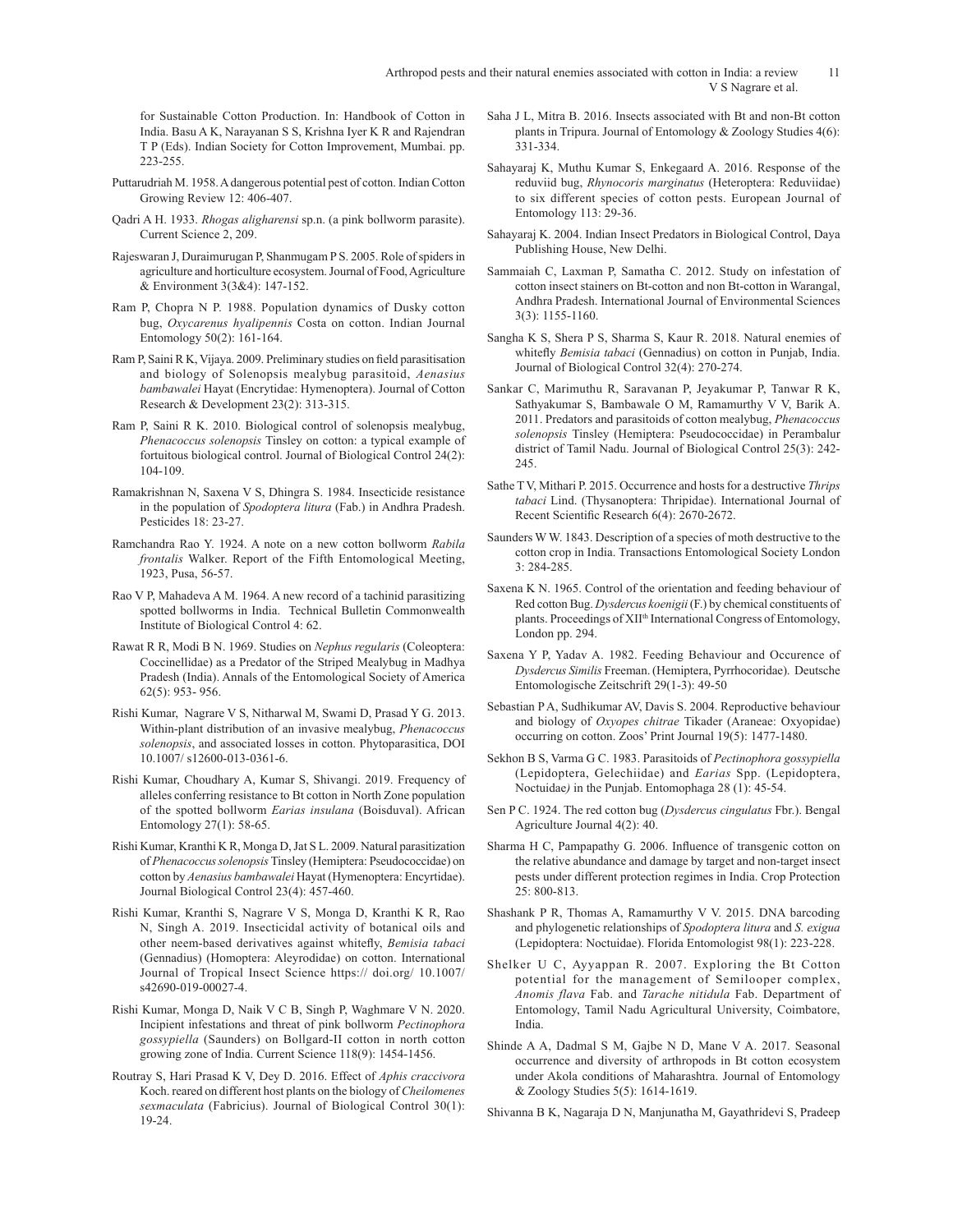S, Girijesh G K. 2009. Bionomics of leafhopper, *Amrasca biguttula biguttula* (Ishida) on transgenic Bt cotton. Karnataka Journal of Agricultural Sciences 22(3): 538-540.

- Shylesha A N, Joshi S. 2012. Occurrence of Madeira mealybug, *Phenacoccus madeirensis* Green (Hemiptera: Pseudococcidae) on cotton in India and record of associated parasitoids. Journal of Biological Control 26(3): 272-273.
- Siliwal M, Kumar D. 2001. Rare sighting of poisonous spider *Latrodectus hasseltii indicus* Simon (Araneae: Theridiidae) in a cotton field in Baroda district, Gujarat. Current Science 18(9): 1170-1171.
- Singh A, Kumar D. 2017. Effect of Mealybug-Ants association on Parasitoid, *Aenasius bambawalei* Hayat (Hymenoptera: Encyrtidae) in Vadodara, Gujarat, India. Global Journal of Bio-Science & Biotechnology 6(2): 212-216.
- Singh A, Gandhi S. 2012. Agricultural insect pest: occurrence and infestation level in agricultural fields of Vadodara, Gujarat. International Journal of Scientific & Research Publications 2(4): 2250-3153.
- Singh S, SidhuA S. 1958. Cotton thrips (*Thrips tabaci* Lindeman). Indian Journal of Entomology 20: 238-240.
- Siva Kumar D, Xavier I B. 2017. Araneae (Spiders) Fauna of cotton Agroecosystem in Nanguneri, Tirunelveli, Tamil Nadu. World Journal of Pharmaceutical and Life Sciences 3(9): 155-158.
- Siva Kumar D. 2017. Biodiversity of entomofauna in cotton field in and around Nanguneri Taluk, Tirunelveli District, Tamil Nadu, South India. Ph.D Thesis to Manonmaniam Sundaranar University Tirunelveli-627.
- Sohi A S. 1983. The oriental Typhlocybinae with special reference to the pests of cotton and rice: a review. Proceedings of the 1<sup>st</sup> International Workshop on Leafhoppers and Planthoppers of Economic Importance. Commonwealth Institute of Entomology, London, 4-7 Oct. 1982. London. P. 49-74.
- Somchoudhury A K. 1979. Seasonal fluctuation of population of *Amblyseius delhiensis,* a predator on eggs of cotton jassid. First All India Symposium on Acarology, Bangalore*,* p. 50 (Abst.).
- Srinivasan G, Prabhakar D. 2013. A pictorial handbook on grasshoppers of Western Himalayas. Zoological Survey of India, M-Block, New Alipore, Kolkata.
- Subba Rao B R. 1966. Records of known and new species of mymarid parasites of *Empoasca devastans* Distant from India. Indian Journal of Entomology 28(2): 187-196.
- Subramanian K, Kitherian S. 2012. Survey of reduviids in cotton agroecosystem of Tamil Nadu, India. Middle-East Journal of Scientific Research 12 (9): 1216-1223.
- Subramanian T R. 1959. The biology *Alcidodes affaber* Aurivillius. Indian Journal Agricultural Science 29(4): 81-89.
- Sundaramurthy V T. 1992. Upsurgence of whitefly *Bemisia tabaci* Gen. in the cotton ecosystem in India. Outlook on Agriculture 21(2):109-115.
- Sundarmurthy V T, Chitra K. 1992. Integrated pest management in cotton. Indian Journal of Plant Protection 20 (1): 1-17.
- Suroshe S S, Gautam R D, Fand B B. 2013. Natural enemy complex associated with the mealybug, *Phenacoccus solenopsis* Tinsley (Hemiptera: Pseudococcidae) infesting different host plants in India. Journal of Biological Control 27 (3): 204-210.
- Surulivelu T, Dhara Jothi B. 2007. Mirid Bug, *Creontiodes biseratense*  (Distant.) damage on Cotton in Coimbatore. http:/ / www.cicr.org.in
- Talat P, Bhandari P, Raza S K. 2016. Survey and Identification of Termite in Some Selected Parts of India. Life Science Informatics Publication. www.rjlbpcs.com.
- Tanwar R K, Bhamare V K, Ramamurthy V V, Hayat M, Jeyakumar P, Singh A, Bambawale O M. 2008. Record of new parasitoids on mealybug, *Phenacoccus solenopsis.* Indian Journal of Entomology  $70 \cdot 404 - 405$
- Tanwar R K, Jeyakumar P, Monga D. 2007. Mealybugs and their management. Technical Bulletin 19, National Centre for Integrated Pest Management, New Delhi, India.
- Tanwar R K, Jeyakumar, Vennila S. 2010. Papaya mealybug and its management strategies, Technical Bulletin 22, National Centre for Integrated Pest Management, New Delhi. pp. 22.
- Thakar B J, Desai M H. 1929. Wooly-mites (*Eriophyes gossypii*) on cotton. Its status and economic importance in Gujarat. Agriculture Journal of India 24: 175-182.
- Thimmaiah G, Kulkarni G, Bhat K A.1975. Occurrence of the shoot weevil *Acidodes affaber* Aurivillius on cotton and Bhendi. Current Research 4: 104-105.
- Thomas A, Ramamurthy V V. 2011. On the diagnostics of mealybug occurring on cotton, spherical mealybug *Nipaecoccus viridis*  (Newstead) (Hemiptera: Pseudococcidae). Munis Entomological Zoology 6 (1): 455-459.
- Thompson W R. 1946. A Catalogue of the parasites and predators of insect pests. Section 1. Parasite host catalogue. Part 7 Parasites of the Lepidoptera (G-M). pp. 441.
- Thompson W R. 1950. A catalogue of the parasites and predators of insect pests. Section I-Part 3. Parates of Hemiptera (2nd Ed.), 149.
- Tiwari S P, Nema S, Khare M N. 2013. Whitefly- a strong transmitter of plant viruses. Journal of Plant Pathology 2: 102-120.
- ToI. 2019. Times of India, Nagpur Times, 26 September 2019.
- Udikeri S S, Kranthi K R, Patil S B, Khadi B M. 2011. Emerging pests of Bt cotton and dynamics of insect pests in different events of Bt cotton. Conference: 5<sup>th</sup> Asian Cotton Research and Development Network Meeting (ACRD), Lahore (Pakistan), DOI: 10.13140/ RG.2.1.1478.0241.
- Udikeri S S, Kranthi K R, Patil S B, Khadi B M. 2012. Emerging pests of Bt cotton and dynamics of insect pests in different events of Bt cotton. Karnataka Journal of Agricultural Sciences 23(1): 153-156.
- Udikeri S S, Kranthi K R, Patil S B, Modagi S A, Vandal N B. 2010. Bionomics of mirid bug, *Creontiades biseratense* (Distant.) and oviposition pattern in Bt cotton. Journal of Agricultural Sciences 23: 153-156.
- Uthamasamy S, Bharathi M, Abdul Kreem A. 1987. Insecticides induced occurrence of mealybug *Ferisia virgata* (Cockrell) on cotton. In: S. Jayaraj (ed.). Resurgence of Sucking Pests. Tamil Nadu Agricultural University, Coimbatore, pp. 214-216.
- Varma G. 1979. A new record of *Trichogrammatoidea* sp. Near *guamensis* Nagaraja (MS) [Trichogrammatidae: Hymenoptera] an egg parasitoid of *Earias* species. Cotton Development 8: 43.
- Varma H S, Patel R K. 2012. Biology of Red cotton bug (*D. Koenigii*) Agres. An international e– journal (2):148-156.
- Varshney R K. 1984. New records of host-plants and distribution of some coccids from India (Homoptera: Coccoidea). Bulletin of Zoological Survey of India 6(1-3):137-142.
- Varshney R, Ballal C R. 2017., Biological, morphological and life table parameters of the predator, *Geocoris ochropterus* Fieber (Hemiptera: Geocoridae), fed on *Sitotroga cerealella* (Olivier) eggs. Egyptian Journal of Biological Pest Control 27(2): 189-194.
- Venkatesan T, Poorani J, Murthy K S, Jalali S K, Ashok Kumar G, Lalitha Y, Rajeshwari R. 2018. Occurrence of Chrysoperla *Zastrowi arabica* Henry et al. (Neuroptera, Chrysopidae), a cryptic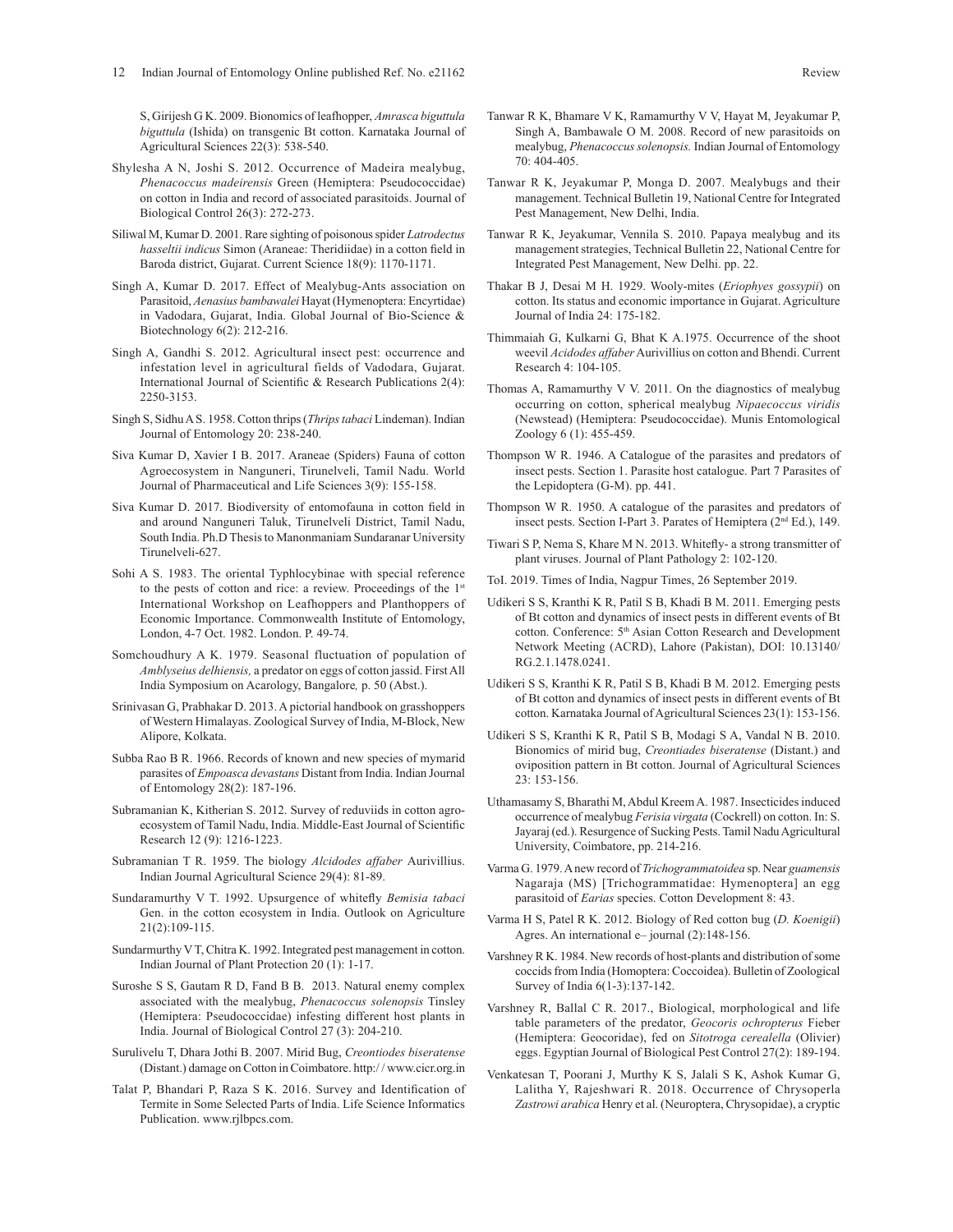Arthropod pests and their natural enemies associated with cotton in India: a review 13 V S Nagrare et al.

song species of Chrysoperla (carnea-group), in India. Journal of Biological Control 22(1): 143-147.

- Vennila S, Biradar V K, Sabesh M, Bambawale O M. 2007. Know Your Native Natural Enemies of Cotton Insect Pests. Crop Protection Folder Series.
- Vennila S, Prasad Y G, Prabhakar M, Rishi Kumar, Nagrare V S, Amutha, M, Dhara Jothi B, Agarwal M, Sreedevi G, Venkateswarlu B, Kranthi K R, Bambawale O M. 2011. Spatio-temporal distribution of host plants of cotton mealybug, *Phenacoccus solenopsis* Tinsley

in India, Technical Bulletin No. 26, National Centre for Integrated Pest Management, New Delhi. pp. 50.

Vennila S, Ramamurthy V V, Deshmukh A, Pinjarkar D B, Agarwal M, Pagar P C, Prasad Y G, Prabhakar M, Kranthi K R, Bambawale O M. 2010. A treatise on mealybugs of Central Indian cotton production system. Technical Bulletin no. 24, National Centre for Integrated Pest Management, New Delhi pp 39.

Yousuf M, Ikram M, Faisal M. 2015. Current status of Indian *Trichogramma* spp. along with their distribution record and host range. Indian Forester 141(7): 806-812.

(Manuscript Received: August, 2021; Revised: December, 2021; Accepted: December, 2021; Online Published: February, 2022) Online published (Preview) in www.entosocindia.org Ref. No. e21162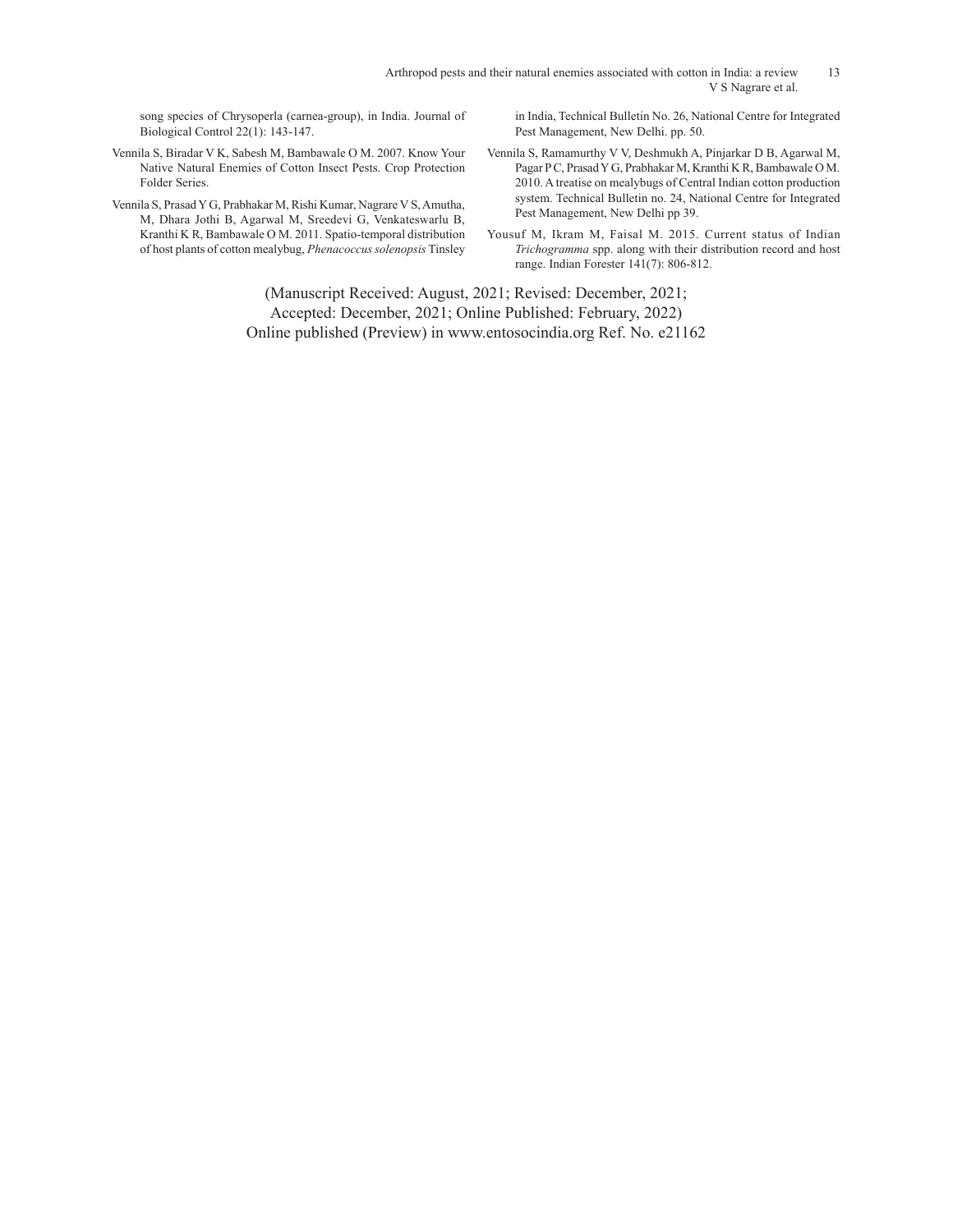| S.No.                           | Common name                                | Scientific name                             | Pest   | Plant parts affected       | Occurrence in               | Reference                                                                                                                                        |
|---------------------------------|--------------------------------------------|---------------------------------------------|--------|----------------------------|-----------------------------|--------------------------------------------------------------------------------------------------------------------------------------------------|
|                                 |                                            |                                             | status |                            | geographical<br>area/region |                                                                                                                                                  |
|                                 | Order: Hemiptera<br>Family                 |                                             |        |                            |                             |                                                                                                                                                  |
|                                 | i) Aleyrodidae                             |                                             |        |                            |                             |                                                                                                                                                  |
| $\div$                          | Cotton whitefly                            | Bemisia tabaci (Gennadius)                  | Major  | Leaves                     | All three zones             | Sundaramurthy, 1992; Kranthi, 2015; Rishi et<br>Mishra and Lambda 1929; Husain, 1931;<br>Husain et al., 1936; Jayaraj et al., 1986;<br>al., 2019 |
|                                 | ii) Aphididae                              |                                             |        |                            |                             |                                                                                                                                                  |
| $\sim$                          | Cotton aphid                               | (Glover)<br>Aphis gossypii                  | Major  | Terrestrial plant<br>parts | All three zones             | Lefroy, 1906; Ayyar, 1932; Kataria and Kumar,<br>2012; Nagrare et al., 2019;                                                                     |
| 2.                              | Green peach aphids<br>iii) Capsidae        | (Sulzer)<br>Myzus persicae                  | Minor  | --do--                     | Gujarat                     | Singh and Gandhi, 2012                                                                                                                           |
|                                 |                                            |                                             | Minor  |                            |                             |                                                                                                                                                  |
| 4.56                            | Capsid bug<br>Capsid bug                   | Ragmus flavomaulatus Ball.                  | Minor  | Leaves<br>Leaves           |                             | Dastur et al., 1960<br>Dastur et al., 1960                                                                                                       |
|                                 |                                            | Ragmus importuniatus D.                     |        |                            |                             |                                                                                                                                                  |
|                                 | iv) Cercopidae<br>Capsid bug               | Ragmus morosus Ball.                        | Minor  | Leaves                     |                             | Dastur et al., 1960                                                                                                                              |
|                                 | Tube making cercopid                       | Maxcharata ensifera Dist.                   | Minor  | Leaves                     |                             | Dastur et al., 1960; Nair, 1975                                                                                                                  |
| $\overline{r}$ $\infty$         | Tube making cercopid<br>v) Cicadellidae    | Maxcharata planitae Dist.                   | Minor  | Leaves                     |                             | Dastur et al., 1960                                                                                                                              |
| o,                              | Leafhopper, Indian cotton<br>jassid        | Amrasca biguttula biguttula (Ishida)        | Major  | Leaves                     | All three zones             | Lefroy, 1906; Pruthi, 1940; Husain, 1937;<br>Abbas and Afzal, 1945                                                                               |
| $\overline{0}$                  | Leafhopper                                 | Empoasca gossypii Banks                     | Minor  | Leaves                     |                             | Dastur et al., 1960                                                                                                                              |
| $\equiv$                        | Leafhopper                                 | Empoasca kerry var. motti Pruthi            | Minor  | Leaves                     |                             | Pruthi, 1940                                                                                                                                     |
|                                 | Leafhopper                                 | Empoasca melongena Pruthi                   | Minor  | Leaves                     |                             | Dastur et al., 1960                                                                                                                              |
| $\overline{2}$ $\overline{3}$ . | Leafhopper                                 | Empoasca minor Pruthi                       | Minor  | Leaves                     |                             | Dastur et al., 1960                                                                                                                              |
| $\overline{4}$ .                | Leafhopper                                 | Empoasca notata Mell.                       | Minor  | Leaves                     |                             | Dastur et al., 1960                                                                                                                              |
| 15.                             | Leafhopper                                 | Empoasca punjabensis Pruthi                 | Minor  | Leaves                     |                             | Pruthi, 1940                                                                                                                                     |
| 16                              | Small green leafhopper<br>vi) Cerococcidae | Jacobiasca formosana Dwok                   | Minor  | leaves                     |                             | Sohi, 1983                                                                                                                                       |
|                                 |                                            |                                             |        |                            |                             |                                                                                                                                                  |
| 17.                             | Yellow cotton scale                        | Cerococcus indicus (= hibisci)<br>(Maskell) | Minor  | leaves                     | North India                 | Fletcher, 1914; Dastur et al., 1960; Nair,<br>1975                                                                                               |
|                                 | vii) Coccidae                              |                                             |        |                            |                             |                                                                                                                                                  |
| 18.                             | Cotton Scale                               | Chionaspis sp.                              | Minor  | Leaves                     |                             | Dastur et al., 1960                                                                                                                              |
| 19.                             | Black scale                                | Parasaissetia nigra Nietner                 | Minor  | Leaves                     | North India                 | Fletcher, 1914; Dastur et al., 1960                                                                                                              |
| 20.                             | White scale                                | Pulvinaria maxima Green                     | Minor  | Leaves                     | North India                 | Dastur et al 1960                                                                                                                                |
|                                 | viii) Coreidae                             |                                             |        |                            |                             |                                                                                                                                                  |
| $\overline{21}$ .               | Capsid bug                                 | <i>ientalis</i> (Dist.)<br>Agraphopus or    | Minor  | Leaves                     |                             | Dhawan, 2016                                                                                                                                     |

Table 1. Arthropod pests (insects and mites) infesting cotton in India Table 1. Arthropod pests (insects and mites) infesting cotton in India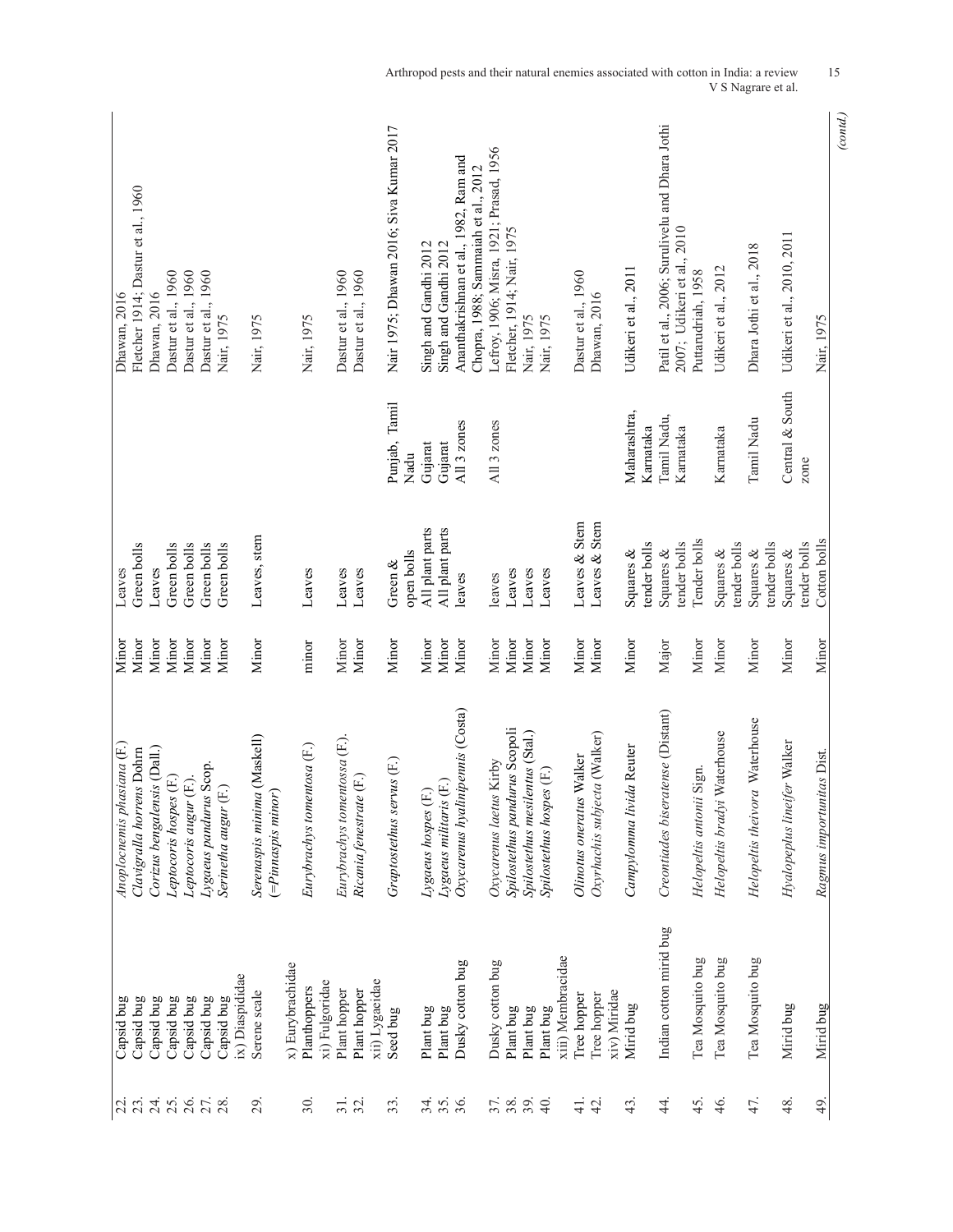| (cond.)                                                                         |                                |                                        |                |                                                                  |                                            |                   |
|---------------------------------------------------------------------------------|--------------------------------|----------------------------------------|----------------|------------------------------------------------------------------|--------------------------------------------|-------------------|
| Dastur et al., 1960; Singh and Gandhi, 2012                                     | South India,<br>Gujarat        | Leaves, flowers,<br>squares, bolls     | Minor          | Scirtothrips dorsalis Hood                                       | Thrips                                     | 73.               |
|                                                                                 |                                |                                        |                |                                                                  | Order: Thysanoptera<br>Family i) Thripidae |                   |
| Saxena and Yadav, 1982                                                          | Madhya Pradesh                 | Green & open<br>bolls, seeds           | Minor          | Dysdercus similis Freeman                                        | Red cotton bug                             | 72.               |
|                                                                                 |                                | bolls, seeds                           |                |                                                                  |                                            |                   |
| Dastur et al., 1960; Nair, 1975                                                 | Tamil Nadu                     | Green & open<br>bolls, seeds           | Minor          | Dysdercus olivaceus (F.)                                         | Red cotton bug                             | 71.               |
| Saxena, 1965; Varma and Patel, 2012                                             | All three zones                | Green & open                           | Minor          | Dysdercus koenigii (F.)                                          | Red cotton bug                             | 70.               |
| Lefroy, 1906; Pruthi, 1922; Sen, 1924                                           | All three zones                | Green & open<br>bolls, seeds           | Minor          | Dysdercus cingulatus (F.)                                        | Red cotton bug                             | 69                |
| Dhobi et al., 2014                                                              | Tamil Nadu                     |                                        |                |                                                                  | xviii) Pyrrhocoridae                       |                   |
| Dastur et al., 1960; Nagrare et al., 2014;                                      | Maharashtra,                   | All plant parts                        | Minor          | Rastrococcus iceryoides (Green)                                  | Mango mealybug                             | 68.               |
| Fletcher, 1919                                                                  |                                | All plant parts                        | Minor          | Pseudococcus sp                                                  | Mealybug                                   | 67.               |
| Dhawan et al., 2009; Nagrare et al., 2009<br>Shylesha and Joshi, 2012           | All three zones<br>South India | All plant parts<br>All plant parts     | Minor<br>Major | Phenacoccus madeirensis Green<br>Phenacoccus solenopsis Tinsley  | Madeira mealybug<br>Cotton mealybug        | 65.<br>66.        |
| Dastur et al., 1960                                                             |                                | All plant parts                        | Minor          | Phenacoccus corymbatus Green                                     | Mealybug                                   | 64.               |
| Dhara Jothi et al., 2009; Dhobi et al., 2014                                    | Central & South<br>zone        | All plant parts                        | Major          | Paracoccus marginatus (Williams &<br>Granara de Willink)         | Papaya mealybug                            | $63$ .            |
| Nagrare et al 2011<br>Fletcher 1914                                             | South india<br>Karnataka       | All plant parts                        | minor          | Nipaecoccus nipae (Maskell)                                      | Spiked mealybug                            | 62.               |
| Nair 1975; Thomas and Ramamurthy, 2011;                                         | Maharashtra,                   | All plant parts                        | Minor          | Nipaecoccus viridis (Newstead)                                   | Spherical mealybug                         | 61.               |
| Dastur et al 1960; Varshney, 1984; Dhawan<br>et al., 1980; Nagrare et al., 2009 | Tamil Nadu                     | All plant parts                        | Minor          | Maconellicoccus hirsutus (Green)                                 | Pink hibiscus mealybug                     | $\overline{60}$   |
| Uthamasamy et al., 1987; Nagrare et al.,<br>2011                                |                                |                                        |                |                                                                  |                                            |                   |
| Fletcher, 1914; Dastur et al 1960;<br>Vennila et al 2010                        | All three zones<br>North India | All plant parts<br>All plant parts     | Minor<br>Minor | Ferrisia malvastra (McDaniel)<br>(Cockerell)<br>Ferrisia virgata | Malvastrum mealybug<br>Striped mealybug    | 58.<br>59.        |
|                                                                                 |                                |                                        |                |                                                                  | xvii) Pseudococcideae                      |                   |
| Nair, 1975<br>2006                                                              |                                | Buds, green bolls                      | Minor          | Scutellera nobilis (F.)                                          | Shield bug                                 | 57.               |
| Dastur et al., 1960; Sharma and Pampapathy,                                     | All three zones                | Buds, green bolls                      | Minor          | Nezara viridula Linnaeus                                         | Green stink bug                            | 55.               |
| Nair, 1975                                                                      |                                | Buds, green bolls                      | Minor          | Dolycoris indicus Stal                                           | Shield bug                                 |                   |
| Laxman et al., 2014a<br>Dhawan, 2016                                            | Andhra Pradesh<br>Punjab       | Buds, green bolls<br>Buds, green bolls | Minor<br>Minor | Bagrada hilaris (Burmeister)<br>Acrosternum hilare Say           | Painted bug<br>Stink bug                   | 54.<br>53.        |
|                                                                                 |                                |                                        |                |                                                                  | xvi) Pentatomidae                          |                   |
| Nagrare et al., 2014a                                                           | Haryana                        | All plant parts                        | Minor          | tamarindus (Green)<br>Perissopneumon                             | Ber Mealybug                               | 52.               |
| Nair, 1975                                                                      |                                | Cotton bolls                           | Minor          | Ragmus flavomaculatus Ball.                                      | xv) Monophlebidae<br>Mirid bug             | $\frac{50}{51}$ . |
| Nair, 1975                                                                      |                                | Cotton bolls                           | Minor          | Ragmus morosus Ball.                                             | Mirid bug                                  |                   |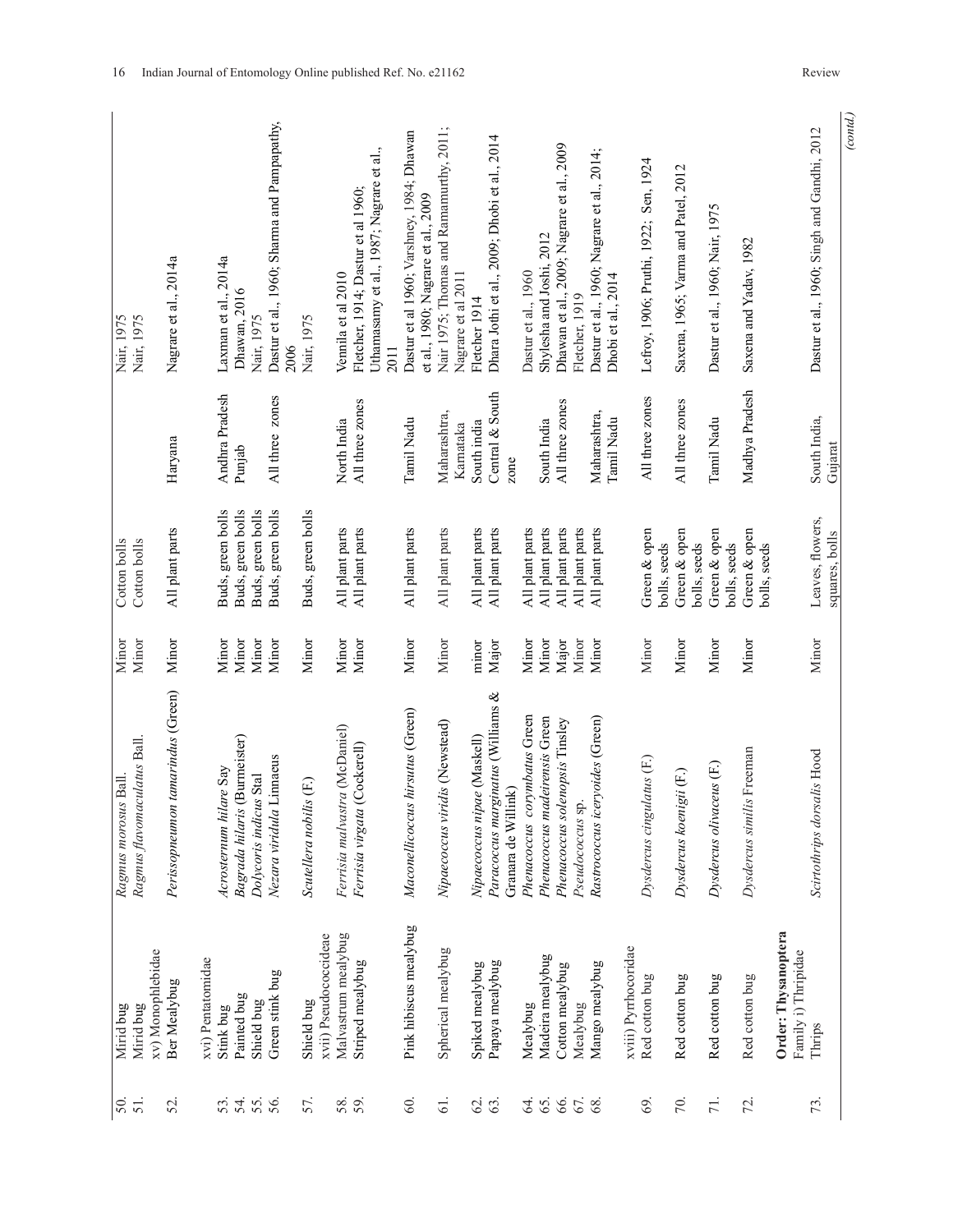| Nair 1975, Kotikal and Math, 2016;<br>Fletcher, 1914; Dastur et al., 1960<br>Lefroy, 1906; Dastur et al., 1960<br>Lefroy, 1906; Dastur et al., 1960<br>Lefroy, 1906; Dastur et al., 1960<br>Ayyar 1941; Dastur et al., 1960<br>Sathe and Mithari, 2015<br>Thimmaiah et al., 1975<br>Sahayaraj et al., 2016<br>Saha and Mitra, 2016<br>Dastur et al., 1960<br>Dastur et al., 1960<br>Dastur et al., 1960<br>Dastur et al., 1960<br>Dastur et al., 1960<br>Dastur et al., 1960<br>Dastur et al., 1960<br>Dastur et al., 1960<br>Prema et al., 2018<br>Dhawan, 2016<br>Fletcher, 1914<br>Fletcher, 1914<br>1975<br>All three zones<br>Gujarat, South<br>West Bengal<br>Tamil Nadu<br>Tamil Nadu<br>Tamil Nadu<br>Tamil Nadu<br>Tamil Nadu<br>Tamil Nadu<br>Tamil Nadu<br>Tamil Nadu<br>South India<br>South India<br>North India<br>Karnataka,<br>Rajasthan<br>Tripura,<br>Delhi<br>India<br>Flowers, grown up<br>Stem & branches<br>Seedling, bark &<br>Leaves, flowers,<br>Leaves, flowers,<br>Cotton seedling<br>Stem, branches<br>Leaves & seed<br>Leaves & seed<br>Leaves & seed<br>Leaves & seed<br>Tender shoots<br>squares, bolls<br>squares, bolls<br>Bark, stem &<br>Bark, stem &<br>Bark, stem &<br>Bark, stem &<br>branches<br>branches<br>branches<br>branches<br>Leaves<br>Leaves<br>Roots<br>Stem<br>bolls<br>Seed<br>stem<br>Minor<br>Minor<br>Minor<br>Minor<br>Minor<br>Minor<br>Minor<br>Minor<br>Minor<br>Minor<br>Minor<br>Minor<br>Minor<br>Minor<br>Minor<br>Minor<br>Major<br>Minor<br>Minor<br>Minor<br>Minor<br>Minor<br>Myllocerus maculosus Desbrochers<br>Scirtothrips oligochaetus (Karny)<br>Myllocerus discolor Boheman<br>Alcidodes affaber Aurivillius<br>Myllocerus laetivirens Mshl<br>Araecerus fasciculatus Deg.<br>Sinoxylon sudanicum Lesne<br>Atactogaster finitimus Faust<br>Sphenoptera gossypii Cotes<br>Amorphoidea arcuata M.A<br>Alcidodes leopardus Oliv.<br>Alcidodes mysticus Faust.<br>Coelosterna spinator (F.)<br>Myllocerus blandus Fst.<br>Lepropus lateralis (F.)<br>$(\mathbb{E})$<br>$(\mathbb{E})$<br>Astycus lateralis (F.)<br>Callosobruchus spp.<br>Thrips palmi Karny<br>Thrips tabaci Lind.<br>Alcidodes fabrici<br>Episomus lacerta<br>Anthonomus sp.<br>Chewing, biting & borers insects<br>Cotton grey weevil, Ash<br>Family i) Anthribidae<br>Blackish grey weevil,<br>Order: Coleoptera<br>Dark brown weevil<br>vi) Curculionidae<br>v) Cerambycidae<br>ii) Bostrychidae<br>iv) Buprestidae<br>Flower weevil<br>Brown weevil<br>iii) Bruchidae<br>Melon Thrips<br>White weevil<br>Green weevil<br>Auger beetle<br>Shoot weevil<br>Black weevil<br>Onion thrips<br>Stem weevil<br>Stem weevil<br>Stem weevil<br>Stem weevil<br>Grey weevil<br>Pulse beetle<br>Boll weevil<br>Stem borer<br>Stem borer<br>Weevil<br>Thrips<br>weevil<br>76.<br>85.<br>87.<br>77.<br>86.<br>88.<br>92.<br>94.<br>79.<br>80.<br>83.<br>84.<br>90.<br>91.<br>95.<br>74.<br>75.<br>78.<br>$\overline{\infty}$<br>82. |  |  |  |                                             |
|------------------------------------------------------------------------------------------------------------------------------------------------------------------------------------------------------------------------------------------------------------------------------------------------------------------------------------------------------------------------------------------------------------------------------------------------------------------------------------------------------------------------------------------------------------------------------------------------------------------------------------------------------------------------------------------------------------------------------------------------------------------------------------------------------------------------------------------------------------------------------------------------------------------------------------------------------------------------------------------------------------------------------------------------------------------------------------------------------------------------------------------------------------------------------------------------------------------------------------------------------------------------------------------------------------------------------------------------------------------------------------------------------------------------------------------------------------------------------------------------------------------------------------------------------------------------------------------------------------------------------------------------------------------------------------------------------------------------------------------------------------------------------------------------------------------------------------------------------------------------------------------------------------------------------------------------------------------------------------------------------------------------------------------------------------------------------------------------------------------------------------------------------------------------------------------------------------------------------------------------------------------------------------------------------------------------------------------------------------------------------------------------------------------------------------------------------------------------------------------------------------------------------------------------------------------------------------------------------------------------------------------------------------------------------------------------------------------------------------------------------------------------------------------------------------------------------------------------------------------------------------------------------------------------------------------------------------------|--|--|--|---------------------------------------------|
|                                                                                                                                                                                                                                                                                                                                                                                                                                                                                                                                                                                                                                                                                                                                                                                                                                                                                                                                                                                                                                                                                                                                                                                                                                                                                                                                                                                                                                                                                                                                                                                                                                                                                                                                                                                                                                                                                                                                                                                                                                                                                                                                                                                                                                                                                                                                                                                                                                                                                                                                                                                                                                                                                                                                                                                                                                                                                                                                                                  |  |  |  |                                             |
|                                                                                                                                                                                                                                                                                                                                                                                                                                                                                                                                                                                                                                                                                                                                                                                                                                                                                                                                                                                                                                                                                                                                                                                                                                                                                                                                                                                                                                                                                                                                                                                                                                                                                                                                                                                                                                                                                                                                                                                                                                                                                                                                                                                                                                                                                                                                                                                                                                                                                                                                                                                                                                                                                                                                                                                                                                                                                                                                                                  |  |  |  | Dastur et al., 1960; Singh and Sidhu, 1958; |
|                                                                                                                                                                                                                                                                                                                                                                                                                                                                                                                                                                                                                                                                                                                                                                                                                                                                                                                                                                                                                                                                                                                                                                                                                                                                                                                                                                                                                                                                                                                                                                                                                                                                                                                                                                                                                                                                                                                                                                                                                                                                                                                                                                                                                                                                                                                                                                                                                                                                                                                                                                                                                                                                                                                                                                                                                                                                                                                                                                  |  |  |  |                                             |
|                                                                                                                                                                                                                                                                                                                                                                                                                                                                                                                                                                                                                                                                                                                                                                                                                                                                                                                                                                                                                                                                                                                                                                                                                                                                                                                                                                                                                                                                                                                                                                                                                                                                                                                                                                                                                                                                                                                                                                                                                                                                                                                                                                                                                                                                                                                                                                                                                                                                                                                                                                                                                                                                                                                                                                                                                                                                                                                                                                  |  |  |  |                                             |
|                                                                                                                                                                                                                                                                                                                                                                                                                                                                                                                                                                                                                                                                                                                                                                                                                                                                                                                                                                                                                                                                                                                                                                                                                                                                                                                                                                                                                                                                                                                                                                                                                                                                                                                                                                                                                                                                                                                                                                                                                                                                                                                                                                                                                                                                                                                                                                                                                                                                                                                                                                                                                                                                                                                                                                                                                                                                                                                                                                  |  |  |  |                                             |
|                                                                                                                                                                                                                                                                                                                                                                                                                                                                                                                                                                                                                                                                                                                                                                                                                                                                                                                                                                                                                                                                                                                                                                                                                                                                                                                                                                                                                                                                                                                                                                                                                                                                                                                                                                                                                                                                                                                                                                                                                                                                                                                                                                                                                                                                                                                                                                                                                                                                                                                                                                                                                                                                                                                                                                                                                                                                                                                                                                  |  |  |  |                                             |
|                                                                                                                                                                                                                                                                                                                                                                                                                                                                                                                                                                                                                                                                                                                                                                                                                                                                                                                                                                                                                                                                                                                                                                                                                                                                                                                                                                                                                                                                                                                                                                                                                                                                                                                                                                                                                                                                                                                                                                                                                                                                                                                                                                                                                                                                                                                                                                                                                                                                                                                                                                                                                                                                                                                                                                                                                                                                                                                                                                  |  |  |  |                                             |
|                                                                                                                                                                                                                                                                                                                                                                                                                                                                                                                                                                                                                                                                                                                                                                                                                                                                                                                                                                                                                                                                                                                                                                                                                                                                                                                                                                                                                                                                                                                                                                                                                                                                                                                                                                                                                                                                                                                                                                                                                                                                                                                                                                                                                                                                                                                                                                                                                                                                                                                                                                                                                                                                                                                                                                                                                                                                                                                                                                  |  |  |  |                                             |
|                                                                                                                                                                                                                                                                                                                                                                                                                                                                                                                                                                                                                                                                                                                                                                                                                                                                                                                                                                                                                                                                                                                                                                                                                                                                                                                                                                                                                                                                                                                                                                                                                                                                                                                                                                                                                                                                                                                                                                                                                                                                                                                                                                                                                                                                                                                                                                                                                                                                                                                                                                                                                                                                                                                                                                                                                                                                                                                                                                  |  |  |  |                                             |
|                                                                                                                                                                                                                                                                                                                                                                                                                                                                                                                                                                                                                                                                                                                                                                                                                                                                                                                                                                                                                                                                                                                                                                                                                                                                                                                                                                                                                                                                                                                                                                                                                                                                                                                                                                                                                                                                                                                                                                                                                                                                                                                                                                                                                                                                                                                                                                                                                                                                                                                                                                                                                                                                                                                                                                                                                                                                                                                                                                  |  |  |  |                                             |
|                                                                                                                                                                                                                                                                                                                                                                                                                                                                                                                                                                                                                                                                                                                                                                                                                                                                                                                                                                                                                                                                                                                                                                                                                                                                                                                                                                                                                                                                                                                                                                                                                                                                                                                                                                                                                                                                                                                                                                                                                                                                                                                                                                                                                                                                                                                                                                                                                                                                                                                                                                                                                                                                                                                                                                                                                                                                                                                                                                  |  |  |  | Subramanian, 1959; Patel et al., 1963;      |
|                                                                                                                                                                                                                                                                                                                                                                                                                                                                                                                                                                                                                                                                                                                                                                                                                                                                                                                                                                                                                                                                                                                                                                                                                                                                                                                                                                                                                                                                                                                                                                                                                                                                                                                                                                                                                                                                                                                                                                                                                                                                                                                                                                                                                                                                                                                                                                                                                                                                                                                                                                                                                                                                                                                                                                                                                                                                                                                                                                  |  |  |  |                                             |
|                                                                                                                                                                                                                                                                                                                                                                                                                                                                                                                                                                                                                                                                                                                                                                                                                                                                                                                                                                                                                                                                                                                                                                                                                                                                                                                                                                                                                                                                                                                                                                                                                                                                                                                                                                                                                                                                                                                                                                                                                                                                                                                                                                                                                                                                                                                                                                                                                                                                                                                                                                                                                                                                                                                                                                                                                                                                                                                                                                  |  |  |  |                                             |
|                                                                                                                                                                                                                                                                                                                                                                                                                                                                                                                                                                                                                                                                                                                                                                                                                                                                                                                                                                                                                                                                                                                                                                                                                                                                                                                                                                                                                                                                                                                                                                                                                                                                                                                                                                                                                                                                                                                                                                                                                                                                                                                                                                                                                                                                                                                                                                                                                                                                                                                                                                                                                                                                                                                                                                                                                                                                                                                                                                  |  |  |  |                                             |
|                                                                                                                                                                                                                                                                                                                                                                                                                                                                                                                                                                                                                                                                                                                                                                                                                                                                                                                                                                                                                                                                                                                                                                                                                                                                                                                                                                                                                                                                                                                                                                                                                                                                                                                                                                                                                                                                                                                                                                                                                                                                                                                                                                                                                                                                                                                                                                                                                                                                                                                                                                                                                                                                                                                                                                                                                                                                                                                                                                  |  |  |  |                                             |
|                                                                                                                                                                                                                                                                                                                                                                                                                                                                                                                                                                                                                                                                                                                                                                                                                                                                                                                                                                                                                                                                                                                                                                                                                                                                                                                                                                                                                                                                                                                                                                                                                                                                                                                                                                                                                                                                                                                                                                                                                                                                                                                                                                                                                                                                                                                                                                                                                                                                                                                                                                                                                                                                                                                                                                                                                                                                                                                                                                  |  |  |  |                                             |
|                                                                                                                                                                                                                                                                                                                                                                                                                                                                                                                                                                                                                                                                                                                                                                                                                                                                                                                                                                                                                                                                                                                                                                                                                                                                                                                                                                                                                                                                                                                                                                                                                                                                                                                                                                                                                                                                                                                                                                                                                                                                                                                                                                                                                                                                                                                                                                                                                                                                                                                                                                                                                                                                                                                                                                                                                                                                                                                                                                  |  |  |  |                                             |
|                                                                                                                                                                                                                                                                                                                                                                                                                                                                                                                                                                                                                                                                                                                                                                                                                                                                                                                                                                                                                                                                                                                                                                                                                                                                                                                                                                                                                                                                                                                                                                                                                                                                                                                                                                                                                                                                                                                                                                                                                                                                                                                                                                                                                                                                                                                                                                                                                                                                                                                                                                                                                                                                                                                                                                                                                                                                                                                                                                  |  |  |  |                                             |
|                                                                                                                                                                                                                                                                                                                                                                                                                                                                                                                                                                                                                                                                                                                                                                                                                                                                                                                                                                                                                                                                                                                                                                                                                                                                                                                                                                                                                                                                                                                                                                                                                                                                                                                                                                                                                                                                                                                                                                                                                                                                                                                                                                                                                                                                                                                                                                                                                                                                                                                                                                                                                                                                                                                                                                                                                                                                                                                                                                  |  |  |  |                                             |
|                                                                                                                                                                                                                                                                                                                                                                                                                                                                                                                                                                                                                                                                                                                                                                                                                                                                                                                                                                                                                                                                                                                                                                                                                                                                                                                                                                                                                                                                                                                                                                                                                                                                                                                                                                                                                                                                                                                                                                                                                                                                                                                                                                                                                                                                                                                                                                                                                                                                                                                                                                                                                                                                                                                                                                                                                                                                                                                                                                  |  |  |  |                                             |
|                                                                                                                                                                                                                                                                                                                                                                                                                                                                                                                                                                                                                                                                                                                                                                                                                                                                                                                                                                                                                                                                                                                                                                                                                                                                                                                                                                                                                                                                                                                                                                                                                                                                                                                                                                                                                                                                                                                                                                                                                                                                                                                                                                                                                                                                                                                                                                                                                                                                                                                                                                                                                                                                                                                                                                                                                                                                                                                                                                  |  |  |  |                                             |
|                                                                                                                                                                                                                                                                                                                                                                                                                                                                                                                                                                                                                                                                                                                                                                                                                                                                                                                                                                                                                                                                                                                                                                                                                                                                                                                                                                                                                                                                                                                                                                                                                                                                                                                                                                                                                                                                                                                                                                                                                                                                                                                                                                                                                                                                                                                                                                                                                                                                                                                                                                                                                                                                                                                                                                                                                                                                                                                                                                  |  |  |  |                                             |
|                                                                                                                                                                                                                                                                                                                                                                                                                                                                                                                                                                                                                                                                                                                                                                                                                                                                                                                                                                                                                                                                                                                                                                                                                                                                                                                                                                                                                                                                                                                                                                                                                                                                                                                                                                                                                                                                                                                                                                                                                                                                                                                                                                                                                                                                                                                                                                                                                                                                                                                                                                                                                                                                                                                                                                                                                                                                                                                                                                  |  |  |  |                                             |
|                                                                                                                                                                                                                                                                                                                                                                                                                                                                                                                                                                                                                                                                                                                                                                                                                                                                                                                                                                                                                                                                                                                                                                                                                                                                                                                                                                                                                                                                                                                                                                                                                                                                                                                                                                                                                                                                                                                                                                                                                                                                                                                                                                                                                                                                                                                                                                                                                                                                                                                                                                                                                                                                                                                                                                                                                                                                                                                                                                  |  |  |  | Lefroy, 1906; Ponnuswami and Ramaswamy,     |

*(contd.)*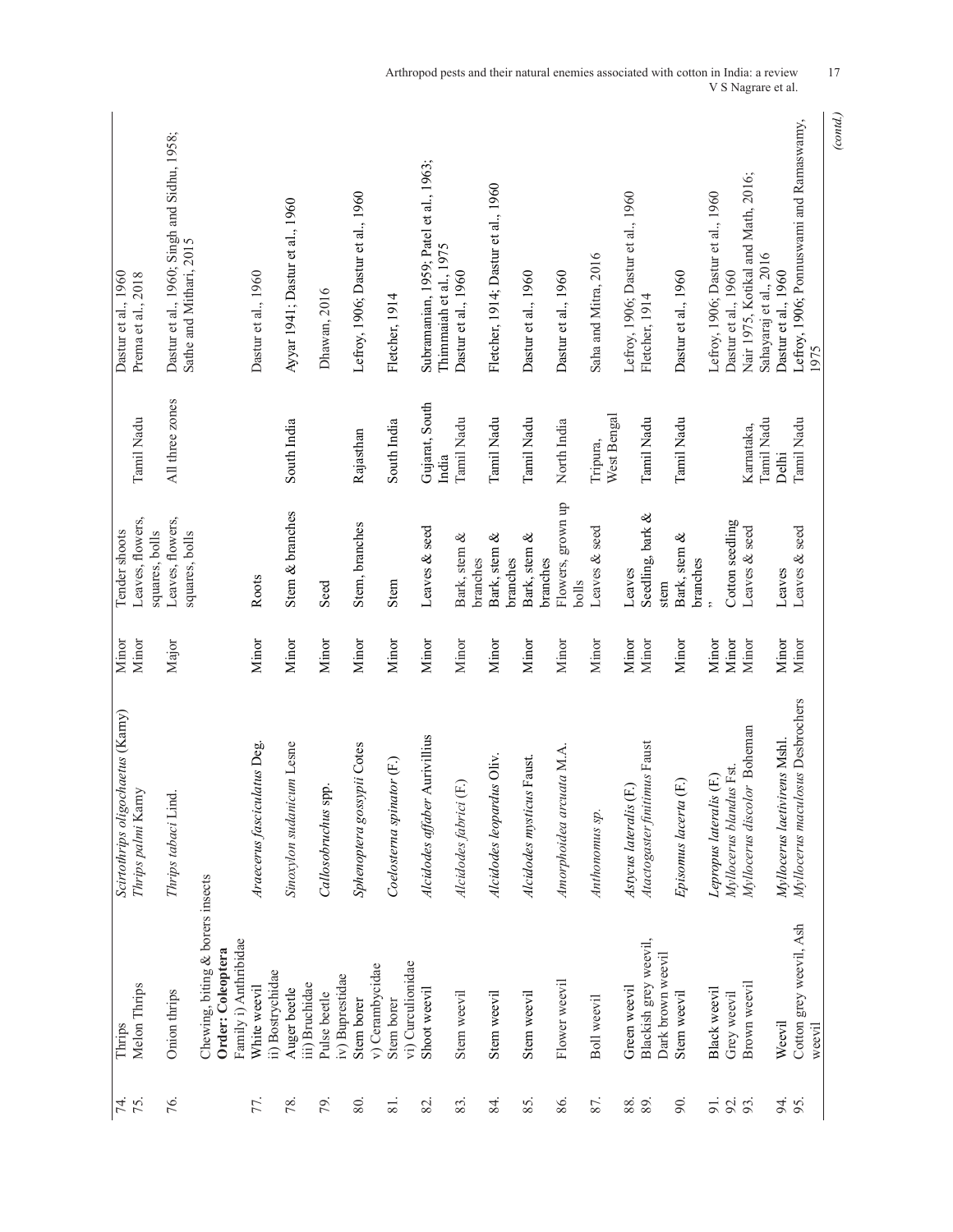|                               |                               |                                   |                        |                           |                            |                                                               |                                     |                          |          |                          |                                           |                          |                    |                            |                                            |                              |                               |                           |                             |                                     |                 |                            |                                           |                             |                                          |                          |                                                            | (contd.) |
|-------------------------------|-------------------------------|-----------------------------------|------------------------|---------------------------|----------------------------|---------------------------------------------------------------|-------------------------------------|--------------------------|----------|--------------------------|-------------------------------------------|--------------------------|--------------------|----------------------------|--------------------------------------------|------------------------------|-------------------------------|---------------------------|-----------------------------|-------------------------------------|-----------------|----------------------------|-------------------------------------------|-----------------------------|------------------------------------------|--------------------------|------------------------------------------------------------|----------|
| Dastur et al., 1960           | Dastur et al., 1960           | Dhawan, 2016                      |                        | Kotikal and Math, 2016    | Dhawan, 2016               | Lefroy, 1906; Ayyar, 1941; Parameswaran<br>and Chelliah, 1984 | Nair, 1975                          | Dastur et al., 1960      |          | Dastur et al., 1960      | Dastur et al., 1960; Saha and Mitra, 2016 | Dastur et al: 1960       |                    | Dastur et al., 1960        | Lefroy, 1906                               | Dastur et al., 1960          | CICR, 2018                    | Shinde et al., 2017       | CICR, 2018                  | Fletcher, 1914; Dastur et al., 1960 |                 | Siva Kumar, 2017           | Naik et al., 2019                         | Dastur et al., 1960         | Dhawan, 2016                             |                          | Kiranmai and Sammaiah, 2018<br>Kiranmai and Sammaiah, 2018 |          |
|                               |                               |                                   |                        | Karnataka                 |                            | Tamil Nadu                                                    | Tamil Nadu                          |                          |          |                          | Tripura, West<br>Bengal                   |                          |                    |                            |                                            | Andra Pradesh                | Maharashtra                   | Maharashtra               | Maharashtra                 | North India                         |                 | growing zones<br>All three | Central India                             |                             |                                          |                          | Telangana<br>Telangana                                     |          |
| Leaves                        | Leaves                        | Leaves                            |                        | Leaves & seeds            | Leaves                     | Bark, stem &<br>branches                                      | Leaves                              | శ<br>Bark, stem          | branches | Bark, stem &<br>branches | Leaves & seed                             | Bark, stem &<br>branches |                    | Leaves                     | Leaves                                     | Roots, leaves                | Floral buds &<br>flowers      | Floral buds &<br>flowers  | Floral buds &<br>flowers    | Floral buds &<br>flowers            |                 | Flowers                    | Flowers                                   | Seeds                       | Flowers                                  |                          | Roots<br>Roots                                             |          |
| Minor                         | Minor                         | Minor                             |                        | Minor                     | Minor                      | Major                                                         | minor                               | Minor                    |          | Minor                    | Minor                                     | Minor                    |                    | Minor                      | Minor                                      | Minor                        | Minor                         | Minor                     | Minor                       | Minor                               |                 | Minor                      | Minor                                     | Minor                       | Minor                                    |                          | Minor<br>Minor                                             |          |
| Myllocerus sabulosus (Mshll.) | Myllocerus transmarinus Hbst. | Myllocerus undecimpustulatus var. | Maculosus (Desbrocher) | Myllocerus viridanus (F.) | Neocleonus sannio (Herbst) | Pempherulus affinis Faust                                     | Phytoscaphus triangularis (Olivier) | Tanymecus hipidus Mshll. |          | Tanymecus indicus Faust  | Tanymecus princeps Faust                  | Tanymecus sciurus Dliv.  |                    | Colasposoma auripenne Mot. | Aulacophora foveicollis (Lucas)            | Monolepta signata Ol.        | (Thunberg)<br>Mylabris indica | Mylabris phalerata Pallas | Mylabris pustulata Thunberg | Zonabris pustulata Thunberg         |                 | Chiloloba acuta (Widemann) | Oxycetonia versicolor (F.)                | Alphitobius laevigatus (F.) | Palorus spp.                             |                          | Anisolabis martima (Bonelli)<br>Anthomyia pulvallis        |          |
| Brown weevil                  | Weevil                        | Brown weevil                      |                        | Ash weevil                | Brown weevil               | Stem weevil                                                   | Stem weevil                         | Black weevil             |          | Black weevil             | Black weevil                              | Black weevil             | vii) Chrysomelidae | Beetle                     | The red pumkin beetle<br>viii) Galerucidae | Black weevil<br>ix) Meloidae | <b>Blister</b> beetle         | <b>Blister</b> beetle     | <b>Blister</b> beetle       | <b>Blister</b> beetle               | x) Scarabaeidae | Flower chafer beetle       | Flower chafer beetle<br>xi) Tenebrionidae | Black fungus beetle         | Order: Dermaptera<br>Stored grain beetle | Family i) Anisolabididae | Maritime earwig<br>Earwig                                  |          |
| 96.                           | 97.                           | 98.                               |                        | 99.                       | 100                        | $\overline{101}$                                              | 102.                                | 103.                     |          | 104.                     | 105.                                      | 106.                     |                    | 107.                       | 108.                                       | 109.                         | 110                           | $\equiv$                  | 112                         | 113.                                |                 | $\overline{14}$            | 115.                                      | 116.                        | 117.                                     |                          | 118.<br>119.                                               |          |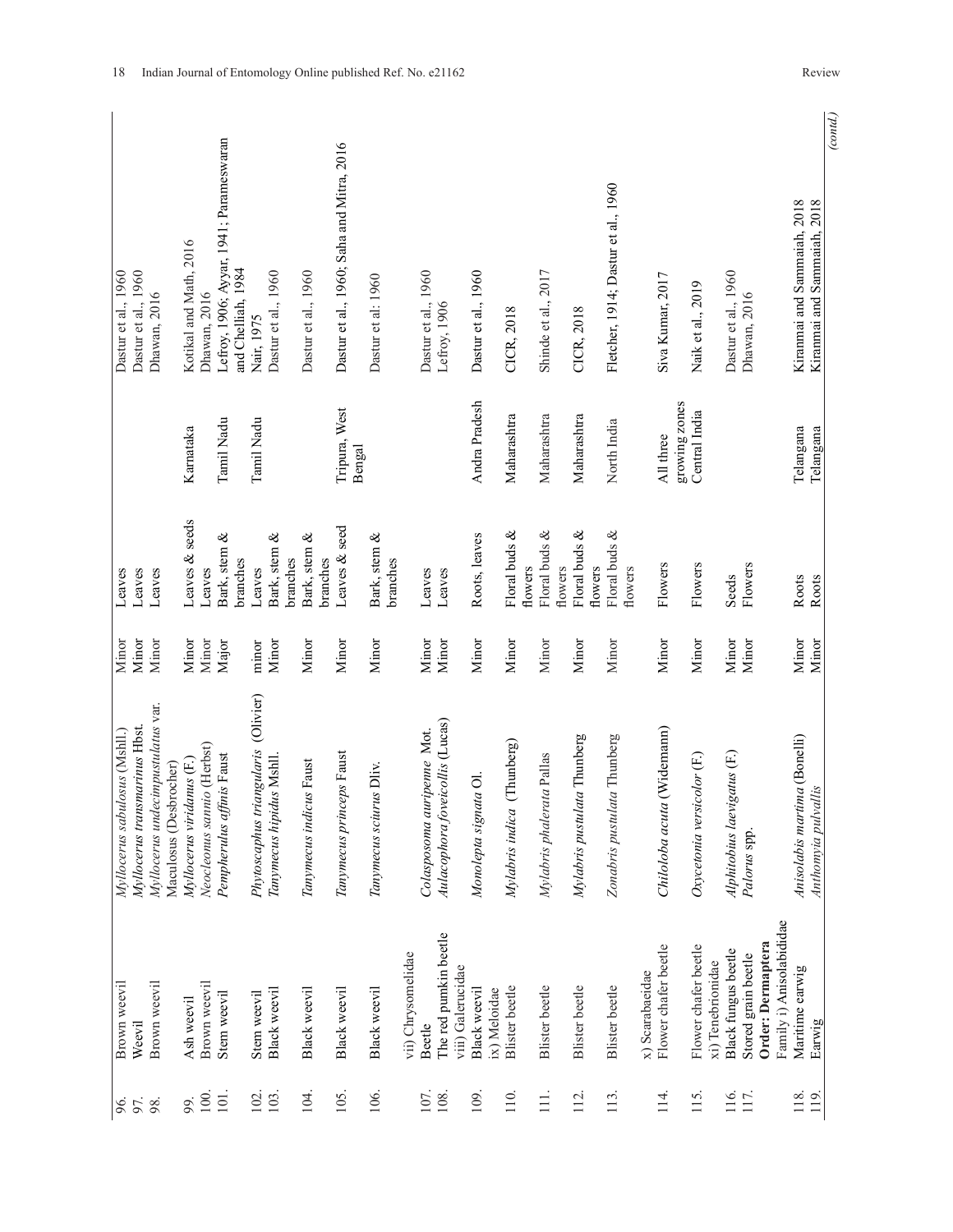| 120.         | Common earwig<br>ii) Forficulidae            | Forficula auriculata L.                     | Minor          | Roots                            | Telangana                 | Kiranmai and Sammaiah, 2018                                                  |
|--------------|----------------------------------------------|---------------------------------------------|----------------|----------------------------------|---------------------------|------------------------------------------------------------------------------|
|              | Order: Diptera                               |                                             |                |                                  |                           |                                                                              |
|              | Family i)Agromyzidae                         |                                             |                |                                  |                           |                                                                              |
| 121.         | Serpentine leaf miner<br>ii) Cecidomyiidae   | (Burgess)<br>Liriomyza trifolii             | Minor          | Leaves                           | All three zones           | Arora et al., 2005                                                           |
| 122.         | Flower bud maggot, gall<br>midge of cotton   | Dasineura (Contarinia) gossypii<br>Fletcher | Minor          | Squares, buds<br>Flowers         | Maharashtra<br>Karnataka, | Fletcher, 1914; Ayyar, 1932; Dastur et al.,<br>1960; Chakraborty et al; 2015 |
|              | iii) Chloropidae                             |                                             |                |                                  |                           |                                                                              |
| 123.         | Fruit flies                                  | Metopostigma sauteri Becker                 | Minor          | Green bolls                      | Gujarat                   | Nair, 1975                                                                   |
|              | iv) Sarcophagidae                            |                                             |                |                                  |                           |                                                                              |
| 124.<br>125. | Flesh fly<br>Flesh fly                       | Sarcophaga carnaria L.<br>Sarcophaga bercae | Minor<br>Minor |                                  | Telangana<br>Telangana    | Kiranmai and Sammaiah, 2018<br>Kiranmai and Sammaiah, 2018                   |
|              | Order: Hymenoptera                           |                                             |                |                                  |                           |                                                                              |
|              | Family i) Formicidae                         |                                             |                |                                  |                           |                                                                              |
| 126.         | Ant                                          | Camponotus compressus<br>(E)                | Minor          | Associated with<br>P. solenopsis | Gujarat                   | Singh and Kumar, 2017                                                        |
| 127.         | Small red house ant                          | (Schukard)<br>Dorylus labiatus              | Minor          | Leaves, stem                     | Punjab                    | Dhawan, 2016                                                                 |
| 128.         | Black garden ant                             | Lacius niger (L.)                           | Minor          | leaves                           | Telangana                 | Kiranmai and Sammaiah, 2018                                                  |
| 129.         | Ant                                          | Monomorium indicum (Forel)                  | Minor          | Leaves,                          | Punjab                    | Dhawan, 2016                                                                 |
|              |                                              |                                             |                | stem                             |                           |                                                                              |
| 130.         | Ant, Pharaoh ant                             | Monomorium pharaonis L.                     | Minor          | Associated with<br>P. solenopsis | Gujarat                   | Singh and Kumar, 2017                                                        |
| 131.         | Leaf ant                                     | Solenopsis geminata (F.)                    | Minor          | Leaves                           | All three Zones           | Fletcher, 1914; Dastur et al., 1960; Dhawan,                                 |
|              |                                              |                                             |                |                                  |                           | 2016                                                                         |
| 132.         | Red imported fire ant                        | Solonopsis invicta Buren.                   | Minor          | Leaves                           | All three Zones           | Kiranmai and Sammaiah, 2018                                                  |
| 133.         | Ant, ghost ant, tramp ant                    | Tapinoma melanocephalum (F.)                | Minor          | Associated with<br>P. solenopsis | Gujarat                   | Singh and Kumar 2017                                                         |
| 134.         | The electric ant                             | Wasmania auropunctata Roger                 | Minor          | leaves                           | Telangana                 | Kiranmai and Sammaiah, 2018                                                  |
|              | Order: Isoptera                              |                                             |                |                                  |                           |                                                                              |
|              | Family i)Termitidae                          |                                             |                |                                  |                           |                                                                              |
| 135.         | Termites                                     | Microtermes mycophagus Desneux              | Minor          | Stem, roots                      | Gujarat                   | Singh and Gandhi 2012; Pardeshi et al., 2010                                 |
| 136.         | Termites                                     | Microtermes obesi Holmgren                  | Minor          | Stem, roots                      | North zone,<br>Gujarat    | Dastur et al., 1960; Pardeshi et al., 2010;<br>Channabasava and Borad, 2019  |
| 137.         | Termites                                     | Odontotermes bhagwathi                      | Minor          | Stem, roots                      | Gujarat                   | Singh and Gandhi, 2012                                                       |
| 138.         | Termites                                     | Odontotermes guptai                         | Minor          | Stem, roots                      | Gujarat                   | Singh and Gandhi, 2012                                                       |
| 139.         | Termites                                     | Odontotermes obesus (Rambur)                | Minor          | Stem, roots                      | North zone,<br>Gujarat    | Dastur et al. 1960; Pardeshi et al, 2010;<br>Channabasava and Borad, 2019    |
| 140.         | Termites                                     | Trinervitermes biformis Wasmann             | Minor          | Stem, roots                      | Uttar Pradesh             | Talat et al., 2016                                                           |
|              | Order: Lepidoptera                           |                                             |                |                                  |                           |                                                                              |
|              | Family i) Arctiidae                          |                                             |                |                                  |                           |                                                                              |
| 141.         | Black hairy caterpillar,<br>Woolly bear moth | Aloa lactinea Gram                          | Minor          | Leaves                           |                           | Dastur et al., 1960                                                          |

*<sup>(</sup>contd.)*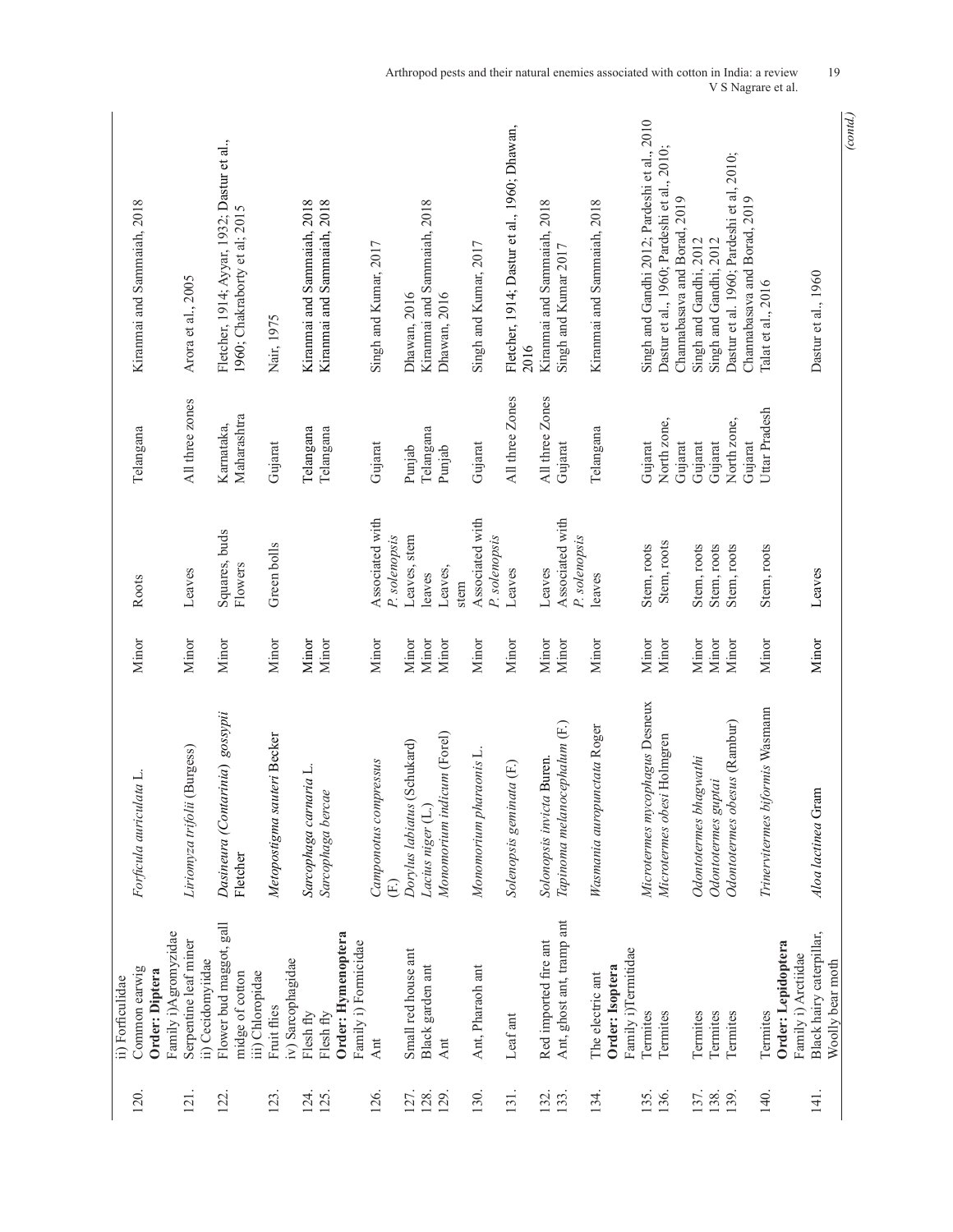| (contd.)                                                                             |                              |                            |                |                                                           |                                                 |              |
|--------------------------------------------------------------------------------------|------------------------------|----------------------------|----------------|-----------------------------------------------------------|-------------------------------------------------|--------------|
| Nair, 1975<br>Nair, 1975                                                             |                              | Leaves<br>Leaves           | Minor<br>Minor | Agrotis spinifera (Hubner)<br>Agrotis flammtra (Hubner)   | Cutworm<br>Cutworm                              | 166.<br>167. |
| Nair, 1975                                                                           |                              | Leaves                     | Minor          | Agrotis segetum Denis &<br>Schiffermüller                 | Cutworm                                         | 165          |
| Nair, 1975; Arora et al., 2005; Dhawan, 2016                                         | North zone                   | Seedlings, leaves          | Minor          | Agrotis ipsilon (Hufnagel)                                | <b>Black Cutworm</b>                            | 164          |
| Nair, 1975                                                                           |                              | Leaves                     | Minor          | Acontia malvae Esper                                      | Caterpillar                                     | 163.         |
| Nair, 1975                                                                           |                              | Leaves                     | Minor          | Acontia intercepta Guenee                                 | Caterpillar                                     | 162.         |
| Fletcher 1914; Nair 1975                                                             |                              | Leaves                     | Minor          | Acontia graellsii Feisth                                  | Caterpillar                                     | 161.         |
| Dastur et al., 1960                                                                  |                              | Cotton seedling            | Minor          | Agrotis flammatra Schiff.                                 | Cutworm                                         | 160          |
|                                                                                      |                              |                            |                |                                                           | ix) Noctuidae                                   |              |
| Dastur et al., 1960; Arora et al., 2005                                              |                              | Leaves                     | Minor          | <b>Bucculatrix loxoptera Meyrick</b>                      | Leaf perforator                                 | 159.         |
| Dastur et al., 1960                                                                  |                              | Leaves                     | Minor          | Porthesia xanthorrhoea Koll.                              | Hairy Caterpillar<br>viii) Lyonetiidae          | 158.         |
| Dastur et al., 1960                                                                  |                              | Leaves                     | Minor          | Euproctis fraternal Moore                                 | Hairy caterpillar                               | 157.         |
| Dastur et al., 1960                                                                  |                              | Leaves                     | Minor          | Euproctis varians Walker                                  | Hairy caterpillar                               | 156.         |
| Dastur et al., 1960                                                                  |                              | Leaves                     | Minor          | Euproctis lunata Walker                                   | Hairy caterpillar                               | 155.         |
| Fletcher, 1914; Dastur et al., 1960; Atwal<br>and Dhaliwal, 1997                     | North & South<br>India       | Leaves                     | Minor          | Euproctis fraterna Moore                                  | Hairy caterpillar                               | 154.         |
| Naik et al., 2018; Fand et al., 2019                                                 |                              |                            |                |                                                           | vii) Lymantriidae                               |              |
| 1923; Marlatt, 1918; Dutt and Patel, 1943;<br>Saunders, 1843; Lefroy, 1906; Ballard, | growing states<br>All cotton | Flowers, squares,<br>bolls | Major          | Pectinophora gossypiella (Saunders)                       | Pink bollworm                                   | 153.         |
|                                                                                      |                              |                            |                |                                                           | vi) Gelechiidae                                 |              |
| Nair, 1975; Pramanik and Basu, 1975<br>Nair, 1975                                    | West Bengal                  | Cotton leaves              | Minor          | Lymantria ampla Walker<br>Psalis securis Hübner,          | Tussock moth                                    | 152.         |
|                                                                                      |                              | Cotton leaves              | Minor          |                                                           | Tussock moth<br>v) Erebidae                     | 151.         |
| Lefroy, 1906; Lal and Singh, 1953<br>Dastur et al., 1960; Nair, 1975                 | All three zones              | Leaves<br>Leaves           | Minor<br>Minor | Dichocrocis punctiferalis (Guenee)<br>Sylepta derogata F. | The cotton leaf folder<br>The peach borer       | 149.<br>150. |
|                                                                                      |                              |                            |                |                                                           | iv) Crambidae                                   |              |
| Fletcher, 1914; Nair, 1975; Naresh and<br>Balan, 1984                                | North Zone                   | Cotton leaves &<br>bolls   | Minor          | Anatrachyntis simplex<br>891)<br>(Walsingham, 1           | False bollworm                                  | 148.         |
|                                                                                      |                              |                            |                |                                                           | iii) Cosmopterigidae                            |              |
| Fletcher, 1914; Dastur et al., 1960                                                  | South Zone                   | Stem and branches          | Minor          | Zeuzera coffeae Nietner                                   | Red coffee borer                                | 147.         |
| Lefroy, 1906; Dastur et al., 1960                                                    | North zone                   | Flowering phase            | Minor          | Spilosoma obliqua Walker                                  | Bihar hairy caterpillar<br>ii) Cassidae         | 146.         |
| Fletcher, 1914; Dastur et al., 1960; Atwal and<br>Dhaliwal, 1997                     | South Zone                   | Leaves                     | Minor          | Pericallia ricini F.                                      | Black hairy caterpillar                         | 145.         |
|                                                                                      |                              |                            |                |                                                           |                                                 |              |
| Nair, 1975; Singh and Gandhi 2012<br>Dastur et al., 1960                             | Central zone<br>Gujarat      | Cotton seedling<br>Leaves  | Minor<br>Minor | Estigmene lactinea Cram.<br>Amsacta moorie Butler         | Cram hairy caterpillar<br>Red hairy caterpillar | 143.<br>144. |
| Dhaliwal, 1997                                                                       | India                        |                            |                |                                                           |                                                 |              |
| Dastur et al., 1960; Nair, 1975; Atwal and                                           | North, South                 | Cotton seedling            | Minor          | Amsacta albistriga Walker                                 | Red hairy caterpillar                           | 142.         |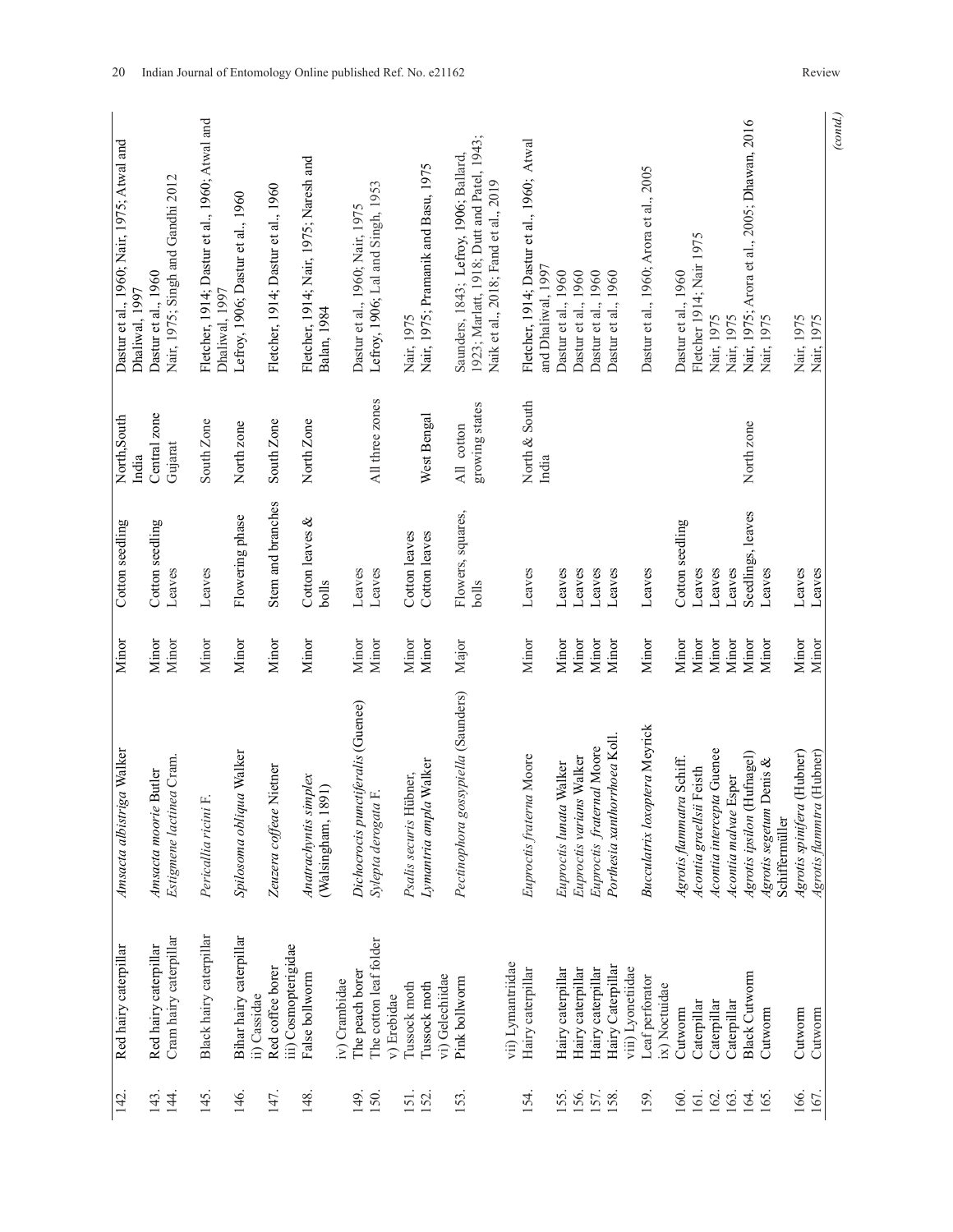| Dastur et al., 1960; Nair, 1975            |                       |                          |                     |                           |                       | Lefroy, 1906; Fletcher, 1914; Deshpande | and Nadkarny, 1936; Singh and Gandhi, | Lefroy, 1906; Fletcher, 1914; Deshpande and | Nadkarny, 1936; Ahmad and Ullah, 1939 |        |                       |                     | Ballard, 1920; Ayyar, 1932; Maheswariah and<br>Puttarudriah, 1956; Dutt and Patel, 1943 |                     |                               |                     | David and Ramamurthy, 2017   | Rao, 1924; Dastur et al., 1960 |         | Nair, 1975; Rishi et al., 2010; Shashank et |                              |        |                                 | Dastur et al., 1960; Arora et al., 2007         | Nair, 1975; Shelker and Regupathy, 2007 | Lefroy, 1906; Dastur et al., 1960; Nair, 1975 | Fletcher, 1914: Shelker and Regupathy, 2007 | Dastur et al., 1960; Nair, 1975 | Fletcher, 1914; Nair, 1975; Shelker and |                  |                              |                                |                           | (cond.) |
|--------------------------------------------|-----------------------|--------------------------|---------------------|---------------------------|-----------------------|-----------------------------------------|---------------------------------------|---------------------------------------------|---------------------------------------|--------|-----------------------|---------------------|-----------------------------------------------------------------------------------------|---------------------|-------------------------------|---------------------|------------------------------|--------------------------------|---------|---------------------------------------------|------------------------------|--------|---------------------------------|-------------------------------------------------|-----------------------------------------|-----------------------------------------------|---------------------------------------------|---------------------------------|-----------------------------------------|------------------|------------------------------|--------------------------------|---------------------------|---------|
| Khan, 1956; Nair, 1975                     | Dastur et al., 1960   | Dastur et al., 1960      | Dastur et al., 1960 | ICAR-CICR 2010            | Lefroy, 1906          |                                         | 2012                                  |                                             |                                       |        | Dastur et al., 1960   | Dastur et al., 1960 |                                                                                         | Dastur et al., 1960 | Nair, 1975                    | Dastur et al., 1960 |                              |                                |         | al., 2015                                   | ToI, 2019; Fand et al., 2019 |        | Singh and Gandhi, 2012          | Dastur et al., 1960                             |                                         |                                               |                                             |                                 | Regupathy, 2007                         |                  | Dastur et al., 1960          | Bhardwaj et al., 2017          | Hampson, 1896             |         |
| All India                                  |                       |                          |                     | Central India             |                       | All three zones                         |                                       | All three zones                             |                                       |        |                       |                     | growing states<br>All cotton                                                            |                     |                               |                     | South India                  | South India,                   | Gujarat | North zone                                  | Maharashtra                  |        | Gujarat                         | South India                                     | Tamil Nadu                              |                                               | Tamil Nadu                                  | Maharashtra<br>Tamil Nadu,      | Tamil Nadu                              |                  |                              | Chhattisgarh                   | South India               |         |
| Leaves<br>Leaves                           | Leaves                | Leaves                   | Leaves              | leaves                    | Leaves                | Flowers, squares,                       | buds & shoots                         | Flowers, squares,                           | bolls, buds &                         | shoots | Seedling              | Cotton seedling     | Flowers, squares,<br>bolls                                                              | seedling<br>Leaves, | Leaves                        | Leaves              | Leaves                       | Leaves, green bolls            |         | Leaves                                      | Bolls, flower,               | leaves | Leaves                          | Leaves<br>Leaves                                | Leaves                                  | Leaves                                        | Leaves                                      | Leaves                          | Leaves                                  |                  | Leaves                       | Seeds                          | Leaves                    |         |
| Minor<br>Minor                             | Minor                 | Minor                    | Minor               | Minor                     | Minor                 | Minor                                   |                                       | Major                                       |                                       |        | Minor                 | Minor               | Major                                                                                   | Minor               | Minor                         | Minor               | Minor                        | Minor                          |         | Minor                                       | Minor                        |        | Minor                           | Major<br>Minor                                  | Minor                                   | Minor                                         | Minor                                       | Minor                           | Minor                                   |                  | Minor                        | Minor                          | Minor                     |         |
| Anomis fulvida Guenee<br>Anomis flava (F.) | Anomis graellsi Fstsh | Anomis intersepta Guenee | Anomis malvae Esper | Condica capensis (Guenee) | Cosmophila erosa Hub. | (Boisduval)<br>Earias insulana          |                                       | Earias vitella (F.)                         |                                       |        | Euxoa segetum Schiff. | Euxoa spinifera Kb. | Helicoverpa armigera (Hubner)                                                           | Laphygma exigua Hb. | Ochropleura flammatra Schiff. | Mocis undata (F.)   | Pardoxia graellsi Feisthamel | Rabila frontalis Walker        |         | Spodoptera exigua Hubner                    | Spodoptera frugiferda Smith  |        | Spodoptera littoralis Boisduval | Spodoptera pecten Gn.<br>Spodoptera litura (F.) | Walker<br>Tarache basifera              | Tarache marmoralis (F.)                       | Tarache nitidula (F.)                       | Tarache notabilis Walker        | Tarache opalinoides Guenee              |                  | Lithocolletis triarcha Meyr. | Corcyra cephalonica Stainton   | Diaphania indica Saunders |         |
| Semilooper<br>Semilooper                   | Semilooper            | Semilooper               | Semilooper          | Safflower caterpillar     | The Abutilon moth     | Spiny bollworm                          |                                       | Spotted bollworm                            |                                       |        | Cutworm               | Cutworm             | American bollworm                                                                       | Lesser leaf worm    | Leaf worm                     | Leaf worm           | Semilooper                   | Red bollworm                   |         | Beet armyworm                               | Fall armyworm                |        | African Cotton Leaf worm        | Tobacco caterpillar<br>Semilooper               | Semilooper                              | Semilooper                                    | Semilooper                                  | Semilooper                      | Semilooper                              | x) Gracilariidae | Leaf miner                   | Rice mealworm<br>xi) Pyralidae | Pumpkin caterpillar       |         |
| 169.<br>168                                | 170.                  | 171.                     | 172.                | 173.                      | 174.                  | 175                                     |                                       | 176.                                        |                                       |        | 177.                  | 178.                | 179.                                                                                    | 180.                | 181.                          | 182.                | 183.                         | 184                            |         | 185.                                        | 186.                         |        | 187.                            | 188.<br>189.                                    | 190.                                    | 191                                           | 192.                                        | 193                             | 194.                                    |                  | 195.                         | 196.                           | 197                       |         |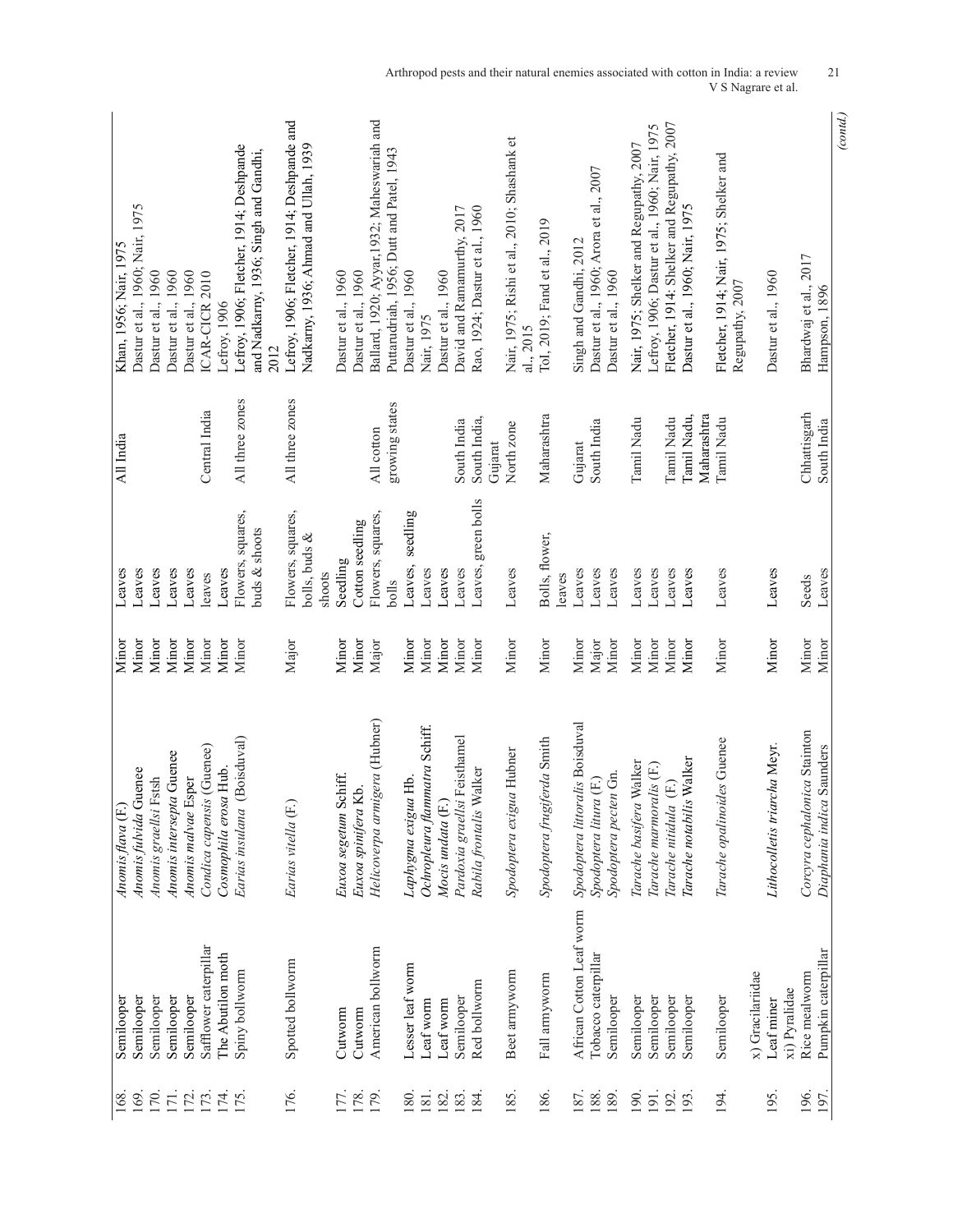| Hieroglyphus nigrorepletus (Bolivar)<br>Chrotogonus brachupterus (Blanch.)<br>Acridium aeruginosum Burmeister<br>Chrotogonus oxypterus (Blanch.)<br>Pyroderces gossypiella Snellen<br>Catantops pinguis innotabilis<br>Crytacanthaeris ranacea Stal<br>Acrocercops zygonoma Meyr<br>Atractomorpha crenulata (F.)<br>Chrotogonus saussurei Boll<br>Chrotogonus trachypterus<br>Aiolopus thalassinus (F.)<br>Catantops annexus Bol.<br>Crytacanthaeris rosae<br>Acrida exaltata Wlk.<br>Ailopus tumulus (F.)<br>Oxya hyla hyla<br>Melanoplus sp.<br>Oxya velox (F.)<br>(Blanchard)<br>(Walker)<br>Rice field grasshopper<br>Dusky groundhopper<br>Dusky groundhopper<br>Dusky groundhopper<br>Dusky groundhopper<br>Order: Orthoptera<br>Family i) Acridiidae<br>Surface grasshopper<br>Surface grasshopper<br>Large brown cricket<br>Fire colored beetle<br>The black spotted |
|------------------------------------------------------------------------------------------------------------------------------------------------------------------------------------------------------------------------------------------------------------------------------------------------------------------------------------------------------------------------------------------------------------------------------------------------------------------------------------------------------------------------------------------------------------------------------------------------------------------------------------------------------------------------------------------------------------------------------------------------------------------------------------------------------------------------------------------------------------------------------|
| Shistocerca gregaria Fst.<br>Poecilocerus pictus (F.)                                                                                                                                                                                                                                                                                                                                                                                                                                                                                                                                                                                                                                                                                                                                                                                                                        |
| Trigonidium humbertianum (Sauss)<br>Xenocatantops karnyi Kirby                                                                                                                                                                                                                                                                                                                                                                                                                                                                                                                                                                                                                                                                                                                                                                                                               |
| Brachytrupes achatinus (Stoll.)<br>Brachytrypes potentosus<br>(Lichtenstein)                                                                                                                                                                                                                                                                                                                                                                                                                                                                                                                                                                                                                                                                                                                                                                                                 |
| Brachytrupes tomentosus (Licht)<br>Gryllulus domesticus L.<br>Achata domostica<br>Black-headed cricket tid                                                                                                                                                                                                                                                                                                                                                                                                                                                                                                                                                                                                                                                                                                                                                                   |
| Gryllus mitratus H. Burneister<br>Gryllus pennsylvanius                                                                                                                                                                                                                                                                                                                                                                                                                                                                                                                                                                                                                                                                                                                                                                                                                      |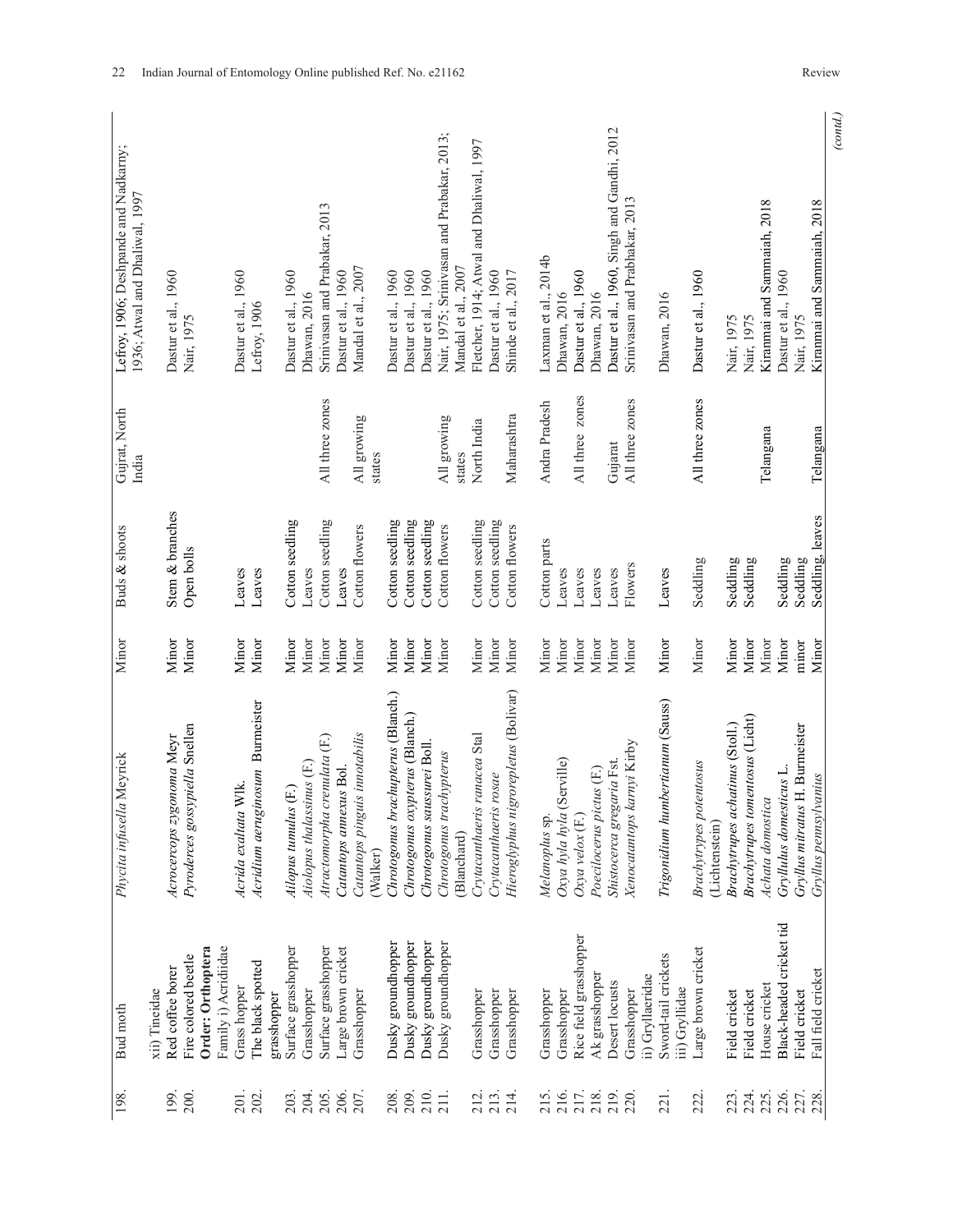| 230.<br>229  | Tropical house cricket<br>Cricket tid         | Gryllus viator Kirby<br>Gryllus sagilatus                           | Minor<br>Minor | Seddling, leaves<br>Seddling, leaves | Telangana                    | Kiranmai and Sammaiah, 2018<br>Dastur et al., 1960   |
|--------------|-----------------------------------------------|---------------------------------------------------------------------|----------------|--------------------------------------|------------------------------|------------------------------------------------------|
| 231.         | Field cricket                                 | Gymnogryllus spp.                                                   | Minor          | Seddling, leaves                     | growing states<br>All cotton | Dhawan, 2016                                         |
| 232.         | iv) Pyrogomorphidae<br>Deccan grasshopper     | Colemania sphenarioides Bolivar                                     | Minor          | Flowers                              | All three zones              | Mandal et al., 2007                                  |
|              | v) Tettigoniidae                              |                                                                     |                |                                      |                              |                                                      |
| 233.         | Non-insect pests<br>Bush cricket              | Elimaea nigropunctata (Br.W.)                                       | Minor          | Leaves                               |                              | Dhawan, 2016                                         |
|              | Family i) Eriophyidae<br>Order: Acarina       |                                                                     |                |                                      |                              |                                                      |
| 234.         | Wolly Mite                                    | Aceria gossypii (Banks)                                             | Minor          | Leaves                               | All three zones              | Nair, 1975; Gupta, 1985                              |
| 235.         | Mite                                          | Aceria puttarudriahi<br>Channabasavanna                             | Minor          | Leaves                               | Karnataka, West<br>Bengal    | Channabasavanna, 1966                                |
| 236.         | Cotton Blister mite                           | Eriopheys gossypii Banks                                            | Minor          | Leaves                               | Al India                     | Misra, 1920; Thakar and Desai 1929;<br>Jhaveri, 1921 |
| 237.         | ii) Erythraeidae<br>Mite                      | Sphaerolophus delhiensis (Khot)                                     | Minor          | Leaves                               | West Bengal                  | Gupta, 1985                                          |
|              | iii) Phytoseiidae                             |                                                                     |                |                                      |                              |                                                      |
| 238.<br>239  | Mite<br>Mite                                  | Typhlodromus fleschneri Chant<br>Amblyseius alstoniae (Gupta)       | Minor<br>Minor | Leaves<br>Leaves                     | West Bengal<br>West Bengal   | Chant, 1960; Gupta, 1977; Gupta, 1987<br>Gupta, 1975 |
|              | iv) Tarsonemidae                              |                                                                     |                |                                      |                              |                                                      |
| 240          | Yellow mite / Broad mite<br>v) Tenuipalpidae  | Polyphagotarsonemus latus Banks                                     | Minor          | Leaves                               | All three zones              | Nair, 1975;, Gupta, 1985                             |
| 241.         | Mite                                          | Raoiella indica (Hirst)                                             | Minor          | Leaves                               | West Bengal                  | Gupta, 1985                                          |
|              | vi) Tetranychidae                             |                                                                     |                |                                      |                              |                                                      |
| 242.<br>243. | <b>Texas Citrus Mite</b><br>Oriental red mite | Eutetranychus banksi (McGregor)<br>Eutetranychus orientalis (Klein) | Minor<br>Minor | Leaves<br>Leaves                     | All three zone<br>South Zone | Gupta, 1985; CABI, EPPO, 2007<br>Dastur et al., 1960 |
| 244.         | Yellow Tea-mite                               | Hemitarsomemus latus (Banks)                                        | Minor          | Leaves                               | Karnatataka                  | Channabasavanna and Puttarudriah, 1959               |
| 245.         | Red mite                                      | Tetranychus bioculatus (Wood-                                       | Minor          | Leaves                               |                              | Misra, 1913; Nair, 1975                              |
|              |                                               | Mason)                                                              |                |                                      |                              |                                                      |
| 246.         | Red spider mite                               | Tetranychus Cinnabarinus Boisd.                                     | Minor          | Leaves                               | West Bengal                  | Gupta, 1985                                          |
| 247.         | Mite                                          | Tetranychus lombardinii Baker &<br>Pritchard                        | Minor          | Leaves                               | West Bengal                  | Gupta, 1985                                          |
| 248.         | Spider mite                                   | Tetranychus macfarlanei Baker &<br>Pritchard                        | Minor          | Leaves                               | Gujrat                       | Jose and Shah, 1989<br>Jose et al., 1989             |
| 249.         | Spider mite                                   | Tetranychus neocaledonicus Andre                                    | Minor          | Leaves                               | Central & South              | Nair, 1975; Gupta, 1985                              |
|              |                                               |                                                                     |                |                                      | Zone, West<br>Bengal         |                                                      |
| 250.         | Red mite                                      | Tetranychus telarius L.                                             | Minor          | Leaves                               |                              | Cherian, 1938; Dastur et al., 1960                   |
| 251.         | Red spider mite                               | Tetranychus urticae (Koch)                                          | Minor          | Leaves                               | North India                  | Nair, 1975; Dhawan, 2016                             |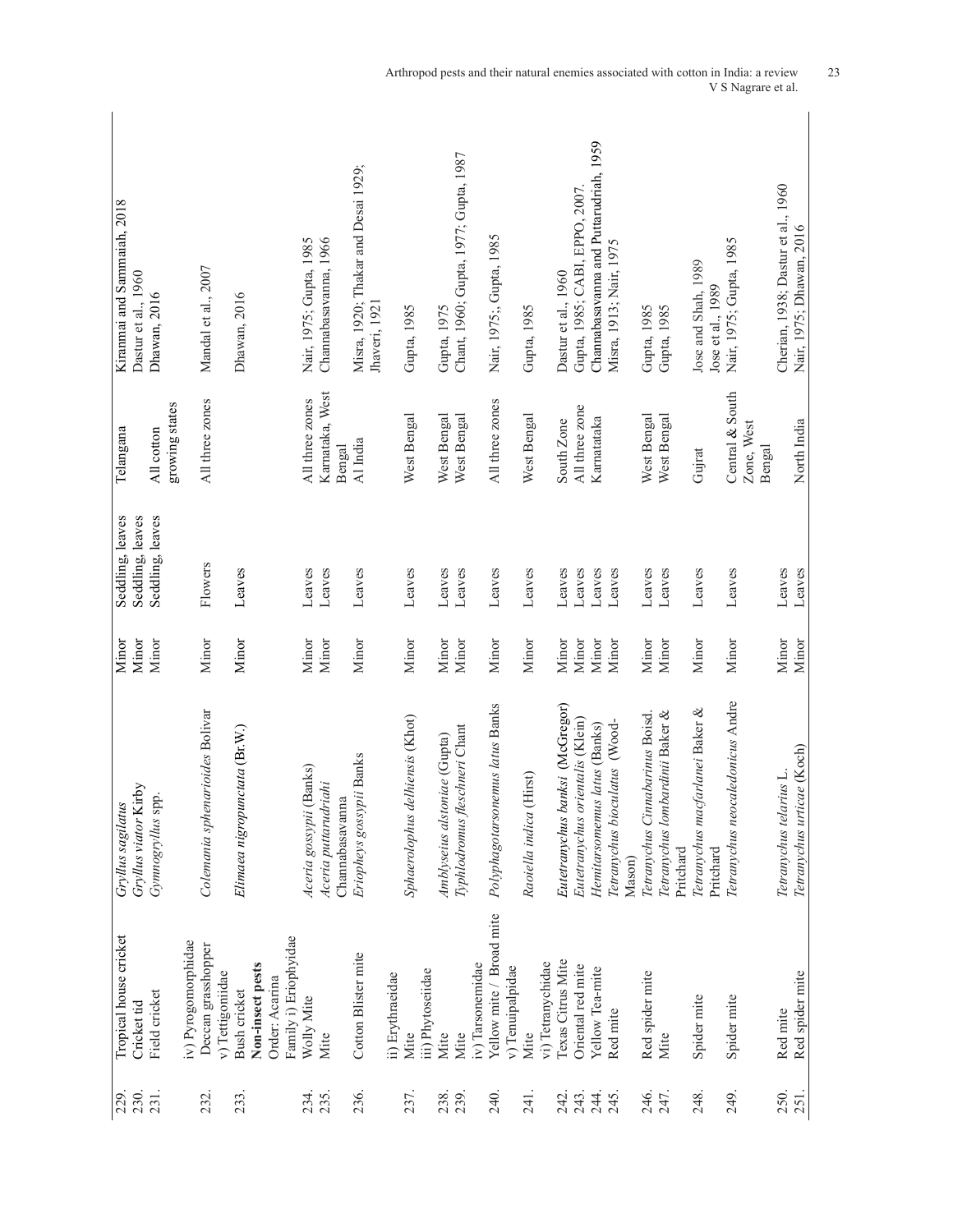| Three striped lady beetle<br>Zigzag spotted lady bird<br>Family i) Coccinellidae<br>Order: Coleoptera<br>Lady bird beetle<br>Lady bird beetle<br>Lady bird beetle<br>Lady bird beetle<br>Lady bird beetle<br>Lady bird beetle<br>Lady bird beetle<br>Lady bird beetle<br>beetle<br>beetle<br>$\overline{10}$<br>$\equiv$<br>$\overline{5}$<br>$\overline{13}$ .<br>o.<br>$\overline{4}$<br>$\infty$<br>$\dot{\tilde{z}}$ |                               | Scientific name                                  | Host insects                                 | Geographical area                    | References                                                                   |
|--------------------------------------------------------------------------------------------------------------------------------------------------------------------------------------------------------------------------------------------------------------------------------------------------------------------------------------------------------------------------------------------------------------------------|-------------------------------|--------------------------------------------------|----------------------------------------------|--------------------------------------|------------------------------------------------------------------------------|
| $6 \nabla$<br>$-1$ $\alpha$<br>$\overline{5}$                                                                                                                                                                                                                                                                                                                                                                            |                               |                                                  |                                              |                                      |                                                                              |
|                                                                                                                                                                                                                                                                                                                                                                                                                          |                               |                                                  |                                              |                                      | Siva Kumar, 2017                                                             |
|                                                                                                                                                                                                                                                                                                                                                                                                                          |                               | Brumoides suturalis (F.)                         | Generalist predator                          | Tamil Nadu                           |                                                                              |
|                                                                                                                                                                                                                                                                                                                                                                                                                          |                               | Brunus sp.                                       | Whitefly B. tabaci                           |                                      | Husain and Trehan, 1933                                                      |
|                                                                                                                                                                                                                                                                                                                                                                                                                          |                               | sexmaculata (F.)<br>Cheilomenes                  | Generalist predator                          | Panjab, Tamil Nadu<br>Andra Pradesh, | Nagrare et al., 2011; Aggarwal and Neetan,<br>2014; Routray et al., 2016     |
|                                                                                                                                                                                                                                                                                                                                                                                                                          | Seven spotted ladybird beetle | Coccinella septumpunctata L.                     | Generalist predator                          | Uttar Pradesh                        | Omkar and Pervez, 2002                                                       |
|                                                                                                                                                                                                                                                                                                                                                                                                                          | Transverse ladybird or        | Coccinella transversalis F.                      | Generalist predator                          | Tripura, West Bengal,                | Saha and Mitra, 2016; Siva Kumar, 2017                                       |
|                                                                                                                                                                                                                                                                                                                                                                                                                          | transverse lady beetle        |                                                  |                                              | Tamil Nadu                           |                                                                              |
|                                                                                                                                                                                                                                                                                                                                                                                                                          |                               | Coccinella undecimpunctata L.                    | Generalist predator                          |                                      | Khan, 1940                                                                   |
|                                                                                                                                                                                                                                                                                                                                                                                                                          |                               | Coelophora bisselata Mulsant                     | A. gossypii                                  |                                      | Dastur et al., 1960                                                          |
|                                                                                                                                                                                                                                                                                                                                                                                                                          | The Australian lady bird      | Cryptolaemus montrouzieri Mulsant                | Generalist predator                          | Gujarat, North India                 | Nagrare et al., 2011; Dumaniya et al., 2015;<br>Fand et al., 2010            |
|                                                                                                                                                                                                                                                                                                                                                                                                                          |                               |                                                  |                                              |                                      |                                                                              |
|                                                                                                                                                                                                                                                                                                                                                                                                                          |                               | Harmonia sp                                      | P. solenopsis                                | South Zone                           | Bharathi and Muthukrishnan, 2017                                             |
|                                                                                                                                                                                                                                                                                                                                                                                                                          |                               | variegata Goeze<br>Hippodamia                    | P. solenopsis                                | Haryana                              | Kedar et al., 2011                                                           |
|                                                                                                                                                                                                                                                                                                                                                                                                                          |                               | Hyperaspis maindroni Sicard                      | P. solenopsis                                | South Zone                           | Nair, 1975; Fand et al., 2010b, Sankar et al.,<br>2011                       |
|                                                                                                                                                                                                                                                                                                                                                                                                                          |                               | Micraspis discolor (F.)                          | Generalist predator                          | Uttar Pradesh, Tamil<br>Nadu         | Omkar and Pervez, 2001; Siva Kumar, 2017                                     |
|                                                                                                                                                                                                                                                                                                                                                                                                                          |                               | Nephus regularis (Sicard)                        | Generalist predator                          | North India, Madhya<br>Pradesh       | Nagrare et al., 2014; Fand et al., 2010; Rawat<br>and Modi, 1969             |
| Lady bird beetle<br>₫.                                                                                                                                                                                                                                                                                                                                                                                                   |                               | Pullus quadrilum (Motschulsky)                   | A.gossypii                                   |                                      | Dastur et al., 1960                                                          |
| Lady bird beetle<br>15.                                                                                                                                                                                                                                                                                                                                                                                                  |                               | Pullus guimeti Mulsant                           | A.gossypii                                   |                                      | Dastur et al., 1960                                                          |
| Lady bird beetle<br>16.                                                                                                                                                                                                                                                                                                                                                                                                  |                               | Pullus xeramphelinus Mulsant                     | A.gossypii                                   |                                      | Dastur et al., 1960                                                          |
| Vedalia beetle<br>17.                                                                                                                                                                                                                                                                                                                                                                                                    |                               | Rodolia cardinalis (Mulsant)                     | Generalist predator                          | <b>Tamil Nadu</b>                    | Siva Kumar, 2017                                                             |
| Lady bird beetle<br>18.                                                                                                                                                                                                                                                                                                                                                                                                  |                               | Rodolia fumida Mulsant                           | Generalist predator                          | North India, Tamil<br>Nadu           | Nagrare et al,. 2011; Siva Kumar, 2017                                       |
| Lady bird beetle<br>$\overline{19}$ .                                                                                                                                                                                                                                                                                                                                                                                    |                               | Scymnus coccivora Ayyar                          | Generalist predator                          | North India                          | Fand et al., 2010                                                            |
| Lady bird beetle<br>20.                                                                                                                                                                                                                                                                                                                                                                                                  |                               | Scymnus nublilis Mulsant                         | Phenacoccus corymbatus                       |                                      | Dastur et al., 1960                                                          |
| Lady bird beetle<br>$\frac{1}{2}$                                                                                                                                                                                                                                                                                                                                                                                        |                               | Scymnus sp                                       | A.gossypii                                   |                                      | Dastur et al., 1960                                                          |
| Lady bird beetle                                                                                                                                                                                                                                                                                                                                                                                                         |                               | Serangium parcesetosum Sicard                    | Whitefly                                     | Punjab                               | Natrajan, 1990; Sangha et al., 2018                                          |
| ii) Staphylinidae                                                                                                                                                                                                                                                                                                                                                                                                        |                               |                                                  |                                              |                                      |                                                                              |
| Order: Neuroptera<br>Rove beetle<br>23.                                                                                                                                                                                                                                                                                                                                                                                  |                               | Paederus fuscipes (Curtis)                       | B. tabaci                                    | South Zone                           | Natrajan, 1990                                                               |
| i) Crysopidae                                                                                                                                                                                                                                                                                                                                                                                                            |                               |                                                  |                                              |                                      |                                                                              |
| Lace wings<br>$\overline{24}$                                                                                                                                                                                                                                                                                                                                                                                            |                               | Chrysoperla zastrowi arabica<br>(Esben-Peterson) | Generalist predator of<br>soft bodied insets | All three zones                      | Chakraborty and Korat, 2009; Gautam et al.,<br>2009; Venkatesan et al., 2008 |
|                                                                                                                                                                                                                                                                                                                                                                                                                          |                               | Synonym Chrysoperla carnea                       |                                              |                                      |                                                                              |
| Lace wings<br>25.                                                                                                                                                                                                                                                                                                                                                                                                        |                               | Chrysoperla cymbal Banks                         | A. biguttula biguttula                       |                                      | Nasir, 1947                                                                  |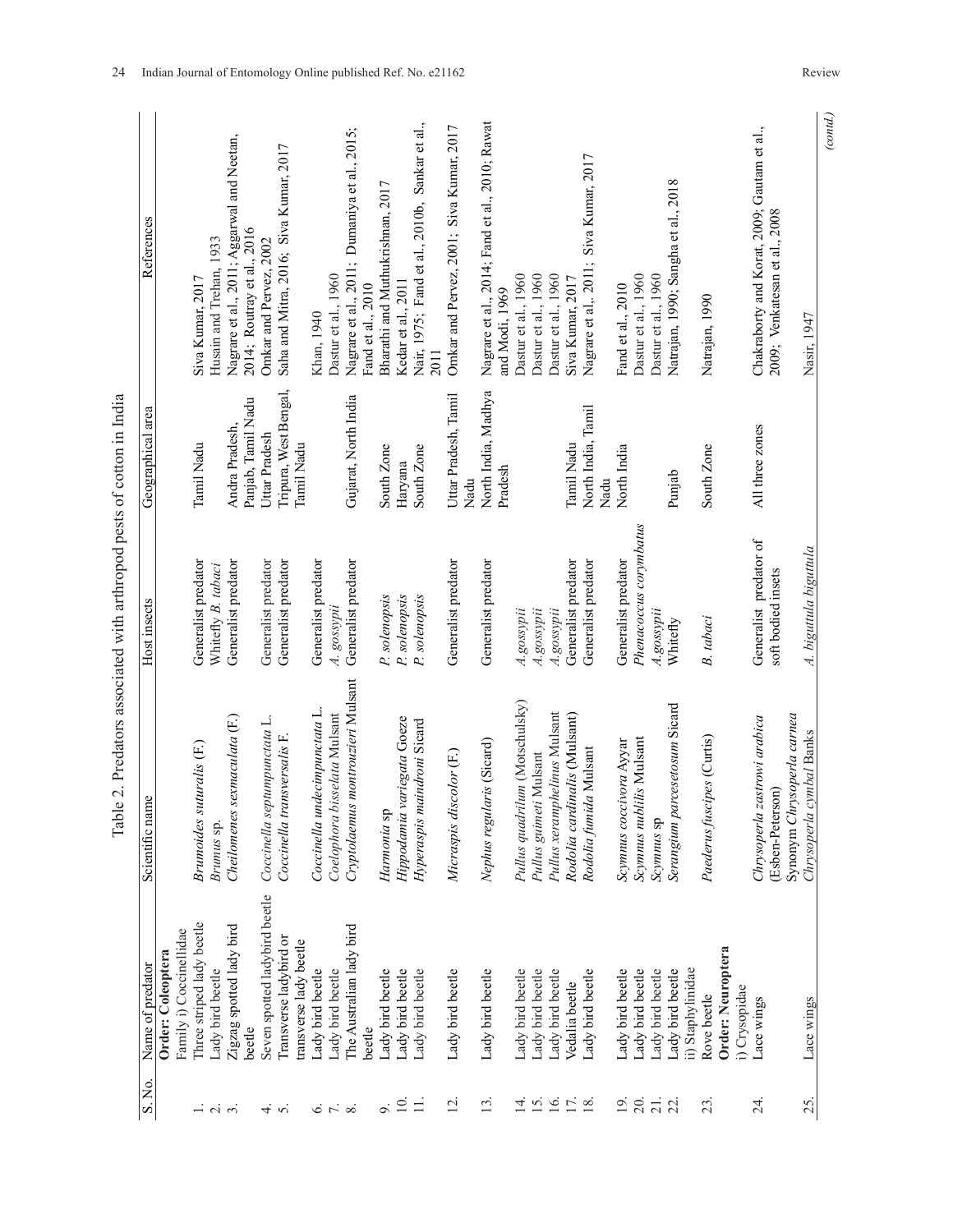| Husain and Treha, 1933; Dastur et al., 1960<br>Mohapatra, 2004, Shinde et al., 2017<br>Dastur et al., 1960; Nair, 1975<br>Khan 1940; Mitra et al., 2015<br>Varshney and Ballal, 2017<br>Nagpal, 1948; Nair, 1975<br>Misra, 1921; Nair, 1975<br>Joshi and Yadav, 1990<br>Nagrare et al., 2014<br>Sangha et al., 2018<br>Dastur et al., 1960<br>Dastur et al., 1960<br>Dastur et al., 1960<br>Dastur et al., 1960<br>Dastur et al., 1960<br>Siva Kumar, 2017<br>Siva Kumar, 2017<br>Ballal et al., 2018<br>Mohapatra, 2004<br>Nimbalkar, 2007<br>Nimbalkar, 2007<br>Sahayaraj, 2004<br>Dhawan, 2016<br>Dhawan, 2016<br>Khan, 1940<br>Khan, 1940<br>Nasir, 1947<br>Nasir, 1947<br>Nair, 1975<br>Odisha, Maharashtra<br>Odisha, North India<br>All three zones<br>Central India<br>Tamil Nadu<br>North India<br>Tamil Nadu<br>North India<br>Karnataka<br>Gujarat<br>Punjab<br>Aphids, thrips, whiteflies,<br>O. laetus, O. hyalipennis<br>B. tacbaci, A. gossypii<br>A. gossypii, F. virgata<br>A. biguttula biguttula<br>4. biguttula biguttula<br>T. tabaci, S. orsalis<br>Generalist predator<br>Cutworms & grubs<br>Generalist predator<br>P. corymbatus<br>P. gossypiella<br>A. gossypii<br>A. gossypii<br>Mealybugs<br>A. gossypii<br>P. maxima<br>A.gossypii<br>B. tabaci<br>B. tabaci<br>Whitefly<br>Whitefly<br>Aphids<br>Aphids<br>Aphid<br>Aphid<br>Aphid<br>Aphid<br>Aphid<br>mites<br>Eupeodes confrater (Wiedemann)<br>Leucopis luteicornis Mal. Egger<br>Mallada boninensis (Okarnoto)<br>Philodicus femoralis (Ricardo)<br>Eristalinus aequalis (Adams)<br>Geocoris ochropterus (Fieber)<br>Orius tantillus (Motschulsky)<br>Cacoxenus perspicax (Knab)<br>Mallada desjardinsi (Navas)<br>Eristalis quinquestriatus (F.)<br>Sphaerophoria javana Wied.<br>Syrphus baleatus (De Geer)<br>Leucopis nigricornis Egger<br>Geocoris erythrocephalus<br>Triphleps tantilus Motsch.<br>Tripheleps pectinophorae<br>Ischiodon scutellaris (F.)<br>Serville)<br>dica Felt<br>Syrphus serarius Wied.<br>Leucopis griseola Fall.<br>Chrysoperla afasciata<br>(Banks)<br>Chrysoperla fasciata<br>Paragus serratus F.<br>Geocoris biocolor<br>Hemerobius sp.<br>Crysoperla sp.<br>Mallada astur<br>Diadiplosis in<br>(Lepeletier &<br>Geocoris sp.<br>Orius spp.<br>ii) Cecidomyiidae<br>Big eyed bug<br>Robber fly<br>Midge fly | (contd.) |  |  |                        |                                           |
|----------------------------------------------------------------------------------------------------------------------------------------------------------------------------------------------------------------------------------------------------------------------------------------------------------------------------------------------------------------------------------------------------------------------------------------------------------------------------------------------------------------------------------------------------------------------------------------------------------------------------------------------------------------------------------------------------------------------------------------------------------------------------------------------------------------------------------------------------------------------------------------------------------------------------------------------------------------------------------------------------------------------------------------------------------------------------------------------------------------------------------------------------------------------------------------------------------------------------------------------------------------------------------------------------------------------------------------------------------------------------------------------------------------------------------------------------------------------------------------------------------------------------------------------------------------------------------------------------------------------------------------------------------------------------------------------------------------------------------------------------------------------------------------------------------------------------------------------------------------------------------------------------------------------------------------------------------------------------------------------------------------------------------------------------------------------------------------------------------------------------------------------------------------------------------------------------------------------------------------------------------------------------------------------------------------------------------|----------|--|--|------------------------|-------------------------------------------|
|                                                                                                                                                                                                                                                                                                                                                                                                                                                                                                                                                                                                                                                                                                                                                                                                                                                                                                                                                                                                                                                                                                                                                                                                                                                                                                                                                                                                                                                                                                                                                                                                                                                                                                                                                                                                                                                                                                                                                                                                                                                                                                                                                                                                                                                                                                                                  |          |  |  | Big eyed bug           | 54.                                       |
|                                                                                                                                                                                                                                                                                                                                                                                                                                                                                                                                                                                                                                                                                                                                                                                                                                                                                                                                                                                                                                                                                                                                                                                                                                                                                                                                                                                                                                                                                                                                                                                                                                                                                                                                                                                                                                                                                                                                                                                                                                                                                                                                                                                                                                                                                                                                  |          |  |  |                        |                                           |
|                                                                                                                                                                                                                                                                                                                                                                                                                                                                                                                                                                                                                                                                                                                                                                                                                                                                                                                                                                                                                                                                                                                                                                                                                                                                                                                                                                                                                                                                                                                                                                                                                                                                                                                                                                                                                                                                                                                                                                                                                                                                                                                                                                                                                                                                                                                                  |          |  |  | Big eyed bug           |                                           |
|                                                                                                                                                                                                                                                                                                                                                                                                                                                                                                                                                                                                                                                                                                                                                                                                                                                                                                                                                                                                                                                                                                                                                                                                                                                                                                                                                                                                                                                                                                                                                                                                                                                                                                                                                                                                                                                                                                                                                                                                                                                                                                                                                                                                                                                                                                                                  |          |  |  | Big eyed bug           | $\frac{5}{2}$                             |
|                                                                                                                                                                                                                                                                                                                                                                                                                                                                                                                                                                                                                                                                                                                                                                                                                                                                                                                                                                                                                                                                                                                                                                                                                                                                                                                                                                                                                                                                                                                                                                                                                                                                                                                                                                                                                                                                                                                                                                                                                                                                                                                                                                                                                                                                                                                                  |          |  |  | ii) Geocoridae         |                                           |
|                                                                                                                                                                                                                                                                                                                                                                                                                                                                                                                                                                                                                                                                                                                                                                                                                                                                                                                                                                                                                                                                                                                                                                                                                                                                                                                                                                                                                                                                                                                                                                                                                                                                                                                                                                                                                                                                                                                                                                                                                                                                                                                                                                                                                                                                                                                                  |          |  |  | Anthocorid bug         | 50.                                       |
|                                                                                                                                                                                                                                                                                                                                                                                                                                                                                                                                                                                                                                                                                                                                                                                                                                                                                                                                                                                                                                                                                                                                                                                                                                                                                                                                                                                                                                                                                                                                                                                                                                                                                                                                                                                                                                                                                                                                                                                                                                                                                                                                                                                                                                                                                                                                  |          |  |  | Anthocorid bug         | 49.                                       |
|                                                                                                                                                                                                                                                                                                                                                                                                                                                                                                                                                                                                                                                                                                                                                                                                                                                                                                                                                                                                                                                                                                                                                                                                                                                                                                                                                                                                                                                                                                                                                                                                                                                                                                                                                                                                                                                                                                                                                                                                                                                                                                                                                                                                                                                                                                                                  |          |  |  | Pirate bug             | 47.                                       |
|                                                                                                                                                                                                                                                                                                                                                                                                                                                                                                                                                                                                                                                                                                                                                                                                                                                                                                                                                                                                                                                                                                                                                                                                                                                                                                                                                                                                                                                                                                                                                                                                                                                                                                                                                                                                                                                                                                                                                                                                                                                                                                                                                                                                                                                                                                                                  |          |  |  | Pirates bug            |                                           |
|                                                                                                                                                                                                                                                                                                                                                                                                                                                                                                                                                                                                                                                                                                                                                                                                                                                                                                                                                                                                                                                                                                                                                                                                                                                                                                                                                                                                                                                                                                                                                                                                                                                                                                                                                                                                                                                                                                                                                                                                                                                                                                                                                                                                                                                                                                                                  |          |  |  | Family i) Anthocoridae |                                           |
|                                                                                                                                                                                                                                                                                                                                                                                                                                                                                                                                                                                                                                                                                                                                                                                                                                                                                                                                                                                                                                                                                                                                                                                                                                                                                                                                                                                                                                                                                                                                                                                                                                                                                                                                                                                                                                                                                                                                                                                                                                                                                                                                                                                                                                                                                                                                  |          |  |  | Order: Hemiptera       |                                           |
|                                                                                                                                                                                                                                                                                                                                                                                                                                                                                                                                                                                                                                                                                                                                                                                                                                                                                                                                                                                                                                                                                                                                                                                                                                                                                                                                                                                                                                                                                                                                                                                                                                                                                                                                                                                                                                                                                                                                                                                                                                                                                                                                                                                                                                                                                                                                  |          |  |  | Hover fly              |                                           |
|                                                                                                                                                                                                                                                                                                                                                                                                                                                                                                                                                                                                                                                                                                                                                                                                                                                                                                                                                                                                                                                                                                                                                                                                                                                                                                                                                                                                                                                                                                                                                                                                                                                                                                                                                                                                                                                                                                                                                                                                                                                                                                                                                                                                                                                                                                                                  |          |  |  | Hover fly              |                                           |
|                                                                                                                                                                                                                                                                                                                                                                                                                                                                                                                                                                                                                                                                                                                                                                                                                                                                                                                                                                                                                                                                                                                                                                                                                                                                                                                                                                                                                                                                                                                                                                                                                                                                                                                                                                                                                                                                                                                                                                                                                                                                                                                                                                                                                                                                                                                                  |          |  |  | Hover fly              |                                           |
|                                                                                                                                                                                                                                                                                                                                                                                                                                                                                                                                                                                                                                                                                                                                                                                                                                                                                                                                                                                                                                                                                                                                                                                                                                                                                                                                                                                                                                                                                                                                                                                                                                                                                                                                                                                                                                                                                                                                                                                                                                                                                                                                                                                                                                                                                                                                  |          |  |  | Hover fly              |                                           |
|                                                                                                                                                                                                                                                                                                                                                                                                                                                                                                                                                                                                                                                                                                                                                                                                                                                                                                                                                                                                                                                                                                                                                                                                                                                                                                                                                                                                                                                                                                                                                                                                                                                                                                                                                                                                                                                                                                                                                                                                                                                                                                                                                                                                                                                                                                                                  |          |  |  | Hover fly              | $\frac{1}{4}$ $\frac{1}{4}$ $\frac{1}{4}$ |
|                                                                                                                                                                                                                                                                                                                                                                                                                                                                                                                                                                                                                                                                                                                                                                                                                                                                                                                                                                                                                                                                                                                                                                                                                                                                                                                                                                                                                                                                                                                                                                                                                                                                                                                                                                                                                                                                                                                                                                                                                                                                                                                                                                                                                                                                                                                                  |          |  |  | Hover fly              |                                           |
|                                                                                                                                                                                                                                                                                                                                                                                                                                                                                                                                                                                                                                                                                                                                                                                                                                                                                                                                                                                                                                                                                                                                                                                                                                                                                                                                                                                                                                                                                                                                                                                                                                                                                                                                                                                                                                                                                                                                                                                                                                                                                                                                                                                                                                                                                                                                  |          |  |  | Hover fly              |                                           |
|                                                                                                                                                                                                                                                                                                                                                                                                                                                                                                                                                                                                                                                                                                                                                                                                                                                                                                                                                                                                                                                                                                                                                                                                                                                                                                                                                                                                                                                                                                                                                                                                                                                                                                                                                                                                                                                                                                                                                                                                                                                                                                                                                                                                                                                                                                                                  |          |  |  | Hover fly              | $\frac{39}{40}$ .                         |
|                                                                                                                                                                                                                                                                                                                                                                                                                                                                                                                                                                                                                                                                                                                                                                                                                                                                                                                                                                                                                                                                                                                                                                                                                                                                                                                                                                                                                                                                                                                                                                                                                                                                                                                                                                                                                                                                                                                                                                                                                                                                                                                                                                                                                                                                                                                                  |          |  |  | v) Syrphidae           |                                           |
|                                                                                                                                                                                                                                                                                                                                                                                                                                                                                                                                                                                                                                                                                                                                                                                                                                                                                                                                                                                                                                                                                                                                                                                                                                                                                                                                                                                                                                                                                                                                                                                                                                                                                                                                                                                                                                                                                                                                                                                                                                                                                                                                                                                                                                                                                                                                  |          |  |  | Drosophilid predator   |                                           |
|                                                                                                                                                                                                                                                                                                                                                                                                                                                                                                                                                                                                                                                                                                                                                                                                                                                                                                                                                                                                                                                                                                                                                                                                                                                                                                                                                                                                                                                                                                                                                                                                                                                                                                                                                                                                                                                                                                                                                                                                                                                                                                                                                                                                                                                                                                                                  |          |  |  | iv) Drosophilidae      |                                           |
|                                                                                                                                                                                                                                                                                                                                                                                                                                                                                                                                                                                                                                                                                                                                                                                                                                                                                                                                                                                                                                                                                                                                                                                                                                                                                                                                                                                                                                                                                                                                                                                                                                                                                                                                                                                                                                                                                                                                                                                                                                                                                                                                                                                                                                                                                                                                  |          |  |  | Aphid fly              |                                           |
|                                                                                                                                                                                                                                                                                                                                                                                                                                                                                                                                                                                                                                                                                                                                                                                                                                                                                                                                                                                                                                                                                                                                                                                                                                                                                                                                                                                                                                                                                                                                                                                                                                                                                                                                                                                                                                                                                                                                                                                                                                                                                                                                                                                                                                                                                                                                  |          |  |  | Aphid fly              | $38 - 5$                                  |
|                                                                                                                                                                                                                                                                                                                                                                                                                                                                                                                                                                                                                                                                                                                                                                                                                                                                                                                                                                                                                                                                                                                                                                                                                                                                                                                                                                                                                                                                                                                                                                                                                                                                                                                                                                                                                                                                                                                                                                                                                                                                                                                                                                                                                                                                                                                                  |          |  |  | Aphid fly              |                                           |
|                                                                                                                                                                                                                                                                                                                                                                                                                                                                                                                                                                                                                                                                                                                                                                                                                                                                                                                                                                                                                                                                                                                                                                                                                                                                                                                                                                                                                                                                                                                                                                                                                                                                                                                                                                                                                                                                                                                                                                                                                                                                                                                                                                                                                                                                                                                                  |          |  |  | iii) Chamaemyiidae     | 34.                                       |
|                                                                                                                                                                                                                                                                                                                                                                                                                                                                                                                                                                                                                                                                                                                                                                                                                                                                                                                                                                                                                                                                                                                                                                                                                                                                                                                                                                                                                                                                                                                                                                                                                                                                                                                                                                                                                                                                                                                                                                                                                                                                                                                                                                                                                                                                                                                                  |          |  |  |                        |                                           |
|                                                                                                                                                                                                                                                                                                                                                                                                                                                                                                                                                                                                                                                                                                                                                                                                                                                                                                                                                                                                                                                                                                                                                                                                                                                                                                                                                                                                                                                                                                                                                                                                                                                                                                                                                                                                                                                                                                                                                                                                                                                                                                                                                                                                                                                                                                                                  |          |  |  |                        |                                           |
|                                                                                                                                                                                                                                                                                                                                                                                                                                                                                                                                                                                                                                                                                                                                                                                                                                                                                                                                                                                                                                                                                                                                                                                                                                                                                                                                                                                                                                                                                                                                                                                                                                                                                                                                                                                                                                                                                                                                                                                                                                                                                                                                                                                                                                                                                                                                  |          |  |  | Family i) Asilidae     |                                           |
|                                                                                                                                                                                                                                                                                                                                                                                                                                                                                                                                                                                                                                                                                                                                                                                                                                                                                                                                                                                                                                                                                                                                                                                                                                                                                                                                                                                                                                                                                                                                                                                                                                                                                                                                                                                                                                                                                                                                                                                                                                                                                                                                                                                                                                                                                                                                  |          |  |  | Order: Diptera         |                                           |
|                                                                                                                                                                                                                                                                                                                                                                                                                                                                                                                                                                                                                                                                                                                                                                                                                                                                                                                                                                                                                                                                                                                                                                                                                                                                                                                                                                                                                                                                                                                                                                                                                                                                                                                                                                                                                                                                                                                                                                                                                                                                                                                                                                                                                                                                                                                                  |          |  |  | Brown lace wing        |                                           |
|                                                                                                                                                                                                                                                                                                                                                                                                                                                                                                                                                                                                                                                                                                                                                                                                                                                                                                                                                                                                                                                                                                                                                                                                                                                                                                                                                                                                                                                                                                                                                                                                                                                                                                                                                                                                                                                                                                                                                                                                                                                                                                                                                                                                                                                                                                                                  |          |  |  | ii) Hemerobidae        |                                           |
|                                                                                                                                                                                                                                                                                                                                                                                                                                                                                                                                                                                                                                                                                                                                                                                                                                                                                                                                                                                                                                                                                                                                                                                                                                                                                                                                                                                                                                                                                                                                                                                                                                                                                                                                                                                                                                                                                                                                                                                                                                                                                                                                                                                                                                                                                                                                  |          |  |  | Mallada                |                                           |
|                                                                                                                                                                                                                                                                                                                                                                                                                                                                                                                                                                                                                                                                                                                                                                                                                                                                                                                                                                                                                                                                                                                                                                                                                                                                                                                                                                                                                                                                                                                                                                                                                                                                                                                                                                                                                                                                                                                                                                                                                                                                                                                                                                                                                                                                                                                                  |          |  |  | Mallada                | $\frac{30}{31}$ .                         |
|                                                                                                                                                                                                                                                                                                                                                                                                                                                                                                                                                                                                                                                                                                                                                                                                                                                                                                                                                                                                                                                                                                                                                                                                                                                                                                                                                                                                                                                                                                                                                                                                                                                                                                                                                                                                                                                                                                                                                                                                                                                                                                                                                                                                                                                                                                                                  |          |  |  | Mallada                |                                           |
|                                                                                                                                                                                                                                                                                                                                                                                                                                                                                                                                                                                                                                                                                                                                                                                                                                                                                                                                                                                                                                                                                                                                                                                                                                                                                                                                                                                                                                                                                                                                                                                                                                                                                                                                                                                                                                                                                                                                                                                                                                                                                                                                                                                                                                                                                                                                  |          |  |  | Lace wings             |                                           |
|                                                                                                                                                                                                                                                                                                                                                                                                                                                                                                                                                                                                                                                                                                                                                                                                                                                                                                                                                                                                                                                                                                                                                                                                                                                                                                                                                                                                                                                                                                                                                                                                                                                                                                                                                                                                                                                                                                                                                                                                                                                                                                                                                                                                                                                                                                                                  |          |  |  | Lace wings             | 27.<br>28.                                |
|                                                                                                                                                                                                                                                                                                                                                                                                                                                                                                                                                                                                                                                                                                                                                                                                                                                                                                                                                                                                                                                                                                                                                                                                                                                                                                                                                                                                                                                                                                                                                                                                                                                                                                                                                                                                                                                                                                                                                                                                                                                                                                                                                                                                                                                                                                                                  |          |  |  | Lace wings             | 26.                                       |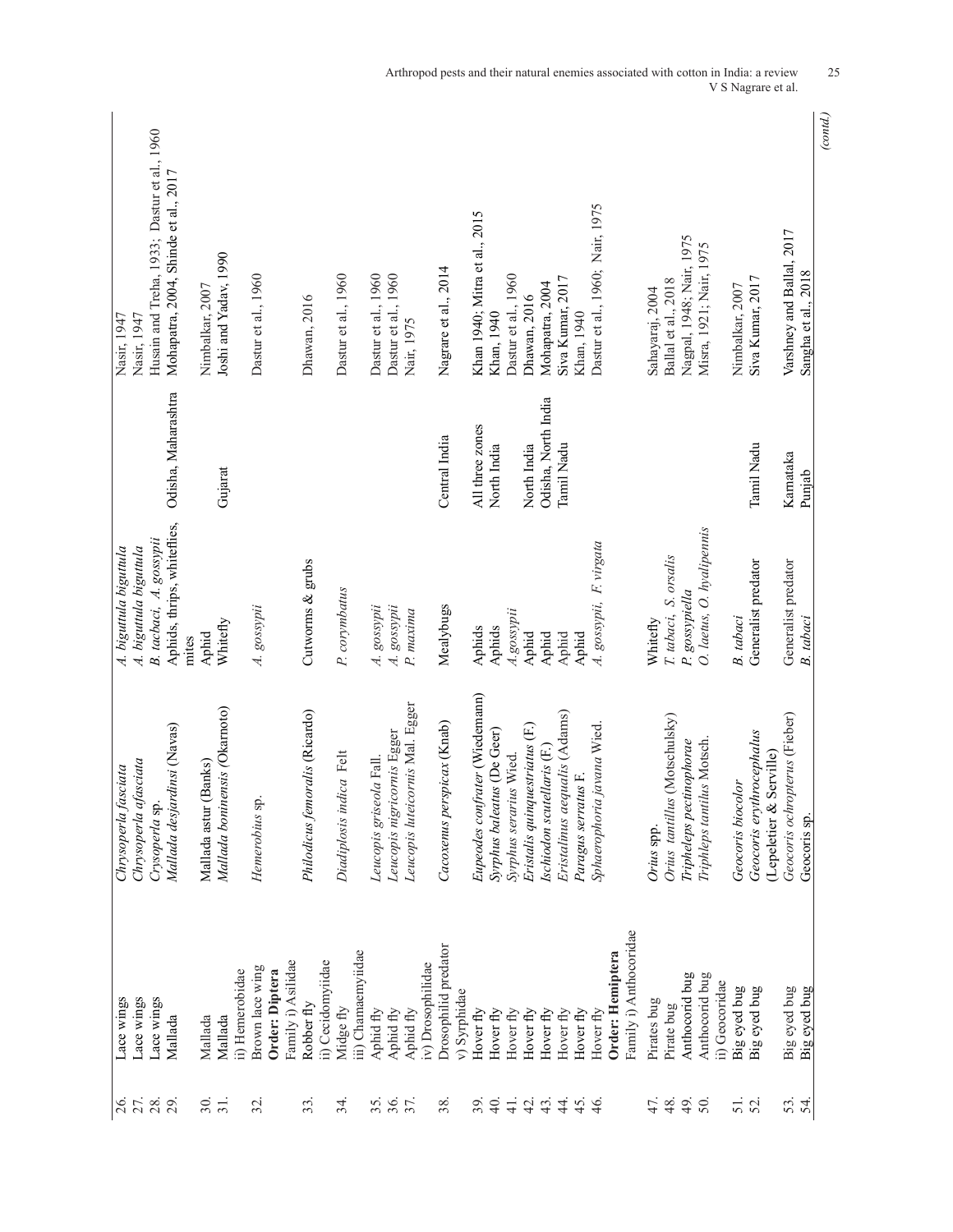|                             | iii) Miridae          |                                 |                        |                       |                                                   |
|-----------------------------|-----------------------|---------------------------------|------------------------|-----------------------|---------------------------------------------------|
| 55.                         | Mirid bug             | Deraecoris indianus             | B. tabaci              | Tamil Nadu            | Natrajan, 1990                                    |
|                             | Mirid bug             | Zanchius breviceps (Wagner)     | B. tabaci              | Punjab                | Sangha et al., 2018                               |
|                             | iv) Pentatomidae      |                                 |                        |                       |                                                   |
| 57.                         | Pentatomid bug        | Eocanthecona furcellata (Wolff) | Generalist predator    | Odisha, Central India | Nair, 1975; Mohapatra, 2004; Vennila et al., 2007 |
|                             | v) Pyrrhocoridae      |                                 |                        |                       |                                                   |
| 58.                         | Red bug               | Antilochus coqueberti F.        | Dysdercus spp.         | South Zone            | Dastur et al., 1960                               |
|                             | vi) Reduviidae        |                                 |                        |                       |                                                   |
| 59.                         | Reduviid bug          | Ectomocoris tibialis Distant    | D. cingulatus,         | Tamil Nadu            | Subramanian and Kitherian, 2012                   |
| 60.                         | Reduviid bug          | Harpactor costalis Stal.        | D. cingulatus,         |                       | Nair, 1975                                        |
| $\overline{6}$              | Reduviid bug          | Rhynocoris fuscipes F.          | Generalist predator    | Tamil Nadu            | Subramanian and Kitherian, 2012                   |
| $\mathcal{O}$               | Reduviid bug          | Rhynocoris kumarii (Ambrose &   | Generalist predator    | Tamil Nadu            | Subramanian and Kitherian, 2012                   |
|                             |                       | Livingston)                     |                        |                       |                                                   |
| 63.                         | Reduviid bug          | Rhynocoris longifrons Stal      | Generalist predator    | Tamil Nadu            | Subramanian and Kitherian, 2012                   |
| Z.                          | Reduviid bug          | Rhynocoris marginatus (F.)      | General predator       | Tamil Nadu            | Sahayaraj et al., 2016                            |
| 65.                         | Assassin bug          | Triphleps tantilus Mots.        | Aphid, eggs & larva of | Punjab                | Khan, 1940                                        |
|                             |                       |                                 | pink bollworm          |                       |                                                   |
| 66.                         | Assassin bug          | Zelus spp.                      | Generalist predator    | Punjab                | Dhawan, 2016                                      |
|                             | Order: Lepidoptera    |                                 |                        |                       |                                                   |
|                             | Family i) Lycaenidae  |                                 |                        |                       |                                                   |
| 67.                         | Apefly                | Spalgis epius (Westwood)        | Mealybugs              | Karnataka             | Nair, 1975; Dhara Jothi, 2009                     |
|                             | ii) Noctuidae         |                                 |                        |                       |                                                   |
| 68.                         | Caterpillar           | Eublemma quadrilineata          | P. corymbatus          |                       | Nair, 1975                                        |
| 69                          | Caterpaillar          | Eublemma scitula Ramb.          | S. nigra, P. maxima    |                       | Dastur et al., 1960; Nair, 1975                   |
|                             | Order: Mantodea       |                                 |                        |                       |                                                   |
|                             | Family i) Mantidea    |                                 |                        |                       |                                                   |
|                             |                       |                                 |                        |                       |                                                   |
|                             | Indian flower mantis  | Creobrator pictipennis          | Generalist predator    | Punjab                | Dhawan, 2016                                      |
| $\frac{1}{2}$ $\frac{1}{2}$ | European mantid       | Mantis religiosa (L.)           | Generalist predator    | Punjab                | Dhawan, 2016                                      |
|                             | Mantid                | Mantis sp.                      |                        | Maharashtra           | Shinde et al., 2017                               |
|                             | Order: Hymenoptera    |                                 |                        |                       |                                                   |
|                             | Family i) Aphelinidae |                                 |                        |                       |                                                   |
| 73.                         | Tiny parasitic wasp   | Eretmocerus spp.                | Whitefly               | Punjab                | Dhawan, 2016                                      |
|                             | ii) Formicidae        |                                 |                        |                       |                                                   |
|                             | Common black ant      | Camponotus compressus (F.)      | Jassid                 | Punjab                | Dhawan, 2016                                      |
| 75.6                        | Common black ant      | Camponotus sericeus (F.)        | Jassid                 | Punjab                | Dhawan, 2016                                      |
|                             | Carpenter ants        | Componotus sp.                  | A. biguttula biguttula |                       | Nagpal, 1948                                      |
|                             | iii) Scoliidae        |                                 |                        |                       |                                                   |
| 77.                         | Wasp                  | Scolia spp.                     | Scarabaeid larvae      | Punjab                | Dhawan, 2016                                      |
|                             | iv) Sphecidae         |                                 |                        |                       |                                                   |
| 78.                         | Wasp                  | Cerceris instabilis (Smith)     | Generalist predator    | Punjab                | Dhawan, 2016                                      |
|                             | Wasp                  | Chalybion bengalense (Dahlborn) | Generalist predator    | Punjab                | Dhawan, 2016                                      |
| 80.                         | Wasp                  | Chlorion lobatum (F.)           | Generalist predator    | Punjab                | Dhawan, 2016                                      |
|                             |                       |                                 |                        |                       | (contd.)                                          |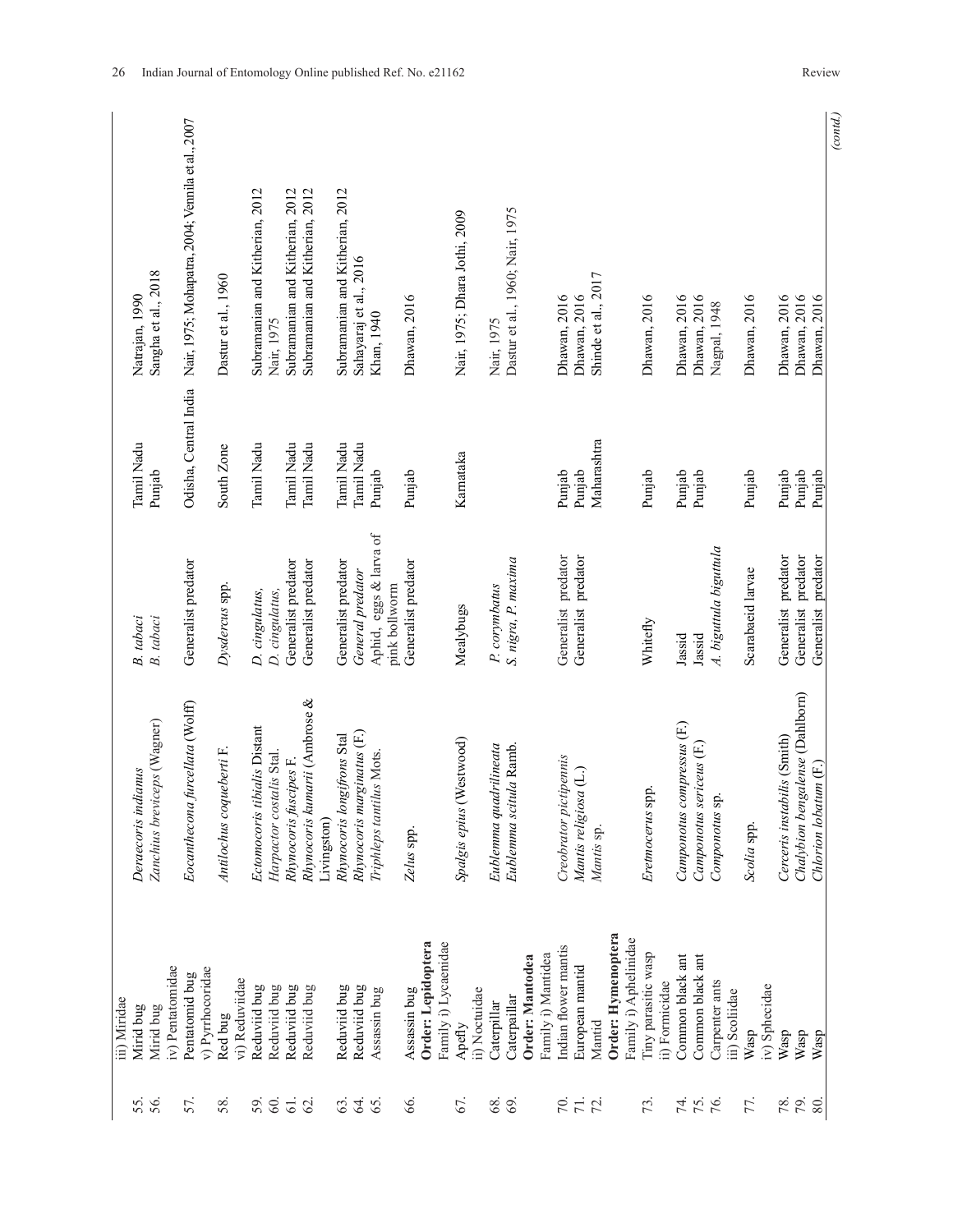| Family i) Libellulidae<br>Family i) Araneidae<br>Orb weaver spider<br>Order: Odonata<br>Order: Araneae<br>Yellow wasp<br>v) Vespidiae<br>Dragon fly<br>Dragon fly<br>Dragon fly<br>Dragon fly<br>Red wasp<br>Wasp<br>Wasp<br>Wasp<br>$\ensuremath{\mathsf{W}\xspace}\xspace$ asp<br>Wasp<br>Wasp<br>84.<br>82.<br>83.<br>85.<br>$\overline{\infty}$ | Sceliphron coromendalicum<br>Larra nigriventris (Menon)<br>Eumenes petiolata F.<br>Sphex lobatus F. | Generalist predator<br>Earias spp          | Punjab<br>Punjab         | Dhawan, 2016<br>Dhawan, 2017<br>Nair, 1975               |          |
|-----------------------------------------------------------------------------------------------------------------------------------------------------------------------------------------------------------------------------------------------------------------------------------------------------------------------------------------------------|-----------------------------------------------------------------------------------------------------|--------------------------------------------|--------------------------|----------------------------------------------------------|----------|
|                                                                                                                                                                                                                                                                                                                                                     |                                                                                                     |                                            |                          |                                                          |          |
|                                                                                                                                                                                                                                                                                                                                                     |                                                                                                     |                                            |                          |                                                          |          |
|                                                                                                                                                                                                                                                                                                                                                     |                                                                                                     | Generalist predator                        |                          |                                                          |          |
|                                                                                                                                                                                                                                                                                                                                                     |                                                                                                     | <b>B.</b> achatinus                        |                          | Nair, 1975                                               |          |
|                                                                                                                                                                                                                                                                                                                                                     | Sphex subtruneatus (Dahlbom)                                                                        | Generalist predator                        | Punjab                   | Dhawan, 2016                                             |          |
| 86.                                                                                                                                                                                                                                                                                                                                                 |                                                                                                     |                                            |                          |                                                          |          |
|                                                                                                                                                                                                                                                                                                                                                     | Delta sp.                                                                                           | A. flava, H. armigera                      | Odisha                   | Mohapatra, 2004                                          |          |
| 88.                                                                                                                                                                                                                                                                                                                                                 | Polistes olivaceous (DeGeer)                                                                        | Generalist predator                        | All three zones          | Dhawan, 2016                                             |          |
|                                                                                                                                                                                                                                                                                                                                                     | Vespa orientalis (L.)                                                                               | Generalist predator                        | All three zones          | Dhawan, 2016                                             |          |
| 89.                                                                                                                                                                                                                                                                                                                                                 |                                                                                                     |                                            |                          |                                                          |          |
|                                                                                                                                                                                                                                                                                                                                                     |                                                                                                     |                                            |                          |                                                          |          |
| 90.<br>$\overline{5}$<br>93.<br>92.                                                                                                                                                                                                                                                                                                                 | Acisonia panorpoides                                                                                | Small insects                              |                          | Dhawan, 2016                                             |          |
|                                                                                                                                                                                                                                                                                                                                                     | Coenagrion puella (L.)                                                                              | Small insects                              |                          | Dhawan, 2016                                             |          |
|                                                                                                                                                                                                                                                                                                                                                     | Pantala flavescens (F.)                                                                             | Small insects                              |                          | Dhawan, 2016                                             |          |
|                                                                                                                                                                                                                                                                                                                                                     | Trithemis pallidinervis (Kirby)                                                                     | Small insects                              |                          | Dhawan, 2016                                             |          |
|                                                                                                                                                                                                                                                                                                                                                     |                                                                                                     |                                            |                          |                                                          |          |
|                                                                                                                                                                                                                                                                                                                                                     |                                                                                                     |                                            |                          |                                                          |          |
|                                                                                                                                                                                                                                                                                                                                                     | Araneus inustus (Koch)                                                                              | Generalist predator                        |                          | Dhawan, 2016                                             |          |
| Orb weaver spider<br>94.                                                                                                                                                                                                                                                                                                                            | Araneus inustus (Koch)                                                                              | Generalist predator                        | Tamil Nadu               | Siva Kumar and Xavier, 2017                              |          |
| Orb weaver spider<br>95.                                                                                                                                                                                                                                                                                                                            | Argeope sp.                                                                                         | Generalist predator                        | Odisha                   | Mohapatra, 2004                                          |          |
| Orb weaver spider<br>96.                                                                                                                                                                                                                                                                                                                            | Argiope anasuja (Thorell)                                                                           | Generalist predator                        | Tamil Nadu               | Jeyaparvathi et al., 2013                                |          |
| Orb weaver spider<br>97.                                                                                                                                                                                                                                                                                                                            | Argiope pulchella Jäger &                                                                           | Generalist predator                        | Tamil Nadu               | Rajeswaran et al., 2005                                  |          |
|                                                                                                                                                                                                                                                                                                                                                     | Praxaysombath                                                                                       |                                            |                          |                                                          |          |
| Orb weaver spider<br>98.                                                                                                                                                                                                                                                                                                                            | Cyrtophora cicastrosa (Simon)                                                                       | Generalist predator                        | Tamil Nadu               | Jeyaparvathi et al., 2013                                |          |
| Orb weaver spider<br>99.                                                                                                                                                                                                                                                                                                                            | Cyrtophora moluccensis<br>(Doleschall)                                                              | Generalist predator                        | Tamil Nadu               | Siva Kumar and Xavier, 2017                              |          |
| Orb weaver spider<br>100                                                                                                                                                                                                                                                                                                                            | Eriovixia excelsa (Simon)                                                                           | Generalist predator                        | Central India            | Nagrare et al., 2015                                     |          |
| Orb weaver spider<br>$101$ .                                                                                                                                                                                                                                                                                                                        | Gastracantha unquifera (Tikader)                                                                    | Generalist predator                        | Tamil Nadu               | Jeyaparvathi et al., 2013                                |          |
| Orb weaver spider<br>102                                                                                                                                                                                                                                                                                                                            | Neoscona lugubris (Doleschall)                                                                      | Generalist predator                        | Tamil Nadu               | Jeyaparvathi et al., 2013                                |          |
| Orb weaver spider<br>103                                                                                                                                                                                                                                                                                                                            | Neoscona theisi (Walckenaer)                                                                        | Generalist predator                        | Central India            | Nagrare et al., 2015                                     |          |
| ii) Clubionidae                                                                                                                                                                                                                                                                                                                                     |                                                                                                     |                                            |                          |                                                          |          |
| The sac spider<br>104.                                                                                                                                                                                                                                                                                                                              | Castianeira sp.                                                                                     | Generalist predator                        | Tamil Nadu               | Rajewaran et al., 2005                                   |          |
| The sac spider<br>105                                                                                                                                                                                                                                                                                                                               | Clubiona sp.                                                                                        | Generalist predator                        | Tamil Nadu               | Rajewaran et al., 2005                                   |          |
| iii) Dictynidae                                                                                                                                                                                                                                                                                                                                     |                                                                                                     |                                            |                          |                                                          |          |
| Web weaver spider<br>106.                                                                                                                                                                                                                                                                                                                           | Dictyna sp.                                                                                         | Generalist predator                        | Tamil Nadu               | Siva Kumar and Xavier, 2017                              |          |
| iv) Eutichuridae                                                                                                                                                                                                                                                                                                                                    |                                                                                                     |                                            |                          |                                                          |          |
| Yellow sac spiders<br>107.                                                                                                                                                                                                                                                                                                                          | Cheiracanthium inclusum (Hentz)                                                                     | Generalist predator                        | Tamil Nadu               | Siva Kumar and Xavier, 2017                              |          |
| v) Gnaphosidae                                                                                                                                                                                                                                                                                                                                      |                                                                                                     |                                            |                          |                                                          |          |
| Ground spider<br>108                                                                                                                                                                                                                                                                                                                                | naensis (Tikader)<br>Gnaphosa poor                                                                  | Generalist predator                        | Tamil Nadu               | Jeyaparvathi et al., 2013                                |          |
| vi) Lycosidae<br>109                                                                                                                                                                                                                                                                                                                                |                                                                                                     |                                            |                          |                                                          |          |
| Wolf spider<br>Wolf spider<br>$110$ .                                                                                                                                                                                                                                                                                                               | Hippasa olivacea (Thorell)<br>Hogna lenta (Sundevall)                                               | Generalist predator<br>Generalist predator | Tamil Nadu<br>Tamil Nadu | Siva Kumar and Xavier, 2017<br>Jeyaparvathi et al., 2013 |          |
|                                                                                                                                                                                                                                                                                                                                                     |                                                                                                     |                                            |                          |                                                          | (contd.) |

Arthropod pests and their natural enemies associated with cotton in India: a review 27 V S Nagrare et al.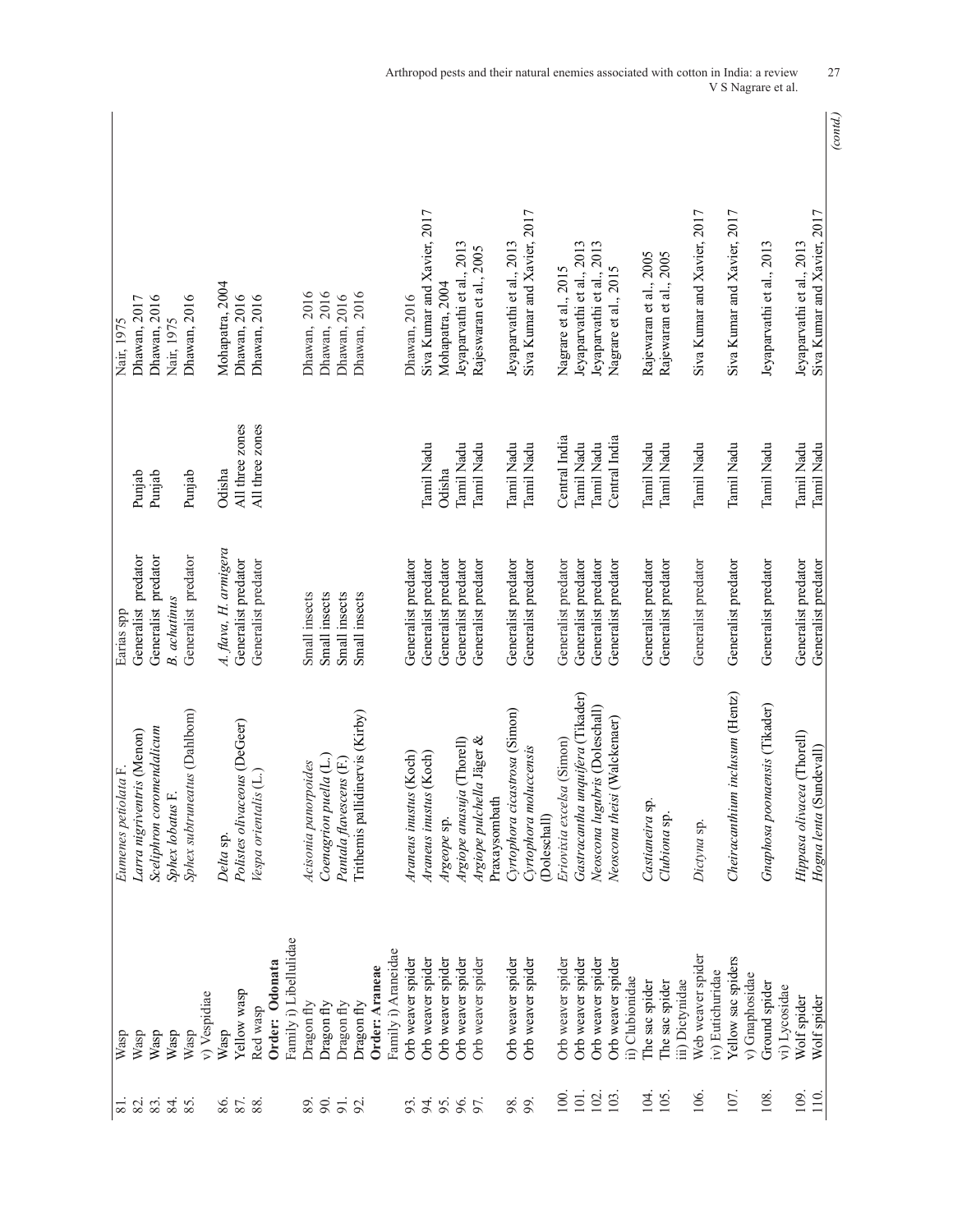| $\equiv$          | Wolf spider      | Hogna sp.                        | Generalist predator | Tamil Nadu         | Siva Kumar and Xavier, 2017               |
|-------------------|------------------|----------------------------------|---------------------|--------------------|-------------------------------------------|
| 112               | Wolf spider      | Lycosa pseudoannulata            | Generalist predator | Tamil Nadu         | Jeyaparvathi et al., 2013                 |
|                   |                  | (Boesenberg & Strand)            |                     |                    |                                           |
| 113.              | Wolf spider      | Rabidosa punctata                | Generalist predator | Telangana          | Kiranmai and Sammaiah, 2018               |
| $\overline{14}$   | Wolf spider      | Schicosa saltarix                | Generalist predator | Telangana          | Kiranmai and Sammaiah, 2018               |
|                   | vii) Oxyopidae   |                                  |                     |                    |                                           |
| 115               | Lynx spider      | Hamataliwa sp.                   | Generalist predator | Tamil Nadu         | Siva Kumar and Xavier, 2017               |
| 116.              | Lynx spider      | Oxyopes birmanicus (Nona Yvette) | Generalist predator | Tamil Nadu         | Jeyaparvathi et al., 2013                 |
| 117.              | Lynx spider      | Oxyopes birmanicus (Thorell)     | Generalist predator | Tamil Nadu         | Mahalakshmi and Jeyaparvathi, 2014        |
| $118$ .           | Lynx spider      | Oxyopes chitrae Tikader          | Generalist predator | Tamil Nadu         | Sebastian et al., 2004                    |
| 119               | Lynx spider      | Oxyopes heterophthalmus          | Generalist predator | Tamil Nadu         | Siva Kumar and Xavier, 2017               |
|                   |                  | (Latreille)                      |                     |                    |                                           |
| 20                | Lynx spider      | Oxyopes hindostanicus (Pocock)   | Generalist predator | Tamil Nadu         | Jeyaparvathi et al., 2013                 |
| $\overline{21}$   | Lynx spider      | Oxyopes javanus (Koch)           | Generalist predator | Tamil Nadu         | Siva Kumar and Xavier, 2017               |
| 22.               | Lynx spider      | Oxyopes lineatipes (Koch)        | Generalist predator | Punjab             | Dhawan, 2017                              |
| 123.              | Lynx spider      | Oxyopes lineatipes (Koch)        | Generalist predator | Tamil Nadu         | Siva Kumar and Xavier, 2017               |
| $\overline{24}$   | Lynx spider      | Oxyopes macilentus (L.Koch)      | Generalist predator | Tamil Nadu         | Siva Kumar and Xavier, 2017               |
| $\overline{25}$   | Lynx spider      | Oxyopes pankaji (Gajbe & Gajbe)  | Generalist predator | Central India      | Nagrare et al., 2015                      |
| 26                | Lynx spider      | Oxyopes ratnae Tikader and       | Generalist predator | Tamil Nadu         | Rajeswaran et al., 2005                   |
|                   |                  | Biswas                           |                     |                    |                                           |
| 27.               | Lynx spider      | Oxyopes salticus (Hentz)         | Generalist predator | Tamil Nadu         | Siva Kumar and Xavier, 2017               |
| <b>28</b>         | Lynx spider      | Oxyopes sunandae (Tikader)       | Generalist predator | Tamil Nadu         | Siva Kumar and Xavier, 2017               |
| <b>29.</b>        | Lynx spider      | Oxyopes variabilis (Koch)        | Generalist predator | Tamil Nadu         | Siva Kumar and Xavier, 2017               |
| 130.              | Lynx spider      | Peucetia latikae (Tikader)       | Generalist predator | Tamil Nadu         | Siva Kumar and Xavier, 2017               |
| $\overline{31}$ . | Lynx spider      | Peucetia latikae (Tikader)       | Generalist predator | Tamil Nadu         | Jeyaparvathi et al,. 2013                 |
| 32                |                  | Peucetia viridana (Stoliczk)     | Generalist predator | <b>Tamil Nadu</b>  | Siva Kumar and Xavier, 2017               |
|                   | Lynx spider      |                                  |                     |                    |                                           |
| 33                | Lynx spider      | Peucetia viridana (Stoliczka)    | Generalist predator | Tamil Nadu         | Jeyaparvathi et al., 2013                 |
|                   | viii) Parassidae |                                  |                     |                    |                                           |
| 134               | Huntsman spiders | Olios sp.                        |                     | Tamil Nadu         | Rajeswaran et al., 2005                   |
|                   | $(x)$ Pisauridae |                                  |                     |                    |                                           |
| 135               | Fishing spider   | Thalassius albocinctus (Dol.)    | Generalist predator | Tamil Nadu         | Jeyaparvathi et al., 2013                 |
|                   | x) Salticidae    |                                  |                     |                    |                                           |
| .36               | Jumping Spider   | Bianor sp. (Peckham & peckham)   | Generalist predator | Central India      | Nagrare et al., 2015                      |
| 137.              | Jumping Spider   | Marpissa decorata (Tikader)      | Generalist predator | Tamil Nadu         | Jeyaparvathi et al., 2013                 |
| 138.              | Jumping Spider   | Marpissa thakuriensis (Tikader)  | Generalist predator | Tamil Nadu         | Jeyaparvathi et al., 2013                 |
| 139.              | Jumping spider   | Pandisus indicus (Prószyński)    | Generalist predator | Tamil Nadu         | Mahalakshmi and Jeyaparvathi, 2014        |
| 140               | lumping spider   | Phidippus indicus (Blackwall)    | Generalist predator | Tamil Nadu         | Jeyaparvathi et al., 2013                 |
| $\frac{14}{1}$    | Jumping spider   | Phidippus sp.                    | Generalist predator | Punjab, Tamil Nadu | Dhawan, 2016; Siva Kumar and Xavier, 2017 |
| 142.              | Jumping Spider   | Phintella vittata (C.L.Koch)     | Generalist predator | Central India      | Nagrare et al., 2015                      |
| 143.              | Jumping Spider   | Phlegra sp. (Simon)              | Generalist predator | Central India      | Nagrare et al., 2015                      |
| $\frac{44}{3}$    | lumping Spider   | Plexippus paykulli (Audoin)      | Generalist predator | Tamil Nadu         | Jeyaparvathi et al., 2013                 |
| 145.              | Jumping Spider   | Plexippus petersi (Karsch)       | Generalist predator | Tamil Nadu         | Jeyaparvathi et al., 2013                 |
|                   |                  |                                  |                     |                    | (cond.)                                   |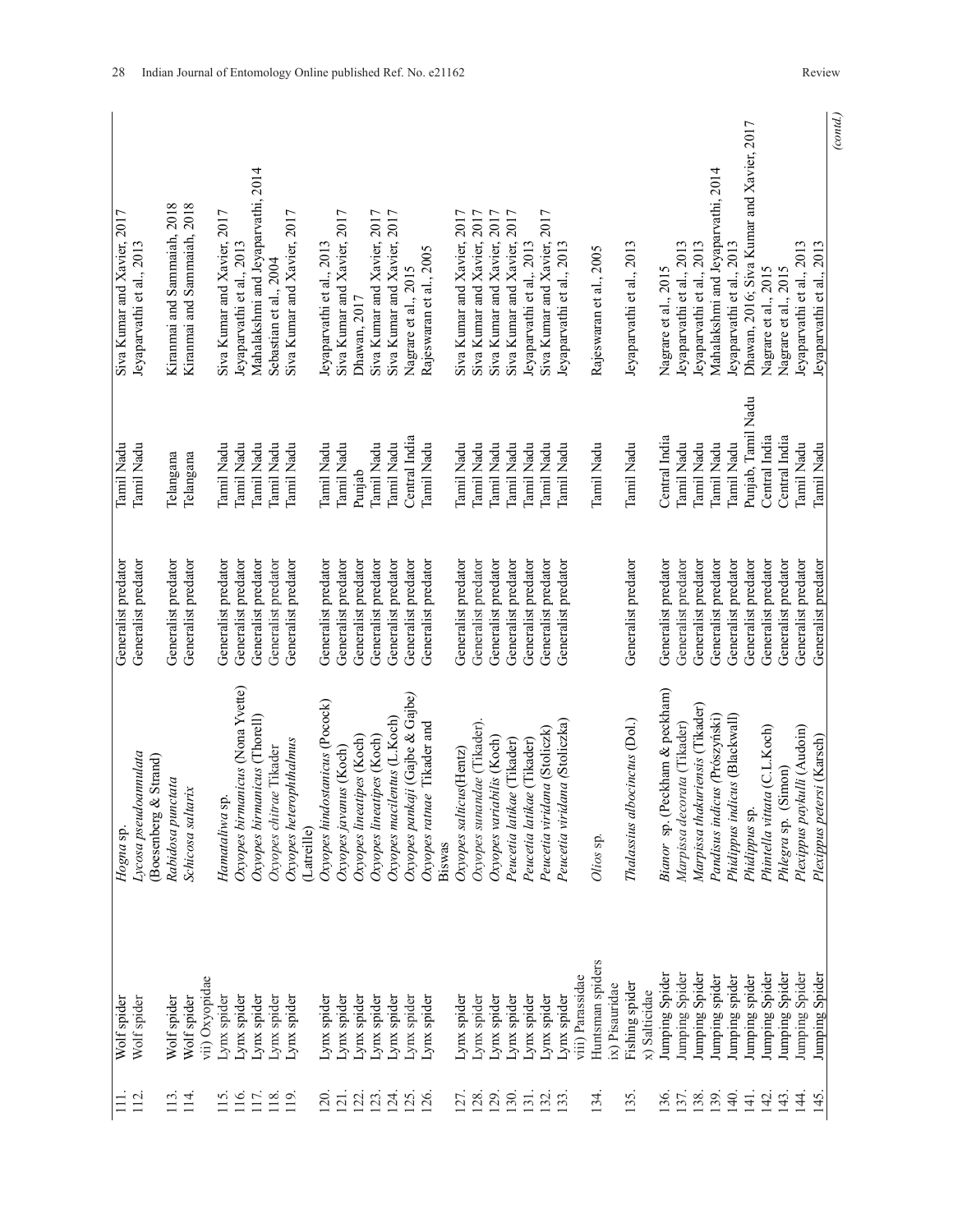| 146.            | Jumping spider                         | Telamonia dimidiata (Simon)                      | Generalist predator                    | Tamil Nadu    | Jeyaparvathi et al., 2013               |
|-----------------|----------------------------------------|--------------------------------------------------|----------------------------------------|---------------|-----------------------------------------|
| 147.            | Jumping spider                         | Thania phamoniansis (Tikader)                    | Generalist predator                    | Tamil Nadu    | Jeyaparvathi et al., 2013               |
| 148.            | Jumping spider                         | Thyene imperialis (Rossi)                        | Generalist predator                    | Central India | Nagrare et al., 2015                    |
| 149             | Jumping spider                         | Distina albida L.                                | A. biguttula biguttula                 |               | Nagpal, 1948                            |
|                 | xi) Sparassidae                        |                                                  |                                        |               |                                         |
| [50]            | Huntsman spider                        | Olios milleti (Pocock)                           | Generalist predator                    | Tamil Nadu    | Jeyaparvathi et al., 2013               |
|                 | xii) Tetragnathidae                    |                                                  |                                        |               |                                         |
| $\overline{5}$  | Orb weaver spider                      | Leucauge decorata (Blackwall)                    | Generalist predator                    | Central India | Nagrare et al., 2015                    |
| 152.            | Orb weaver spider                      | Metellina mengei (Blackwall,)                    | Generalist predator                    | Tamil Nadu    | Siva Kumar and Xavier, 2017             |
| <b>153</b>      | Orb weaver spider                      | Opadometa fastigata (Eugene                      | Generalist predator                    | Tamil Nadu    | Mahalakshmi and Jeyaparvathi, 2014      |
|                 |                                        | Simon)                                           |                                        |               |                                         |
| 154.            | Orb weaver spider                      | Tetragnatha maxillosa (Thorell)                  |                                        |               | Dhawan, 2016                            |
| I <sub>55</sub> | Orb weaver spider<br>xiii) Theridiidae | Tetragnatha maxillosa (Thorell)                  | Generalist predator                    | Tamil Nadu    | Siva Kumar and Xavier, 2017             |
|                 |                                        |                                                  |                                        |               |                                         |
| 156.            | Cob web spider                         | Latrodectus hasselti indicus Simon               | Generalist predator                    | Gujrat        | Siliwal and Kumar, 2001                 |
| 157.            | Cob web spider                         | Romphaea sp.                                     | Generalist predator                    | Central India | Nagrare et al., 2015                    |
| <b>58</b>       | Cob web spider                         | gaster (Simon)<br>Theridula gony                 | Generalist predator                    | Central India | Nagrare et al., 2015                    |
|                 | xiv) Thomisidae                        |                                                  |                                        |               |                                         |
| I <sub>59</sub> | Crab spider                            | Cyrtophora moluccensis                           | Generalist predator                    | Tamil Nadu    | Mahalakshmi and Jeyaparvathi, 2014      |
|                 |                                        | (Doleschall)                                     |                                        |               |                                         |
| $\overline{60}$ | Crab spider                            | Diaea sp. (Thorell)                              | Generalist predator                    | Central India | Nagrare et al., 2015                    |
| $\overline{6}$  | Crab spider                            | Lysiteles catulus (Simon)                        | Generalist predator                    | Central India | Nagrare et al., 2015                    |
| 162.            | Crab spider                            | Ozyptila praticola (Koch)                        | Generalist predator                    | Tamil Nadu    | Siva Kumar and Xavier, 2017             |
| 163.            | Crab spider                            | Thomisus cherapunjeus                            |                                        | Tamil Nadu    | Rajeswarn et al., 2005                  |
| 164.            | Crab spider                            | Thomisus okinawensis (Strand)                    | Generalist predator                    | Central India | Nagrare et al., 2015                    |
| 165.            | Crab spider                            | Thomisus projectus Tikader                       |                                        |               |                                         |
| 166.            | Crab spider                            | Thomisus sp. (Walekenaer)                        | Generalist predator                    | Central India | Nagrare et al., 2015                    |
| 167             | Crab spider                            | Thomisus spectabilis (Doleschall)                | Generalist predator                    | Central India | Nagrare et al., 2015                    |
|                 | xv) Uloboridae                         |                                                  |                                        |               |                                         |
| 168.            | Wolf Spiders                           | Uloborus khasiensis Tikader                      | Generalist predator                    | Tamil Nadu    | Rajeswaran et al., 2005                 |
|                 | Order: Acarina                         |                                                  |                                        |               |                                         |
|                 | Family i) Phytoseiidae                 |                                                  |                                        |               |                                         |
| 169             | Predatory mites                        | Amblyseius alstoniae (Gupta)                     | Spider mites                           | West Bengal   | Gupta, 1975                             |
| 170             | Predatory mites                        | Amblyseius delhiensis (Narayanan                 | Eggs of Jassid                         | West Bengal   | Narayanan and Kaur, 1960; Somchoudhury, |
|                 |                                        | & Kaur)                                          |                                        |               | 1979; Gupta, 1985                       |
| 171.            | Predatory mites                        | Amblyseius multidentatus (Swirski<br>& Shechter) | Eriophyid mites &<br>Tetranychid mites | West Bengal   | Gupta, 1985                             |
|                 |                                        |                                                  |                                        |               |                                         |
| 172.            | Predatory mites                        | Ambyseius spp                                    | Thrips, spider, mites                  |               | Dhawan, 2016                            |
| 173.            | Predatory mites                        | Camspid sp.                                      | Thrips                                 |               | Nair, 1975                              |
|                 | ii) Pyemotidae                         |                                                  |                                        |               |                                         |
| 174.            | Predatory mites                        | Pediculoides ventricosus (Newport)               | P. affinis                             | South India   | Nair, 1975                              |

Arthropod pests and their natural enemies associated with cotton in India: a review 29 V S Nagrare et al.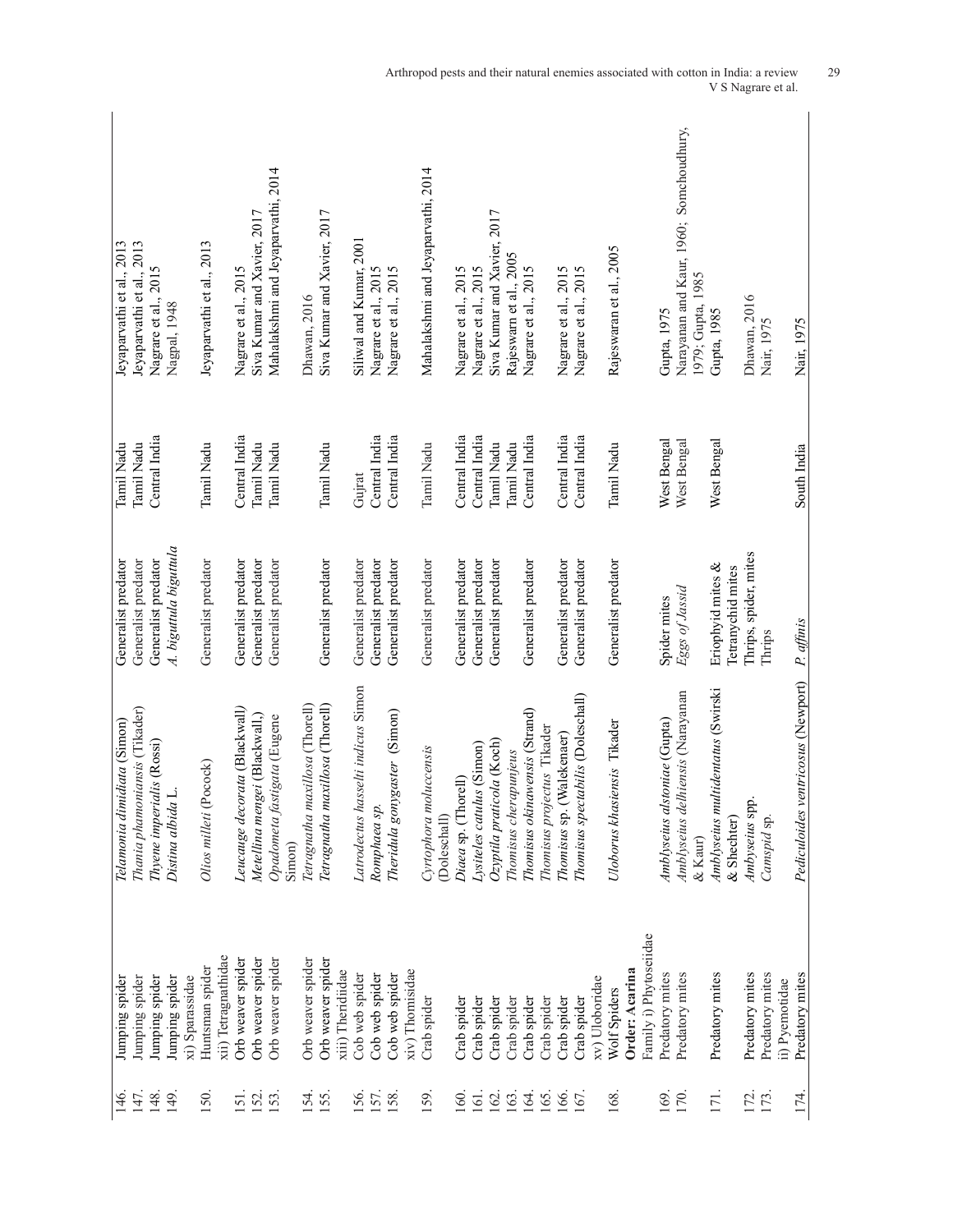|        | 4                          |
|--------|----------------------------|
|        | $t$ case $\sim t$          |
|        |                            |
|        | l                          |
|        | こく くそくく くくくくくく<br>I        |
|        | ٔ,                         |
|        | ı                          |
|        | くうくさく                      |
|        | l<br>ית היית הי<br>ł       |
| ļ      | I<br>į<br>Ī<br>ï<br>5.0424 |
| ۔<br>F | ֧֚֬<br>I                   |

| References                      |                                             | Vennila et al., 2007 | Vennila et al., 2007                                              |                             | Vennila et al., 2007 | Sankar et al., 2011            | Sankar et al., 2011 | Dhawan, 2016                | Sangha et al,. 2018   | Natarajan, 1990; Beevi and Balasubramanian,<br>1992 | Sangha et al., 2018              | Natarajan, 1990          | Dhawan, 2016       | Ram and Saini, 2010        | Nagrare et al., 2011; Ram et al., 2009    |                | Jagmohan, 2001        | Nimbalkar, 2007            | Natarajan and Seshadri, 1988 | Sekhon and Verma, 1983         | Nair, 1975               | Nair, 1975                 | Nair, 1975                | Cherian and Kylasam, 1941     | Nimbalkar 2007               | Nair, 1975; Nimbalkar, 2007  | Cherian and Kylasam, 1941; Nair, 1975 | Nimbalkar, 2007             |             | Nimbalkar, 2007            | Nimbalkar, 2007                | Thompson, 1946; Nair, 1975     |             | Nair, 1975; Nimbalkar, 2007 | Nimbalkar, 2007               | Nair, 1975; Nimbalkar, 2007     |
|---------------------------------|---------------------------------------------|----------------------|-------------------------------------------------------------------|-----------------------------|----------------------|--------------------------------|---------------------|-----------------------------|-----------------------|-----------------------------------------------------|----------------------------------|--------------------------|--------------------|----------------------------|-------------------------------------------|----------------|-----------------------|----------------------------|------------------------------|--------------------------------|--------------------------|----------------------------|---------------------------|-------------------------------|------------------------------|------------------------------|---------------------------------------|-----------------------------|-------------|----------------------------|--------------------------------|--------------------------------|-------------|-----------------------------|-------------------------------|---------------------------------|
| Geographical area               |                                             | Central India        | Central India                                                     | Central India               |                      | Tamil Nadu                     | Tamil Nadu          |                             | Punjab                | Tamil Nadu                                          | Punjab                           | Tamil Nadu               |                    | Haryana                    | Central India                             |                | Punjab                | Punjab                     | Tamil Nadu                   | North India                    |                          |                            |                           | South India                   |                              |                              | Tamil Nadu                            |                             |             |                            |                                |                                |             |                             | North India                   |                                 |
| Host insects                    |                                             | A. gossypii          | A. gossypii                                                       | $\overline{\tau}$           | gossypii             | P. solenopsis                  | solenopsis<br>P.    | B. tacaci                   | B. tacaci             | B. tacaci                                           | B. tacaci                        | B. tacaci                | B. tacaci          | P. solenopsis              | on A. bambawalei, Anagyrus<br>spp., etc.  |                | E. vitella            | E. vitella, P. gossypiella | E. vitella, P. gossypiella   | P. gossypiella                 | A.moorei                 | A. moorei                  | A. moorei                 | P. gossypiella                | H. armigera                  | E. fraterna, H. armigera     | Earias spp.                           | E. vitella, P. gossypiella, | H. armigera | gossypiella<br>P.          | gossypiella, H. armigera<br>P. | gossypiella, E. vitella,<br>P. | H. armigera | E. vitella, P. gossypiella  | E. vitella                    | E. vitella, P. gossypiella      |
| Scientific name                 |                                             | Aphilinus sp.        | Aphelinus mali (Hald)                                             | Aphelinus flavipes (Forst.) |                      | Coccophagus longifasiatus How. | Coccophagus sp.     | (Gahan)<br>Encarsia formosa | Encarsia lutea (Masi) | Encarsia shafeei Hayat                              | Encarsia sophia (Girault & Dodd) | Eretmocerus mundus Hayat | Eretmocerus spp.   | Myiocnema comperei Ashmead | Promuscidea unifasciativentris<br>Girault |                | Agathias fibiae Nixon | Agathias sp.               | Agathis fabiae Nixon         | Apanteles angaleti (Muesebeck) | Apanteles colemani Vier. | Apanteles creatonoti Vier. | Apanteles obliquae Walker | Apanteles pectinophorae Ayyar | Apanteles ruficurs (Haliday) | Apanteles significans (Wlk.) | Bassus sp.                            | Bracon brevicornis Wesmael  |             | Bracon chinensis Szepigeti | Cameron<br>Bracon gelechiae    | Bracon greeni Ashmead          |             | Bracon hebetor Say          | Bracon kirkpatricki Wilkinson | D&G<br><b>Bracon kitcheneri</b> |
| Name of parasitoid/<br>Parasite | Order: Hymenoptera<br>Family i) Aphelinidae | Parasitoid wasp      | Parasitoid wasp                                                   | Parasitoid wasp             |                      | wasp<br>Parasitoid             | Parasitoid wasp     | Parasitoid wasp             | Parasitoid wasp       | Nymphal parasitoid                                  | Parasitoid wasp                  | Nymphal parasitoid       | Nymphal parasitoid | Hyperparasitoid            | Hyperparasitoid                           | ii) Braconidae | Larval parasitoid     | Larval parasitoid          | Larval parasitoid            | Egg-larval parasite            | Egg-larval parasite      | Egg-larval parasite        | Egg-larval parasite       | Egg-larval parasite           | Egg-larval parasite          | Egg-larval parasite          | Parasitoid                            | Larval parasitoid           |             | Larval parasitoid          | Larval parasitoid              | Larval parasitoid              |             | Larval parasitoid           | Larval parasitoid             | Larval parasitoid               |
| S. No.                          |                                             |                      | $-i$ $\alpha$ $\alpha$ $i$ $\alpha$ $i$ $\alpha$ $i$ $\alpha$ $i$ |                             |                      |                                |                     |                             |                       |                                                     |                                  | $\sigma$ $\approx$       |                    | $\equiv$ $\overline{2}$    | $\overline{13}$                           |                |                       | $\frac{4}{1}$ 5.6          |                              | 17.                            | $\frac{8}{19}$           |                            | $\frac{20}{21}$ .         |                               | 23.3                         |                              | 24.5                                  |                             |             | 26.                        | 27.                            | 28                             |             | 29.                         | 30.                           | $\overline{31}$                 |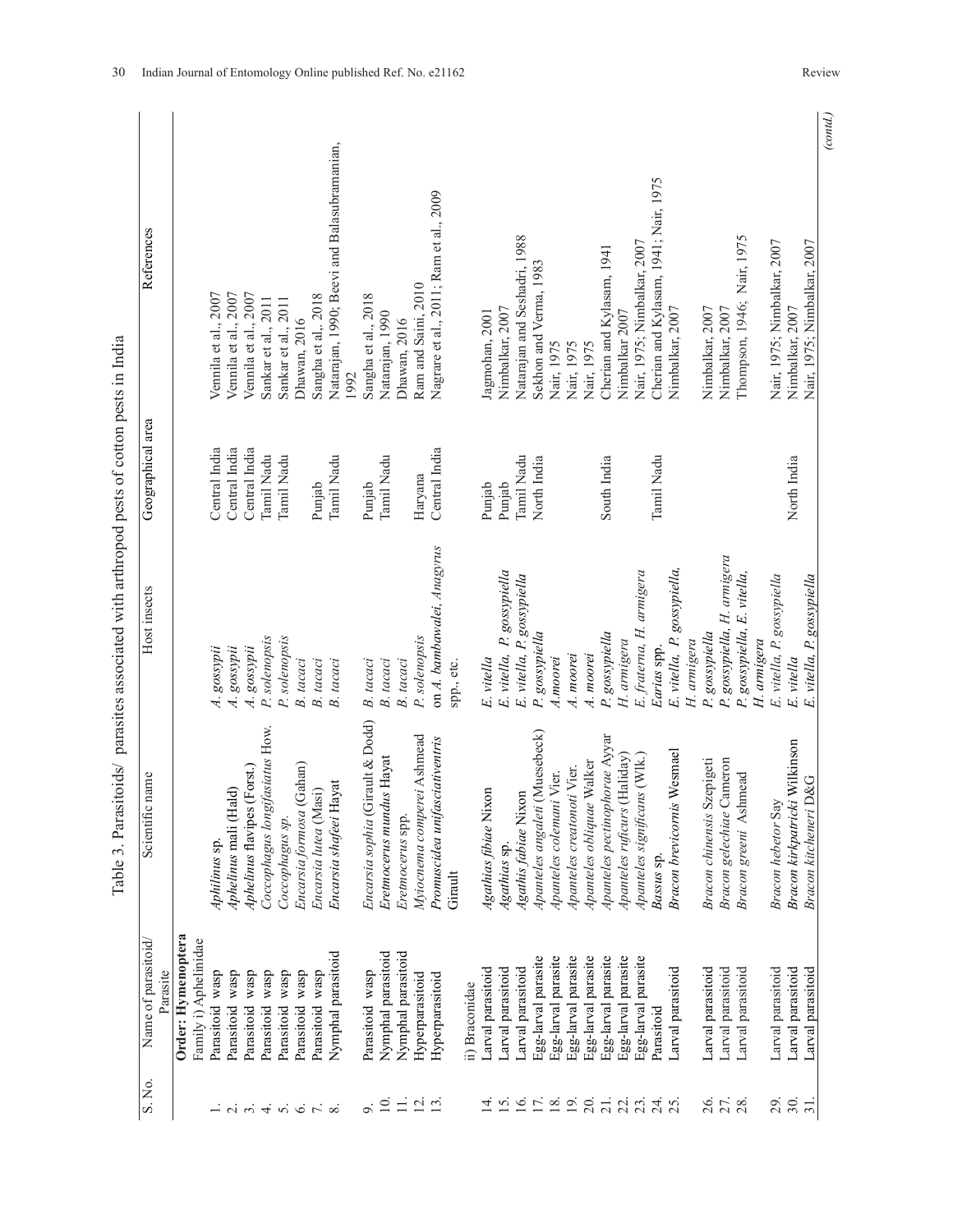| 32. | Larval parasitoid     | $1$ geon $\&$<br>Bracon lefroyi Dud              | E. vitella, P. gossypiella     | Central and North        | Nair, 1975; Jagmohan, 2001; Naik et al., 2018                          |
|-----|-----------------------|--------------------------------------------------|--------------------------------|--------------------------|------------------------------------------------------------------------|
|     |                       | Gough                                            |                                | India                    |                                                                        |
|     | Larval parasitoid     | gossypiella<br>Camptolithlipsis                  | P. gossypiella                 |                          | Nimbalkar, 2007                                                        |
|     | Larval parasitoid     | Camptolithlipsis sp                              | P. gossypiella                 | North India              | Sekhon and Verma, 1983                                                 |
|     | Larval parasitoid     | Cedria paradoxa Wilkinson                        | S. derogata                    |                          | Nair, 1975                                                             |
|     | Larval parasite       | Chelonus blackburni Cameron                      | P. gossypiella                 | Haryana                  | Pawar et al., 1983                                                     |
|     | Egg-larval parasitoid | Gupta<br>Chelonus heliopae                       | H. armigera, S. litura, Earias |                          | Nair, 1975; Nimbalkar, 2007; Patel and Patel,                          |
|     |                       |                                                  | spp.                           |                          | 1971                                                                   |
|     | Egg-Larval parasite   | Subba Rao<br>Chelonus narayani                   | P. gossypiella, H. armigera    |                          | Nimbalkar, 2007                                                        |
|     | Egg-larval parasite   | $\bullet$<br>Chelonus rufus Lyl                  | Earias spp.                    | Punjab                   | Nair, 1975                                                             |
|     | Egg-larval parasitoid | Chelonus sp.                                     | P. gossypiella                 | North India              | Sekhon and Verma, 1983                                                 |
|     | Larval parasitoid     | Cremastus sp.                                    | S. derogata                    |                          | Nair, 1975                                                             |
|     | Larval parasitoid     | Disophrys sp.                                    | E. fraterna                    |                          | Nair, 1975                                                             |
|     | Larval parasitoid     | Glyptomorpha pectoralis<br>(=smeenus) (Brulle)   | gossypii                       |                          | Nair, 1975                                                             |
|     | Larval parasitoid     | Goniozus sp                                      | P. gossypiella, Earias sp.     | South India              | Cherian and Kylasam, 1941; Nair, 1975;<br>Nimbalkar, 2007              |
|     | Larval parasitoid     | Horminae sp.                                     | S. gossypii                    |                          | Nair, 1975                                                             |
|     | Parasitoid            | Megalomum sp.                                    | P. maxima                      |                          | Dastur et al., 1960                                                    |
|     | Larval parasitoid     | Microbracon gelechidiphagus<br>Rank.             | P. gossypiella                 | South India              | Cherian and Kylasam, 1941                                              |
|     | Larval parasitoid     | Microbracon lefroyi D. & G.                      | E. vitella                     | Tamil Nadu               | Ahmad and Ullah, 1939, Cherian and Kylasam,<br>1941                    |
|     | Larval parasitoid     | Microbracon sp.                                  | P. affinis                     | South India              | Ayyar, 1941                                                            |
|     | Larval parasitoid     | Microbracon ricinicola                           | S.derogata                     |                          | Nair, 1975                                                             |
|     | Larval parasitoid     | Microbracon tachardiae Cam.                      | Earias spp.                    |                          | Nair, 1975                                                             |
|     | Egg larval parasitoid | Microchelonus chelonus<br>versatilis (Wilkinson) | H. armigera                    | North & Central<br>India | Vennila et al., 2007                                                   |
|     | Larval parasitoid     | Microplitis sp.                                  | H. armigera                    |                          | Nimbalkar, 2007                                                        |
|     | Larval parasitoid     | Patalodes gossypiellae Mues                      | P. gossypiella                 |                          | Muesebeck, 1956                                                        |
|     | Larval parasitoid     | Perilitus (Dinocampus)<br>mylloceri (Wilkinson)  | M. maculotus                   |                          | Nair, 1975                                                             |
|     | Larval parasitoid     | Phanerotoma hendecasisella                       | Earias spp.                    |                          | Nair, 1975                                                             |
|     |                       | Cam                                              |                                |                          |                                                                        |
|     | Larval parasitoid     | Phanerotoma sp.                                  | S. derogata                    |                          | Nair, 1975                                                             |
|     | Larval parasitoid     | Rhaconotus sp.                                   | P. affinis                     | South India              | Nair, 1975                                                             |
|     | Larval parasitoid     | (Qadri)<br>Rogas aligharensi                     | E. vitella, P. gossypiella     | All three zones          | Qadri, 1933; Cherian and Kylasam, 1941; Nair,<br>1975; Nimbalkar, 2007 |
|     | Larval parasitoid     | Mani<br>Rogas kanpurensis                        | E. vitella                     | Punjab                   | Jagmohan, 2001                                                         |
|     | Larval parasitoid     | Rogas sp.                                        | P. gossypiella                 | North India              | Sekhon and Verma, 1983                                                 |
|     | Larval parasitoid     | Rogas testaceus Spin.                            | Caterpillar                    | North & Central          | Dastur et al., 1960                                                    |
|     |                       |                                                  |                                | zone                     |                                                                        |

*(contd.)*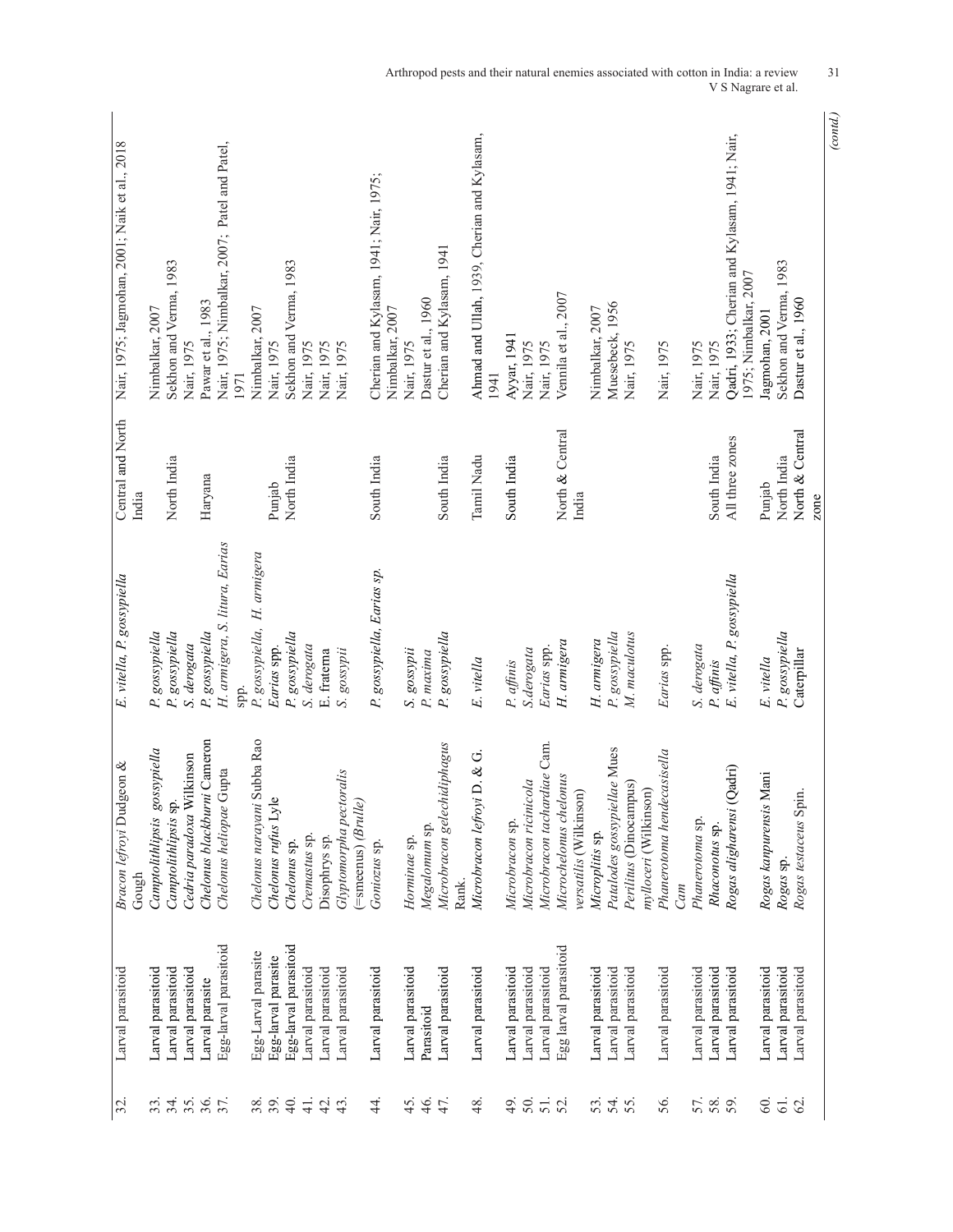| (cond.)                                                          |                            |                                    |                                                          |                                       |                        |
|------------------------------------------------------------------|----------------------------|------------------------------------|----------------------------------------------------------|---------------------------------------|------------------------|
| Gupta and Poorani, 2008                                          | All three zones            |                                    | Noyes & Hayat Mealybugs<br>Anagyrus chrysos              | Parasitoid                            | 96.                    |
| Fand et al., 2011; Nagrare et al., 2011                          |                            |                                    | (=bambawalei) Girault                                    |                                       |                        |
| Hyat, 2009; Jhala et al., 2009; Ram et al., 2009;                | All India                  | P. solenopsis                      | Aenasius arizonensis                                     | Parasitoid                            | 95                     |
| Nair, 1975                                                       | Central India              | F. virgata                         | Aenasius advena Camp.                                    | Parasitoid                            | 54.                    |
| Nisha and Kennedy, 2017                                          | Central and South<br>India | Paracoccus marginatus              | Acerophagus papayae Noyes &<br>Schauff                   | Parasitoid                            | 93.                    |
| Thompson, 1946                                                   |                            | P. gossypiella                     | Elasmus sp.                                              | Larval parasitoid<br>v) Encyrtidae    |                        |
|                                                                  |                            | Earias sp., P. gossypiella         | Elasmus platyedrae Ferriere                              | Larval parasitoid                     | 92.                    |
| Nair, 1975; Nimbalkar, 2007                                      |                            |                                    |                                                          |                                       | $\overline{5}$         |
| Nair, 1975; Nimbalkar, 2007                                      |                            | S. derogata, P. gossypiella        | Elasmus philippinensis Ashm                              | Larval parasitoid                     | $\infty$               |
| Nair, 1975                                                       |                            | S. derogata                        | ohw<br>Elasmus indicus R                                 | Larval parasitoid                     | 89.                    |
| Cherian and Kylasam, 1941; Nair, 1975; Sekhon<br>and Verma, 1983 | Tamil Nadu, North<br>India | Earias spp, P. gossypiella         | Elasmus johnstoni Ferriere                               | Larval parasitoid                     | 88.                    |
|                                                                  |                            |                                    |                                                          | iv) Elasmidae                         |                        |
| Ayyar, 1930; Nair, 1975                                          |                            | S. nigra, P.maxima                 | Scutellista cynea Mots                                   | Parasitoid                            | 87.                    |
| Pruthi and Mani, 1940, Nair, 1975<br>Nair, 1975                  |                            | S. nigra, P. maxima<br>S. derogata | Oncochalcis rufescens Cameron<br>Eucomys lecaniorum Meyr | Parasitoid<br>Parasitoid              | 85.<br>86.             |
| Nair, 1975                                                       |                            | S. derogata                        | Euchalcis sp.                                            | Parasitoid                            | 84.                    |
| Jagmohan, 2001                                                   | Punjab                     | E. vitella                         | Eucepsis sp                                              | Parasitoid                            | 83.                    |
| Pruthi and Mani, 1940                                            |                            | S. nigra                           | Coccophagous longifasciatus<br>How.                      | Parasitoid                            |                        |
| Jagmohan, 2001                                                   | Punjab                     | E. vitella                         | Chalcis tacharidae                                       | Larval parasitoid                     | $\overline{81}$<br>82. |
| Dastur et al., 1960                                              | Punjab                     | E. vitella                         | Centrochalcis sp.                                        | Pupal parasitoid                      | 80.                    |
| Jagmohan, 2001                                                   | Punjab                     | E. vitella                         | Centrochalsis rufescens                                  | Pupal parasitoid                      |                        |
| Nimbalkar, 2007                                                  |                            | Earias sp.                         | Brachymeria attevate                                     | Pupal parasitoid                      | 78.                    |
| Nimbalkar, 2007                                                  |                            | Earias sp.                         | Brachymeria apantelesi Risbec                            | Pupal parasitoid                      |                        |
| Nimbalkar, 2007                                                  |                            | Earias sp.                         | Brachymeria apantelesi                                   | Pupal parasitoid                      |                        |
| Dastur et al., 1960; Nair, 1975; Jagmohan, 2001                  | Punjab                     | E. vitella, S.derogata             | Brachymeria tachardiae Cam.                              | Pupal parasitoid                      | 74.007                 |
| Nair, 1975; Jagmohan, 2001; Nimbalkar, 2007                      | Punjab                     | E. vitella, H.armigera             | Brachymeria responsator Walk                             | Pupal parasitoid                      |                        |
| Nimbalkar, 2007                                                  |                            | Earias sp.                         | Brachymeria nosatoi Habu                                 | Pupal parasitoid                      | 8729                   |
| Sekhon and Verma, 1983; Jagmohan, 2001                           | North India                | E. vitella                         | Brachymeria nephantidis Gahan                            | Pupal parasitoid                      |                        |
| Nimbalkar, 2007                                                  |                            | Earias sp.                         | Brachymeria nephantidis Gahan                            | Pupal parasitoid                      |                        |
| Nimbalkar, 2007                                                  |                            | Earias sp.                         | Brachymeria lasus Walker                                 | Pupal parasitoid                      |                        |
| Nair, 1975                                                       |                            | S. derogata                        | Brachymeria euploeae (Westw.)                            | Pupal parasitoid                      | 69                     |
| Pruthi and Mani, 1940; Nair, 1975                                |                            | S. nigra, P. maxima                | Anysis saissetiae Ashm                                   | pupal parasitoid                      | 68                     |
| Thompson, 1950; Nair, 1975                                       |                            | S. nigra, P. maxima                | Aneristus ceroplasate How.                               | Pupal parasitoid                      | 67.                    |
| Nair, 1975                                                       |                            | gossypii<br>$\mathcal{S}$          | Vipio sp.                                                | Larval parasitoid<br>iii) Chalcididae | 66                     |
| Nair, 1975                                                       |                            | F. virgata                         | Trioxys angelicae (Haliday)                              | Larval parasitoid                     | 65.                    |
| Nimbalkar, 2007                                                  |                            | P. gossypiella                     | Tetrastichus nyemitavus                                  | Larval parasitoid                     | Z.                     |
| Ayyar, 1941                                                      | South India                | P. affinis, S. sudanicum           | Nixon<br>Spathius critolaus                              | Larval parasitoid                     | $\mathfrak{S}$         |
|                                                                  |                            |                                    |                                                          |                                       |                        |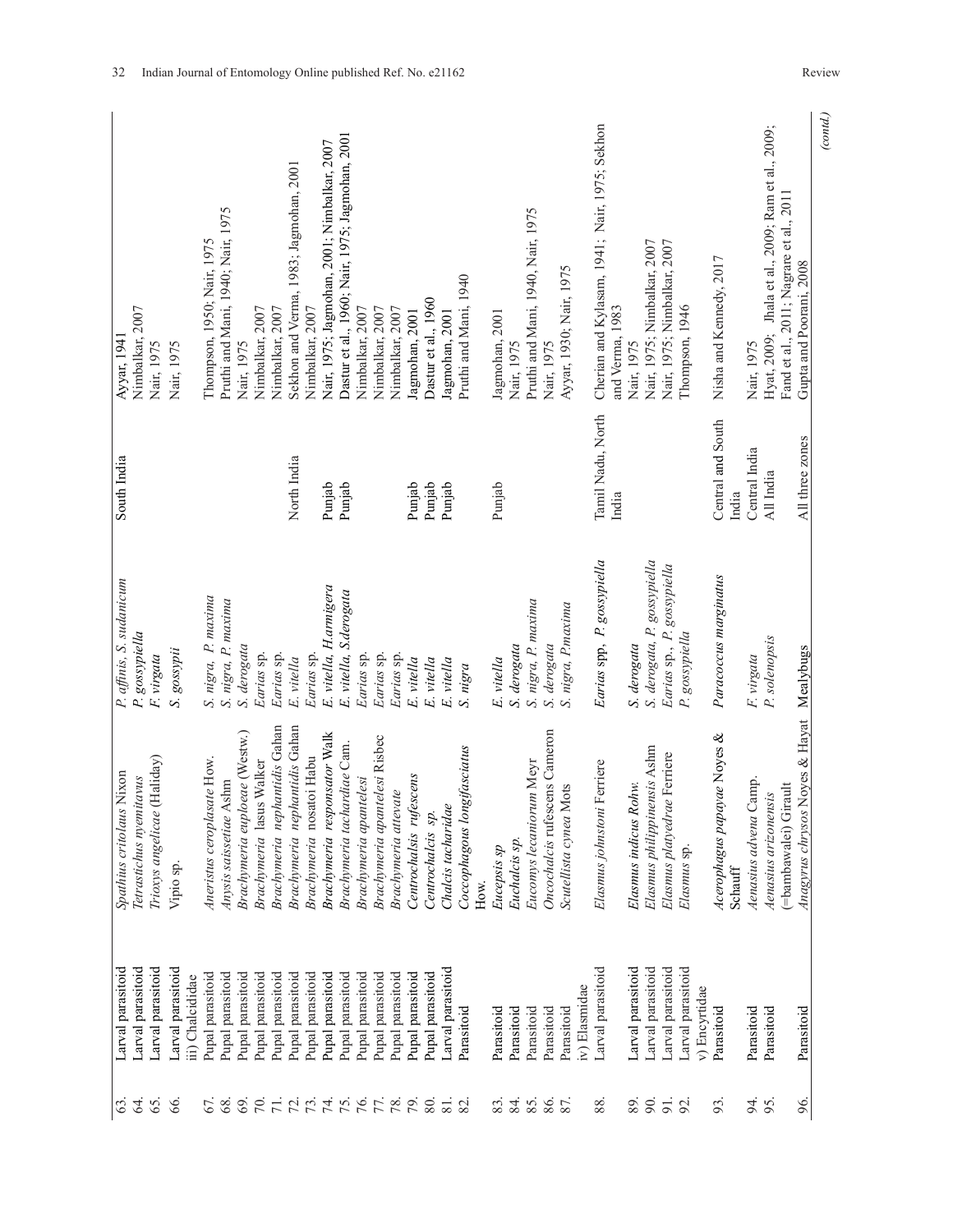| 97.              | Parasitoid      | Anagyrus dactylopii (Howard)                   | P. solenopsis & M. hirsutus                                                      | Tamil Nadu<br>Karnataka, | Pillai et al., 2009; Nalini and Manickavasagam,<br>2011 |
|------------------|-----------------|------------------------------------------------|----------------------------------------------------------------------------------|--------------------------|---------------------------------------------------------|
| 98.              | Parasitoid      | Anagyrus loecki Noyes &<br>Menezes             | P. madeirensis                                                                   | Karnataka                | Shylesha and Joshi, 2012                                |
| 99.              | Parasitoid      | Anagyrus qadrii (Hayat, Alam &<br>Agarwal)     | P. madeirensis                                                                   | Karnataka                | Shylesha and Joshi, 2012                                |
| 100              | Parasitoid      | Anagyrus kamali Moursi                         | M. hirsutus, P. solenopsis                                                       | Tamil Nadu               | Nalini and Manickavasagam, 2011                         |
| $101$ .          | Parasitoid      | Anagyrus mirzai Agarwal &<br>Alam              | P. solenopsis                                                                    | Tamil Nadu               | Nalini and Manickavasagam, 2011                         |
| 102              | Parasitoid      | Anagyrus sp.                                   | F. virgata                                                                       | cental zone              | Nair, 1975                                              |
| 103              | Parasitoid      | Anastatus sp.                                  | P. solenopsis                                                                    | North India              | Suroshe et al., 2013                                    |
| 104              | Parasitoid      | Anicetus ceylonensis How                       | Pulvinia maxima, S. nigra                                                        |                          | Pruthi and Mani, 1940; Dastur, 1960                     |
| 105.             | Parasitoid      | Aphanogmus sp.                                 | P. solenopsis                                                                    | North India              | Suroshe et al., 2013                                    |
| 106.             | Parasitoid      | Aphycus sp.                                    | Pulvinia maxima                                                                  |                          | Dastur, 1960                                            |
| 107.             | Parasitoid      | Encyrtus aurantii (Geoffroy)                   | P. solenopsis, M.hirsutus                                                        | New Dehli                | Vennila et al., 2010                                    |
| 108.             | Parasitoid      | Encyrtus flavus How                            | Pulvinia maxima                                                                  |                          | Dastur, 1960                                            |
| 109              | Parasitoid      | Encyrtus kotinski Full                         | S. nigra                                                                         |                          | Pruthi and Mani, 1940                                   |
| $\overline{110}$ | Parasitoid      | Encyrtus lecaniorum Meyr                       | S. nigra                                                                         |                          | Thompson, 1950                                          |
| $\equiv$         | Parasitoid      | Encyrtys barbatus Timb                         | S. nigra                                                                         |                          | Pruthi and Mani, 1940                                   |
| 12               | Parasitoid      | Homalotylus albiclavatus                       | P. solenopsis, M. hirsutus                                                       | Tamil Nadu               | Nalini and Manickavasagam, 2011                         |
|                  |                 | (Agarwal)                                      |                                                                                  |                          |                                                         |
| 113.             | Parasitoid      | Homalotylus eytelweinii<br>Ratzeburg           | Cheilomenes sexmaculata                                                          | Tamil Nadu               | Nalini and Manickavasagam, 2011; Sankar et al.,<br>2011 |
| 114              | Parasitoid      | Homalotylus indicus (Agarwal):                 | Mealybugs                                                                        | All 3 zones              | Gupta and Poorani, 2008                                 |
|                  |                 | Hayat, Alam & Agarwal                          |                                                                                  |                          |                                                         |
| 115.             | Parasitoid      | Leptomastix nigrocoxalis Compere               | P. solenopsis                                                                    | South Zone               | Bharathi and Muthukrishnan, 2017                        |
| 116.             | Hyperparasitoid | Marietta leopardina Motschulsky                | 4. bambawalei parasitizing<br>P. solenopsis                                      | Haryana                  | Ram and Saini, 2010                                     |
| 117.             | Parasitoid      | Metaphycus sp.                                 | Mealybug                                                                         | Central India            | Nagrare et al., 2011                                    |
| 118              | Egg parasitoid  | Ooencyrtus spp.                                | P. solenopsis<br>S. gossypii                                                     |                          | Nair, 1975                                              |
| 119.             | Hyperparasitoid | Prochiloneurus aegyptiacus                     | On Anagyrus dactylopii                                                           | Central and South        | Pillai et al., 2009; Nagrare et al., 2014b              |
|                  |                 | (Mercet)                                       | parasitizing M. hirsutus,<br>N. viridis, P. solenopsis                           | Zone                     |                                                         |
| 120.             | Parasitoid      | Prochiloneurus albifuniculus<br>(Hayat et al.) | primary parasitoids of<br>mealybugs                                              | Central india            | Ram and Saini, 2010; Nagrare et al., 2014b              |
| 121.             | Parasitoid      | Prochiloneurus pulchellus                      | P. solenopsis, Nipaecoccus                                                       | Central india            | Nagrare et al., 2014                                    |
|                  |                 | Silvestri                                      | spp, Coccidohystrix insolita<br>(Green), etc                                     |                          |                                                         |
| 122.             |                 | Prochiloneurus testaceus                       |                                                                                  | Central and South        | Pillai et al., 2009                                     |
|                  | Hyperparasitoid | (Agarwal)                                      | On Anagyrus dactylopii<br>parasitizing M. hirsutus,<br>N. viridis, P. solenopsis | Zone                     |                                                         |

Arthropod pests and their natural enemies associated with cotton in India: a review 33 V S Nagrare et al.

*(contd.)*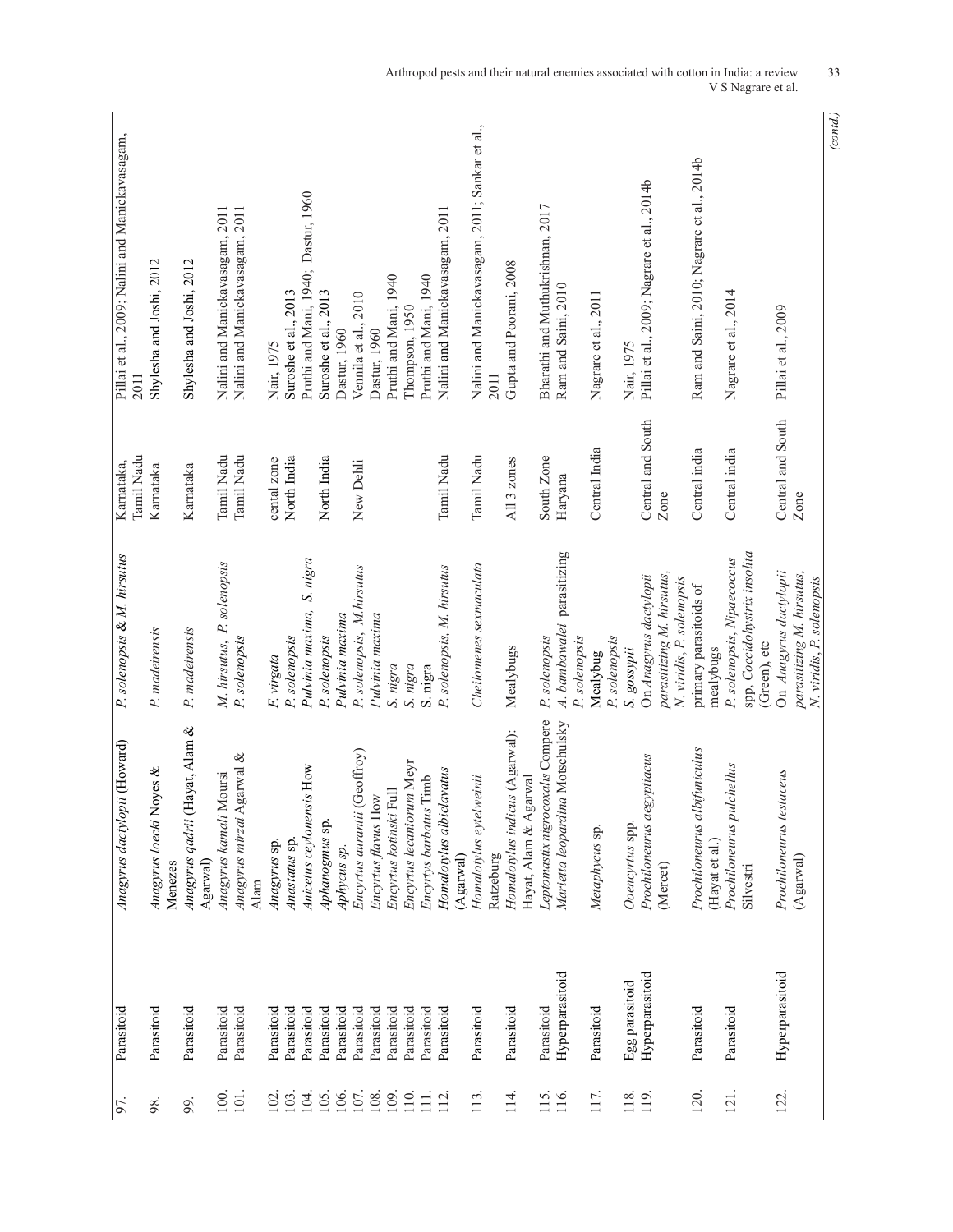| Parasitoid                             | mexicana<br>Pseudoleptomastix          | Paracoccus marginatus                           | Central India | Nagrare et al., 2015                   |
|----------------------------------------|----------------------------------------|-------------------------------------------------|---------------|----------------------------------------|
| vi) Eulophidae                         |                                        |                                                 |               |                                        |
| Parasitoid                             | Aprostocetus bangaloricus<br>Narendran | P. solenopsis & M. hirsutus in<br>Central India | North India   | Vennila et al., 2010                   |
| Parasitoid                             | Euderus M.                             | P. affinis                                      | South India   | Ayyar, 1941                            |
| Parasitoid                             | Euderus gossypii Ferrière              | S. gossypii                                     |               | Nair, 1975                             |
| Parasitoid                             | Eupelmella pedatoria Ferr.             | P. affinis                                      | South India   | Ayyar, 1941                            |
| Parasitoid                             | Eupelmus sp.                           | P. affinis                                      | South India   | Ayyar, 1941                            |
| Parasitoid                             | Eupelmus urozonus Dalm.                | P. affinis                                      | South India   | Ayyar, 1941                            |
| Parasitoid                             | Euplectrus ceylonensis Howard          | E. fraterna                                     |               | Nair, 1975                             |
| Parasitoid                             | Vuillet<br>Thripoctenus brui           | Thrips                                          |               | Dastur et al., 1960                    |
| Parasitoid                             | Trichospilus pupivora Ferr.            | S. derogata                                     |               | Nair, 1975                             |
| vii) Eurytomidae                       |                                        |                                                 |               |                                        |
| viii) Ichneumonidae<br>Hyperparasitoid | Eurytoma braconidis Ferriere           | <b>B.</b> greeni                                | North India   | Sekhon and Verma, 1983                 |
|                                        |                                        |                                                 |               |                                        |
| Larval parasitoid                      | Campoletis chlorideae Uchida           | H. armigera & S. litura<br>Larval parasitoid of | Central India | Nimbalkar, 2007; Vennila et al., 2007  |
| Larval parasitoid                      | Enicospilus atricornis Morl.           | S. derogata                                     |               | Nair, 1975                             |
| Larval parasitoid                      | Enicospilus biconatus Townes           | H.armigera                                      |               | Nimbalkar, 2007                        |
|                                        |                                        |                                                 |               |                                        |
| Larval parasitoid                      | Enicospilus merdarius grav.            | E. fraterna                                     |               | Nair, 1975                             |
| Larval parasitoid                      | Enicospilus sp.                        | E. fraterna                                     |               | Nair, 1975                             |
| Larval parasitoid                      | Eriborus argenteopilosus<br>(Cameron)  | Semilooper & H. armigera                        | Central India | Krishnamoorthy and Mani, 1989          |
| Larval parasitoid                      | Eriborus pilosellus Cam                | H.armigera                                      |               | Nimbalkar, 2007                        |
| Pupal parasitoid                       | Goryphus nursei Cam.                   | E. vittela, S. derogata                         | Punjab        | Nair, 1975; Jagmohan, 2001; Basarkar   |
|                                        |                                        |                                                 |               | and Nikam, 2013                        |
| Ectoparasite                           | Melcha nursei Cam.                     | Pupa                                            | All India     | Dastur et al., 1960                    |
| Ectoparasite                           | Mesochorus sp                          | S.derogata                                      | Odisha        | Mohapatra, 2004                        |
| Larval parasitoid                      | Neopimploides syleptae Viereck         | S.derogata                                      |               | Nair, 1975                             |
| Larval parasitoid                      | Scambus lineipes (Morley)              | P. gossypiella, H. armigera                     |               | Gupta and Tikar, 1967; Nimbalkar, 2007 |
| Larval parasitoid                      | Scambus stratus Gupta & Tiker          | P. gossypiella                                  |               | Nimbalkar, 2007                        |
| Pupal parasitoid                       | Xanthopimpla punctata (F.)             | S. derogata                                     |               | Nair, 1975                             |
| ix) Mymaridae                          |                                        |                                                 |               |                                        |
| Egg parasitoid                         | Erythmelus empoascae Subba             | A. biguttula biguttula,                         |               | Subba Rao, 1966                        |
|                                        | Rao                                    | E. vittela                                      | North India   |                                        |
| x) Pteromalidae<br>Egg parasitoid      | Gonatocerus sp.                        | E. vittela                                      |               | Vennila, 2007                          |
| Parasitoid                             | Aplastomorpha calandrce How.           | P. affinis                                      | South India   | Ayyar, 1941                            |
| Parasitoid                             | Anisopteromalus                        | gossypii<br>$\mathcal{S}_{i}$                   |               | Nair, 1975                             |
|                                        | calandrae (Howard)                     |                                                 |               |                                        |
|                                        | $\equiv$ Neocatolaccus indicus R & M.) |                                                 |               |                                        |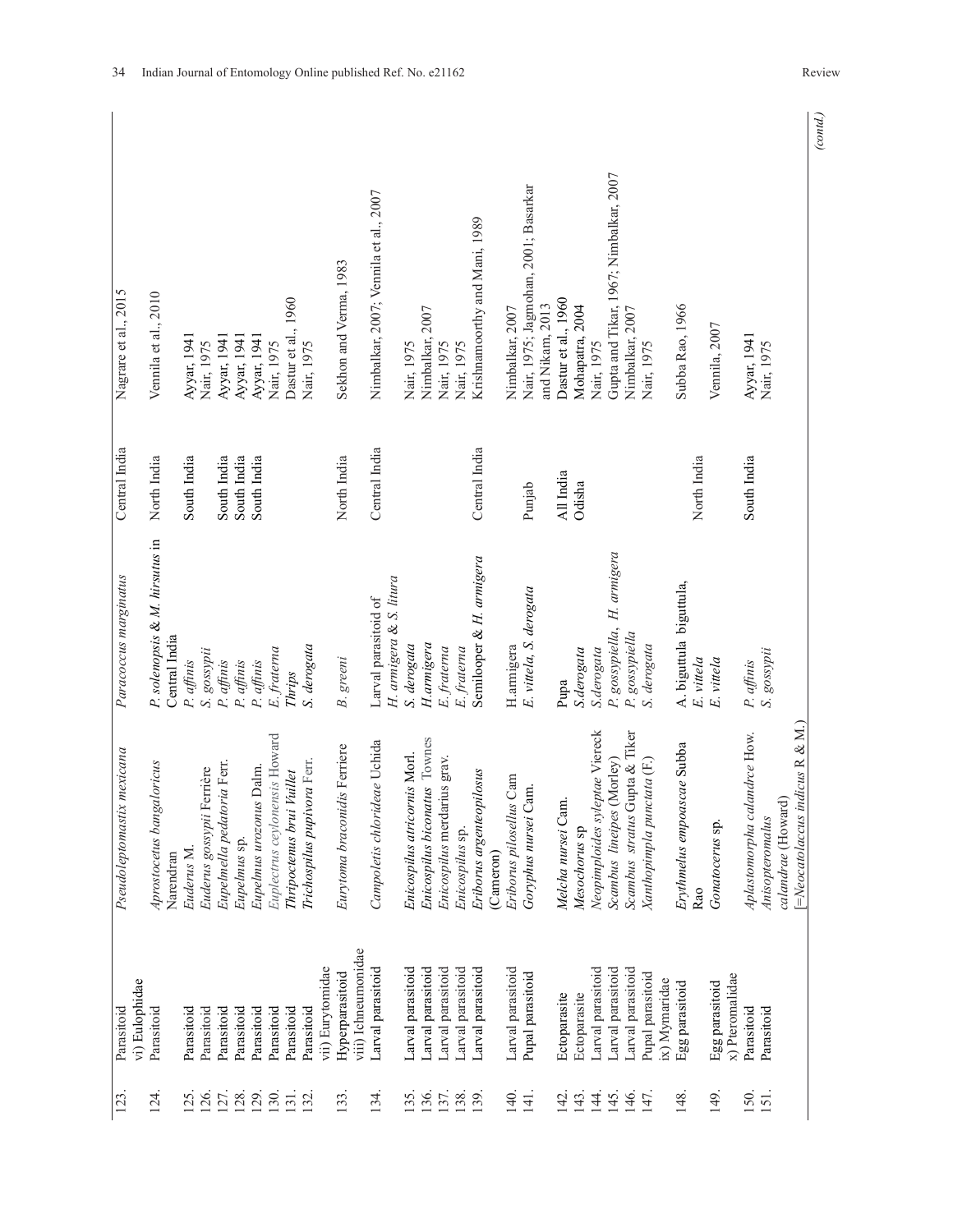| 152.                    | xi) Scelionidae<br>Parasitoid                       | Pachyneuron leucopiscida Mani                                 | M. hirsutus                            | Central India                           | Nagrare et al., 2014b                                                |
|-------------------------|-----------------------------------------------------|---------------------------------------------------------------|----------------------------------------|-----------------------------------------|----------------------------------------------------------------------|
| 154.<br>153.            | xii) Thysanidae<br>Egg parasitoid<br>Egg parasitoid | Aholcus euproctiscidis Mani<br>ixon<br>Telenomus remus N      | E. vitella, S. derogata<br>E. fraterna | North India                             | Narayanan et al., 1959; Nair, 1975<br>Nimbalkar, 2007                |
| IS5.                    | xiii) Trichogrammatidae<br>Parasitoid               | Chartocerus kerrichi (Agarwal)                                | M. hirsutus                            | Central India                           | Vennila et al., 2010                                                 |
| 156.                    | Egg parasitoid                                      | Trichogramma pretiosum<br>'=brasiliensis) Riley               | Lepidoterous pests                     | North India                             | Sundarmurthy and Chitra, 1992; Nimbalkar,<br>2007; Naik et al., 2019 |
| 157.                    | Egg parasitoid                                      | Trichogramma achaeae Nagaraja<br>& Nagarkatti                 | Earias spp. P. gossypiella             | Uttarakhand<br>Punjab                   | Sekhon and Varma 1983;<br>Yousuf et al., 2015                        |
| 158.<br>I <sub>59</sub> | Egg parasitoid<br>Egg parasitoid                    | Trichogramma bactrae Nagaraja<br>Trichogramma chilonis Ishida | Lepidoterous pests<br>P. gossypiella   | Central India<br>North India,<br>Odisha | Sekhon and Verma, 1983; Brar et al., 2002;<br>Naik et al., 2019      |
| 160.                    | Egg parasitoid                                      | Trichogramma chilotraeae<br>Nagaraja & Nagarkatti             | Lepidoterous pests                     |                                         | Nimbalkar, 2007; Yousuf et al., 2015<br>Mohapatra, 2004              |
| 161.<br>162.            | Egg parasitoid<br>Egg parasitoid                    | Trichogramma evanescens West.<br>Trichogramma minutum Riley   | Lepidoterous pests<br>A. flava         | All three zones                         | Dastur et al., 1960<br>Nair, 1975                                    |
| 163.                    | Egg parasitoid                                      | Trichogrammatoidea sp near<br>guamensis Nagaraja              | Earias spp., P. gossypiella            | North India                             | Varma, 1979; Sekhon and Verma, 1983                                  |
|                         | Order: Diptera                                      |                                                               |                                        |                                         |                                                                      |
| 164.                    | Family i) Chloropidae                               |                                                               |                                        |                                         |                                                                      |
| 165.                    | Larval parasitoid<br>ii) Tachinidae                 | Polyodaspis sp                                                | Earias spp.                            |                                         | Nair, 1975                                                           |
| 165.                    | Larval parasitoid                                   | Actia aegyptia Vill.                                          | E. vitella                             | North & Central<br>zone                 | Dastur et al., 1960                                                  |
| 166.                    | Larval parasitoid                                   | Actia hyalinata Mall.                                         | E. vitella                             | South zone                              | Cherian and Kylasam, 1941                                            |
| 167.                    | Larval parasitoid                                   | Actia monticola Mall.                                         | A. flava, T. notabilis                 |                                         | Nair, 1975                                                           |
| 168                     |                                                     | Afrovona indica Mensil                                        | P. gossypiella                         |                                         | Nimbalkar, 2007                                                      |
| 169.                    | Larval parasitoid                                   | Bessa remota (Aldrich)                                        | S. derogata                            |                                         | Nair, 1975                                                           |
| <b>170</b>              | arval parasitoid                                    | Carcelia raoi Mensil                                          | H. armigera                            |                                         | Nimbalkar, 2007                                                      |
| 172.<br>171.            | Larval parasitoid<br>Larval parasitoid              | Carcelia kockiana Townsend<br>Carcelia sp.                    | A. flava, H. armigera<br>H. armigera   |                                         | Nair, 1975; Nimbalkar, 2007<br>Nimbalkar, 2007                       |
| 173.                    | Larval parasitoid                                   | Drino sp nr unisetosa Bar                                     | H. armigera                            |                                         | Nimbalkar, 2007                                                      |
| 174.<br>175.<br>176.    | Larval parasitoid                                   | Eucarcelia illota Curran                                      | Anomis flava & H. armigera             | North zone                              | Mohan et al., 2014                                                   |
|                         | Larval parasitoid                                   | Eucelatoria bryani Sabrosky                                   | H. armigera                            |                                         | Sundaramurthy and Chitra, 1992                                       |
|                         | Larval parasitoid                                   | Exorista apicalis Bar                                         | A. flava                               |                                         | Nair, 1975                                                           |
| 177.                    | Larval parasitoid                                   | Exorista fallax Mg                                            | H. armigera                            |                                         | Nimbalkar, 2007                                                      |
| 178.                    | Larval parasitoid                                   | Exorista japonica Tns                                         | H. armigera                            |                                         | Nimbalkar, 2007                                                      |
| 179<br>180              | Larval parasitoid<br>Uji fly                        | Wiedemann<br>Exorista siviloides Bar.<br>Exorista sorbillans  | T. notabilis<br>T. notabilis           |                                         | Nair, 1975<br>Nair, 1975                                             |
|                         |                                                     |                                                               |                                        |                                         |                                                                      |

Arthropod pests and their natural enemies associated with cotton in India: a review 35 V S Nagrare et al.

*<sup>(</sup>contd.)*